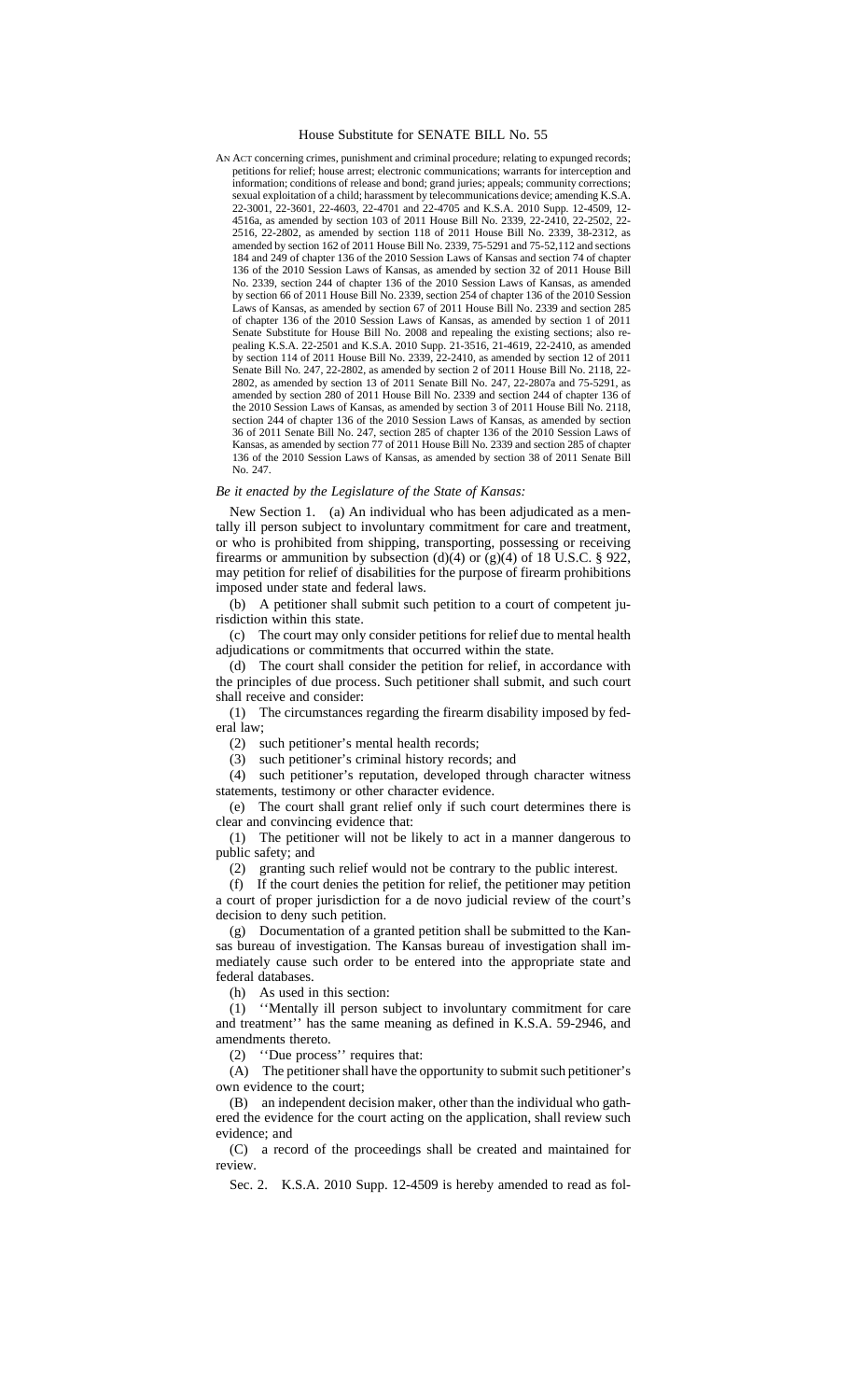lows: 12-4509. (a) Whenever a person is found guilty of the violation of an ordinance, the municipal judge may:

(1) Release the person without imposition of sentence;

(2) release the person on probation after the imposition of sentence, without imprisonment or the payment of a fine or a portion thereof, subject to conditions imposed by the court as provided in subsection (e);  $\theta$ 

(3) impose such sentence of fine or imprisonment, or both, as authorized for the ordinance violation.*; or*

*(4) impose a sentence of house arrest as provided in section 249 of chapter 136 of the 2010 Session Laws of Kansas, and amendments thereto.*

(b) In addition to or in lieu of any other sentence authorized by law, whenever a person is found guilty of the violation of an ordinance and there is evidence that the act constituting the violation of the ordinance was substantially related to the possession, use or ingestion of cereal malt beverage or alcoholic liquor by such person, the judge may order such person to attend and satisfactorily complete an alcohol or drug education or training program certified by the chief judge of the judicial district or licensed by the secretary of social and rehabilitation services.

(c) Except as provided in subsection (d), in addition to or in lieu of any other sentence authorized by law, whenever a person is convicted of having violated, while under 21 years of age, an ordinance prohibiting an act prohibited by K.S.A. 2010 Supp. 21-36a01 through 21-36a17, and amendments thereto, or K.S.A. 8-1599, 41-719 or 41-727, and amendments thereto, the municipal judge shall order such person to submit to and complete an alcohol and drug evaluation by a community-based alcohol and drug safety action program certified pursuant to K.S.A. 8-1008, and amendments thereto, and to pay a fee not to exceed the fee established by that statute for such evaluation. If the judge finds that the person is indigent, the fee may be waived.

(d) If the person is 18 or more years of age but less than 21 years of age and is convicted of a violation of K.S.A. 41-727, and amendments thereto, involving cereal malt beverage, the provisions of subsection (c) are permissive and not mandatory.

(e) The court may impose any conditions of probation or suspension of sentence that the court deems proper, including, but not limited to, requiring that the defendant:

(1) Avoid such injurious or vicious habits, as directed by the court or the probation officer;

(2) avoid such persons or places of disreputable or harmful character, as directed by the court or the probation officer;

(3) report to the probation officer as directed;

(4) permit the probation officer to visit the defendant at home or elsewhere;

(5) work faithfully at suitable employment insofar as possible;

(6) remain within the state unless the court grants permission to leave; (7) pay a fine or costs, applicable to the ordinance violation, in one or several sums and in the manner as directed by the court;

(8) support the defendant's dependents;

(9) reside in a residential facility located in the community and participate in educational counseling, work and other correctional or rehabilitative programs;

(10) perform community or public service work for local governmental agencies, private corporations organized not for profit, or charitable or social service organizations performing services for the community;

(11) perform services under a system of day fines whereby the defendant is required to satisfy fines, costs or reparation or restitution obligations by performing services for a period of days determined by the court on the basis of ability to pay, standard of living, support obligations and other factors;

(12) make reparation or restitution to the aggrieved party for the damage or loss caused by the defendant's crime, in an amount and manner determined by the court and to the person specified by the court; or

(13) reimburse the city, in accordance with any order made under subsection (f), for all or a part of the reasonable expenditures by the city to provide counsel and other defense services to the defendant.

(f) In addition to or in lieu of any other sentence authorized by law, whenever a person is found guilty of the violation of an ordinance the judge may order such person to reimburse the city for all or a part of the reason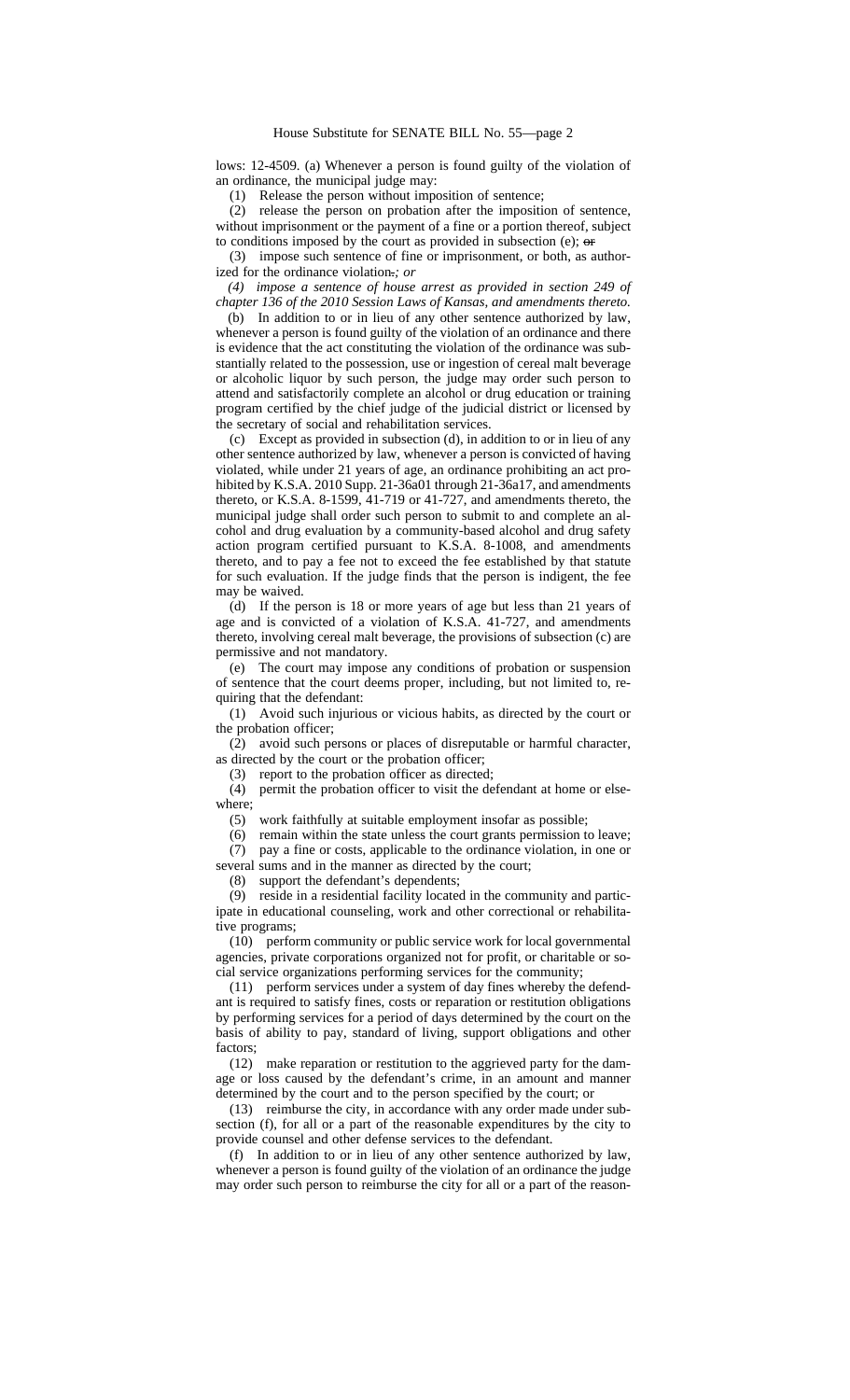able expenditures by the city to provide counsel and other defense services to the defendant. In determining the amount and method of payment of such sum, the court shall take account of the financial resources of the defendant and the nature of the burden that payment of such sum will impose. A defendant who has been required to pay such sum and who is not willfully in default in the payment thereof may at any time petition the court which sentenced the defendant to waive payment of such sum or of any unpaid portion thereof. If it appears to the satisfaction of the court that payment of the amount due will impose manifest hardship on the defendant or the defendant's immediate family, the court may waive payment of all or part of the amount due or modify the method of payment.

Sec. 3. K.S.A. 2010 Supp. 12-4516a, as amended by section 103 of 2011 House Bill No. 2339, is hereby amended to read as follows: 12-4516a. (a) Any person who has been arrested on a violation of a city ordinance of this state may petition the court for the expungement of such arrest record.

(b) When a petition for expungement is filed, the court shall set a date for hearing on such petition and shall cause notice of such hearing to be given to the prosecuting attorney and the arresting law enforcement agency. When a petition for expungement is filed, the official court file shall be separated from the other records of the court, and shall be disclosed only to a judge of the court and members of the staff of the court designated by a judge of the district court, the prosecuting attorney, the arresting law enforcement agency, or any other person when authorized by a court order, subject to any conditions imposed by the order. The petition shall state: (1) The petitioner's full name;

(2) the full name of the petitioner at the time of arrest, if different than the petitioner's current name;

- (3) the petitioner's sex, race and date of birth;
- (4) the crime for which the petitioner was arrested;
- (5) the date of the petitioner's arrest, and
- (6) the identity of the arresting law enforcement agency.

A municipal court may prescribe a fee to be charged as costs for a person petitioning for an order of expungement pursuant to this section, except that no fee shall be charged to a person who was arrested as a result of being a victim of identity theft under K.S.A. 21-4018, prior to its repeal, or section 177 of chapter 136 of the 2010 Session Laws of Kansas, and amendments thereto. Any person who may have relevant information about the petitioner may testify at the hearing. The court may inquire into the background of the petitioner.

(c) At the hearing on a petition for expungement, the court shall order the arrest record and subsequent court proceedings, if any, expunged upon finding: (1) The arrest occurred because of mistaken identity;

(2) a court has found that there was no probable cause for the arrest;

(3) the petitioner was found not guilty in court proceedings; or

(4) the expungement would be in the best interests of justice and (A) charges have been dismissed; or (B) no charges have been or are likely to be filed.

(d) When the court has ordered expungement of an arrest record and subsequent court proceedings, if any, the order shall state the information required to be stated in the petition and shall state the grounds for expungement under subsection (c). The clerk of the court shall send a certified copy of the order to the Kansas bureau of investigation which shall notify the federal bureau of investigation, the secretary of corrections and any other criminal justice agency which may have a record of the arrest. If an order of expungement is entered, the petitioner shall be treated as not having been arrested.

(e) If the ground for expungement is as provided in subsection (c)(4), the court shall determine whether, in the interest of public welfare, the records should be available for any of the following purposes: (1) In any application for employment as a detective with a private detective agency, as defined by K.S.A. 75-7b01 and amendments thereto; as security personnel with a private patrol operator, as defined by K.S.A. 75-7b01 and amendments thereto; or with an institution, as defined in K.S.A. 76-12a01 and amendments thereto, of the department of social and rehabilitation services;

(2) in any application for admission, or for an order of reinstatement, to the practice of law in this state;

(3) to aid in determining the petitioner's qualifications for employment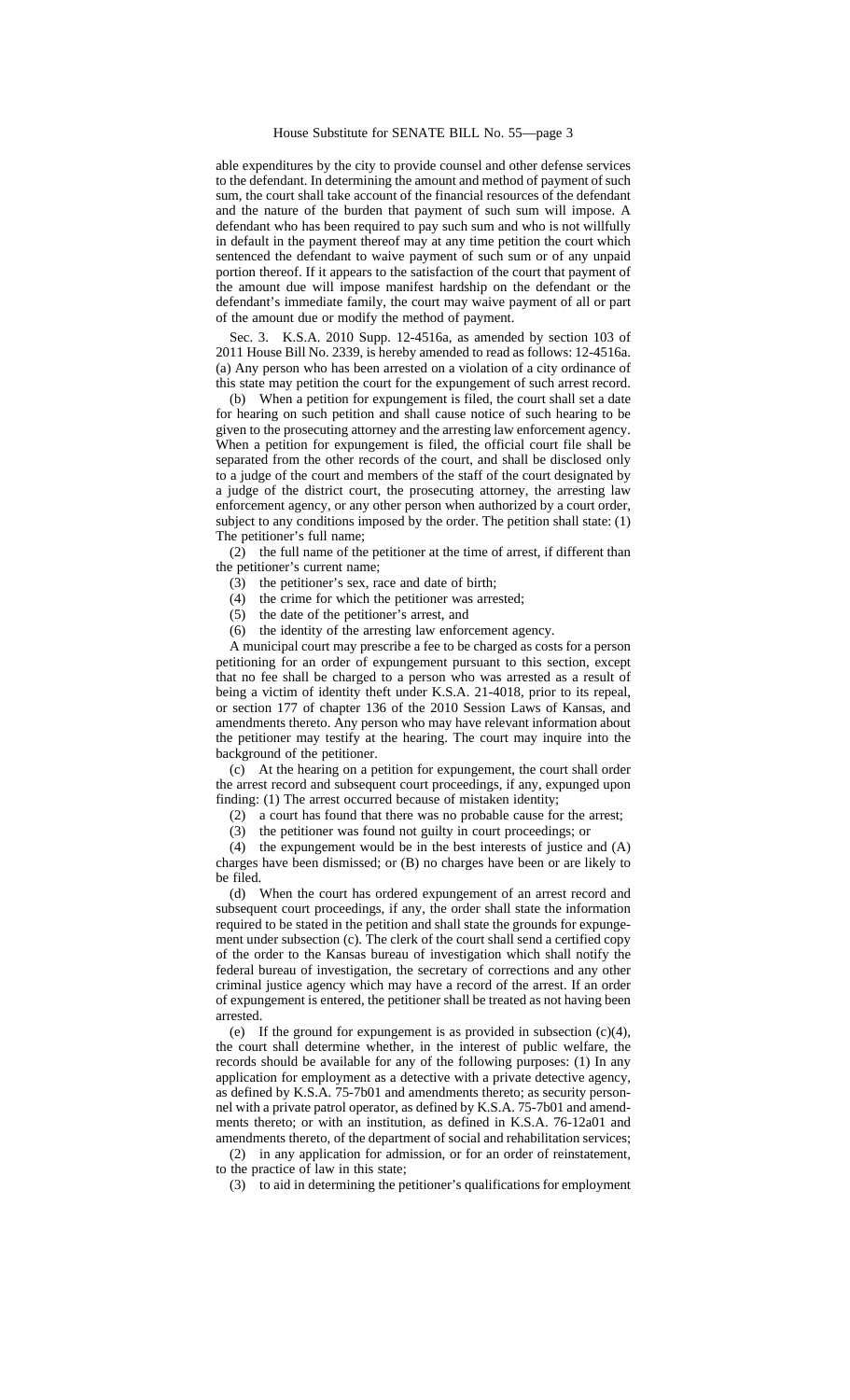with the Kansas lottery or for work in sensitive areas within the Kansas lottery as deemed appropriate by the executive director of the Kansas lottery;

(4) to aid in determining the petitioner's qualifications for executive director of the Kansas racing commission, for employment with the commission or for work in sensitive areas in parimutuel racing as deemed appropriate by the executive director of the commission, or to aid in determining qualifications for licensure or renewal of licensure by the commission;

(5) in any application for a commercial driver's license under K.S.A. 8-2,125 through 8-2,142 and amendments thereto;

(6) to aid in determining the petitioner's qualifications to be an employee of the state gaming agency;

(7) to aid in determining the petitioner's qualifications to be an employee of a tribal gaming commission or to hold a license issued pursuant to a tribal-state gaming compact; or

(8) in any other circumstances which the court deems appropriate.

*(f) The court shall make all expunged records and related information in such court's possession, created prior to, on and after July 1, 2011, available to the Kansas bureau of investigation for the purposes of:*

*(1) Completing a person's criminal history record information within the central repository in accordance with K.S.A. 22-4701 et seq., and amendments thereto; or*

*(2) providing information or documentation to the federal bureau of investigation, in connection with the national instant criminal background check system, to determine a person's qualification to possess a firearm.*

 $(f)$  *(g)* Subject to any disclosures required under subsection (e), in any application for employment, license or other civil right or privilege, or any appearance as a witness, a person whose arrest records have been expunged as provided in this section may state that such person has never been arrested.

 $\left(\frac{g}{g}\right)$  *(h)* Whenever a petitioner's arrest records have been expunged as provided in this section, the custodian of the records of arrest, incarceration due to arrest or court proceedings related to the arrest, shall not disclose the arrest or any information related to the arrest, except as directed by the order of expungement or when requested by the person whose arrest record was expunged.

Sec. 4. K.S.A. 2010 Supp. 22-2410 is hereby amended to read as follows: 22-2410. (a) Any person who has been arrested in this state may petition the district court for the expungement of such arrest record.

(b) When a petition for expungement is filed, the court shall set a date for hearing on such petition and shall cause notice of such hearing to be given to the prosecuting attorney and the arresting law enforcement agency. When a petition for expungement is filed, the official court file shall be separated from the other records of the court, and shall be disclosed only to a judge of the court and members of the staff of the court designated by a judge of the district court, the prosecuting attorney, the arresting law enforcement agency, or any other person when authorized by a court order, subject to any conditions imposed by the order. Except as otherwise provided by law, a petition for expungement shall be accompanied by a docket fee in the amount of \$100. Except as provided further, the docket fee established in this section shall be the only fee collected or moneys in the nature of a fee collected for the docket fee. Such fee shall only be established by an act of the legislature and no other authority is established by law or otherwise to collect a fee. On and after the effective date of this act through June 30, 2011, the supreme court may impose an additional charge, not to exceed \$15 per docket fee, to fund the costs of nonjudicial personnel. The petition shall state:

(1) The petitioner's full name;

(2) the full name of the petitioner at the time of arrest, if different than the petitioner's current name;

(3) the petitioner's sex, race and date of birth;

(4) the crime for which the petitioner was arrested;

(5) the date of the petitioner's arrest; and

(6) the identity of the arresting law enforcement agency.

No surcharge or fee shall be imposed to any person filing a petition pursuant to this section, who was arrested as a result of being a victim of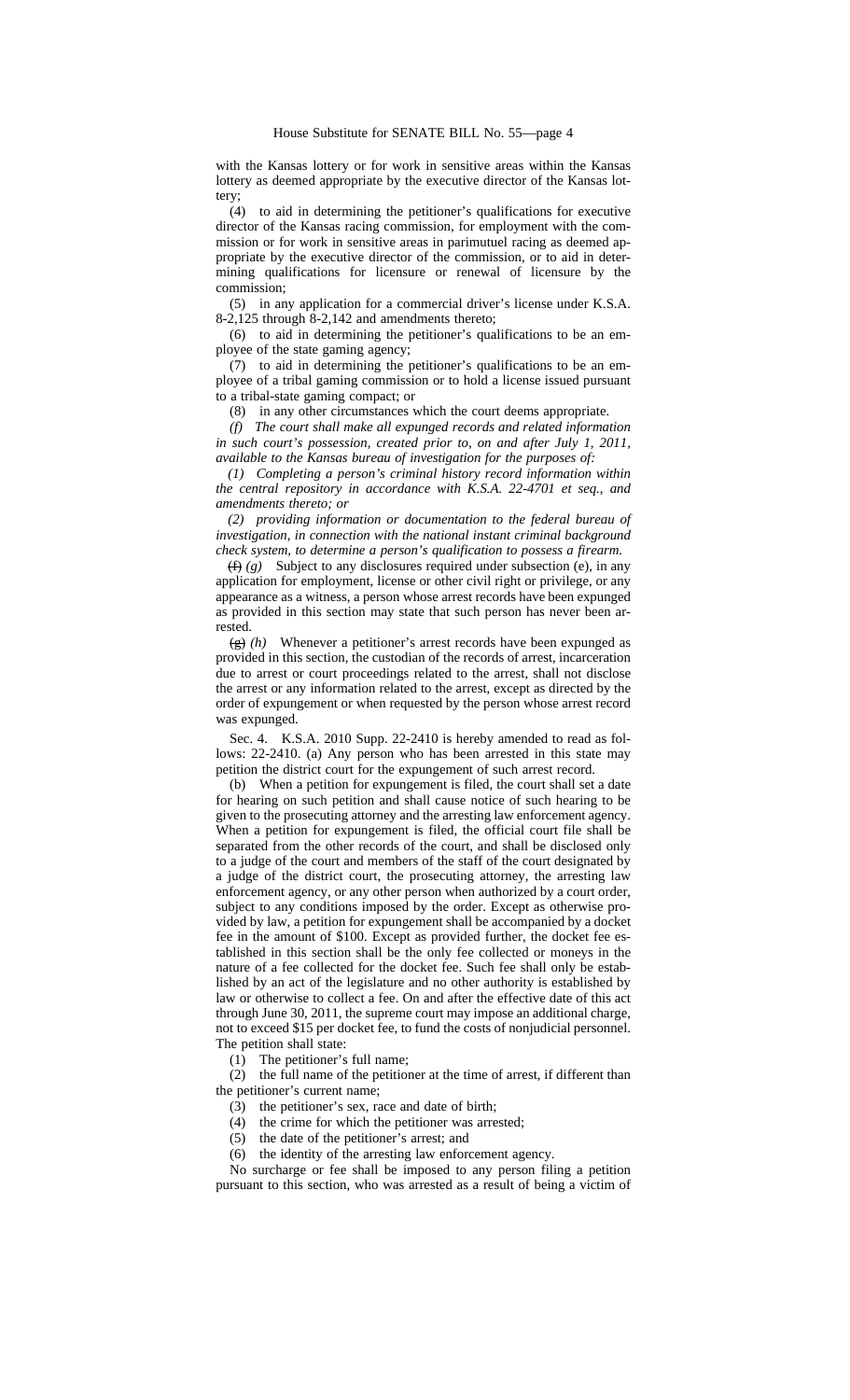identity theft under K.S.A. 21-4018, *prior to its repeal, or section 177 of chapter 136 of the 2010 Session Laws of Kansas,* and amendments thereto*, or who has had criminal charges dismissed because a court has found that there was no probable cause for the arrest, the petitioner was found not guilty in court proceedings or the charges have been dismissed*. Any person who may have relevant information about the petitioner may testify at the hearing. The court may inquire into the background of the petitioner.

(c) At the hearing on a petition for expungement, the court shall order the arrest record and subsequent court proceedings, if any, expunged upon finding: (1) The arrest occurred because of mistaken identity;

(2) a court has found that there was no probable cause for the arrest;

(3) the petitioner was found not guilty in court proceedings; or

(4) the expungement would be in the best interests of justice and (A) charges have been dismissed; or (B) no charges have been or are likely to be filed.

(d) When the court has ordered expungement of an arrest record and subsequent court proceedings, if any, the order shall state the information required to be stated in the petition and shall state the grounds for expungement under subsection (c). The clerk of the court shall send a certified copy of the order to the Kansas bureau of investigation which shall notify the federal bureau of investigation, the secretary of corrections and any other criminal justice agency which may have a record of the arrest. If an order of expungement is entered, the petitioner shall be treated as not having been arrested.

(e) If the ground for expungement is as provided in subsection (c)(4), the court shall determine whether, in the interests of public welfare, the records should be available for any of the following purposes: (1) In any application for employment as a detective with a private detective agency, as defined in K.S.A. 75-7b01, and amendments thereto; as security personnel with a private patrol operator, as defined by K.S.A. 75-7b01, and amendments thereto; or with an institution, as defined in K.S.A. 76-12a01, and amendments thereto, of the department of social and rehabilitation serv-

ices;  $(2)$ in any application for admission, or for an order of reinstatement, to the practice of law in this state;

(3) to aid in determining the petitioner's qualifications for employment with the Kansas lottery or for work in sensitive areas within the Kansas lottery as deemed appropriate by the executive director of the Kansas lottery;

(4) to aid in determining the petitioner's qualifications for executive director of the Kansas racing commission, for employment with the commission or for work in sensitive areas in parimutuel racing as deemed appropriate by the executive director of the commission, or to aid in determining qualifications for licensure or renewal of licensure by the commission;

(5) in any application for a commercial driver's license under K.S.A. 8-2,125 through 8-2,142, and amendments thereto;

(6) to aid in determining the petitioner's qualifications to be an employee of the state gaming agency;

(7) to aid in determining the petitioner's qualifications to be an employee of a tribal gaming commission or to hold a license issued pursuant to a tribal-state gaming compact; or

(8) in any other circumstances which the court deems appropriate.

*(f) The court shall make all expunged records and related information in such court's possession, created prior to, on and after July 1, 2011, available to the Kansas bureau of investigation for the purposes of:*

*(1) Completing a person's criminal history record information within the central repository in accordance with K.S.A. 22-4701 et seq., and amendments thereto; or*

*(2) providing information or documentation to the federal bureau of investigation, in connection with the national instant criminal background check system, to determine a person's qualification to possess a firearm.*

(f) *(g)* Subject to any disclosures required under subsection (e), in any application for employment, license or other civil right or privilege, or any appearance as a witness, a person whose arrest records have been expunged as provided in this section may state that such person has never been arrested.

(g) *(h)* Whenever a petitioner's arrest records have been expunged as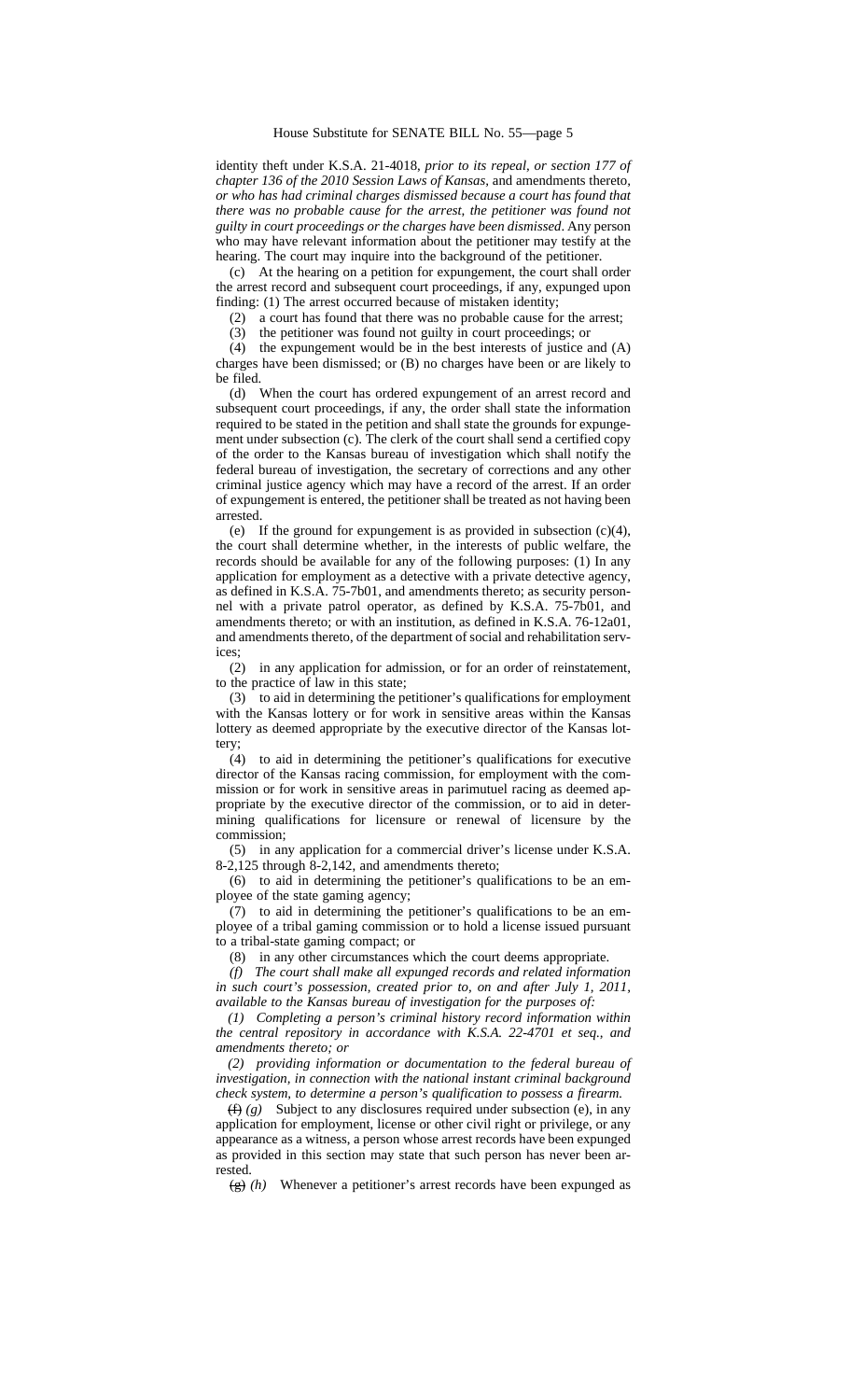provided in this section, the custodian of the records of arrest, incarceration due to arrest or court proceedings related to the arrest, shall not disclose the arrest or any information related to the arrest, except as directed by the order of expungement or when requested by the person whose arrest record was expunged.

 $\left(\mathbf{h}\right)$  *(i)* The docket fee collected at the time the petition for expungement is filed shall be disbursed in accordance with K.S.A. 20-362, and amendments thereto.

Sec. 5. K.S.A. 2010 Supp. 22-2502 is hereby amended to read as follows: 22-2502. (a) A search warrant shall be issued only upon the oral or written statement, including those conveyed or received by electronic communication, of any person under oath or affirmation which states facts sufficient to show probable cause that a crime has been or is being committed and which particularly describes a person, place or means of conveyance to be searched and things to be seized. Any statement which is made orally shall be either taken down by a certified shorthand reporter, sworn to under oath and made part of the application for a search warrant, or recorded before the magistrate from whom the search warrant is requested and sworn to under oath. Any statement orally made shall be reduced to writing as soon thereafter as possible. If the magistrate is satisfied that grounds for the application exist or that there is probable cause to believe that they exist, the magistrate may issue a search warrant for the seizure of the following:

(1) Any things which have been used in the commission of a crime, or any contraband or any property which constitutes or may be considered a part of the evidence, fruits or instrumentalities of a crime under the laws of this state, any other state or of the United States. The term ''fruits'' as used in this act shall be interpreted to include any property into which the thing or things unlawfully taken or possessed may have been converted.

(2) Any person who has been kidnapped in violation of the laws of this state or who has been kidnapped in another jurisdiction and is now concealed within this state.

(3) Any human fetus or human corpse.

(4) Any person for whom a valid felony arrest warrant has been issued in this state or in another jurisdiction.

*(5) (A) Any information concerning the user of an electronic communication service; any information concerning the location of electronic communications systems, including, but not limited to, towers transmitting cellular signals involved in any wire communication; and any other information made through an electronic communications system.*

*(B) The jurisdiction granted in this paragraph shall extend to information held by entities registered to do business in the state of Kansas, submitting to the jurisdiction thereof, and entities primarily located outside the state of Kansas if the jurisdiction in which the entity is primarily located recognizes the authority of the magistrate to issue the search warrant.*

(b) Before ruling on a request for a search warrant, the magistrate may require the affiant to appear personally and may examine under oath the affiant and any witnesses that the affiant may produce. Such proceeding shall be taken down by a certified shorthand reporter or recording equipment and made part of the application for a search warrant.

(c) Affidavits or sworn testimony in support of the probable cause requirement of this section shall not be made available for examination without a written order of the court, except that such affidavits or testimony when requested shall be made available to the defendant or the defendant's counsel for such disposition as either may desire.

(d) As used in this section,*: (1)* ''Electronic communication*''* means the use of electronic equipment to send or transfer a copy of an original document.*; and*

*(2) ''electronic communication service'' and ''electronic communication system'' have the meaning as defined in K.S.A. 22-2514, and amendments thereto.*

*(e) Nothing in this section shall be construed as requiring a search warrant for cellular location information in an emergency situation pursuant to K.S.A. 22-4615, and amendments thereto.*

Sec. 6. K.S.A. 2010 Supp. 22-2516 is hereby amended to read as follows: 22-2516. (1) Each application for an order authorizing the interception of a wire, oral or electronic communication shall be made in writing, upon oath or affirmation, to a judge of competent jurisdiction, and shall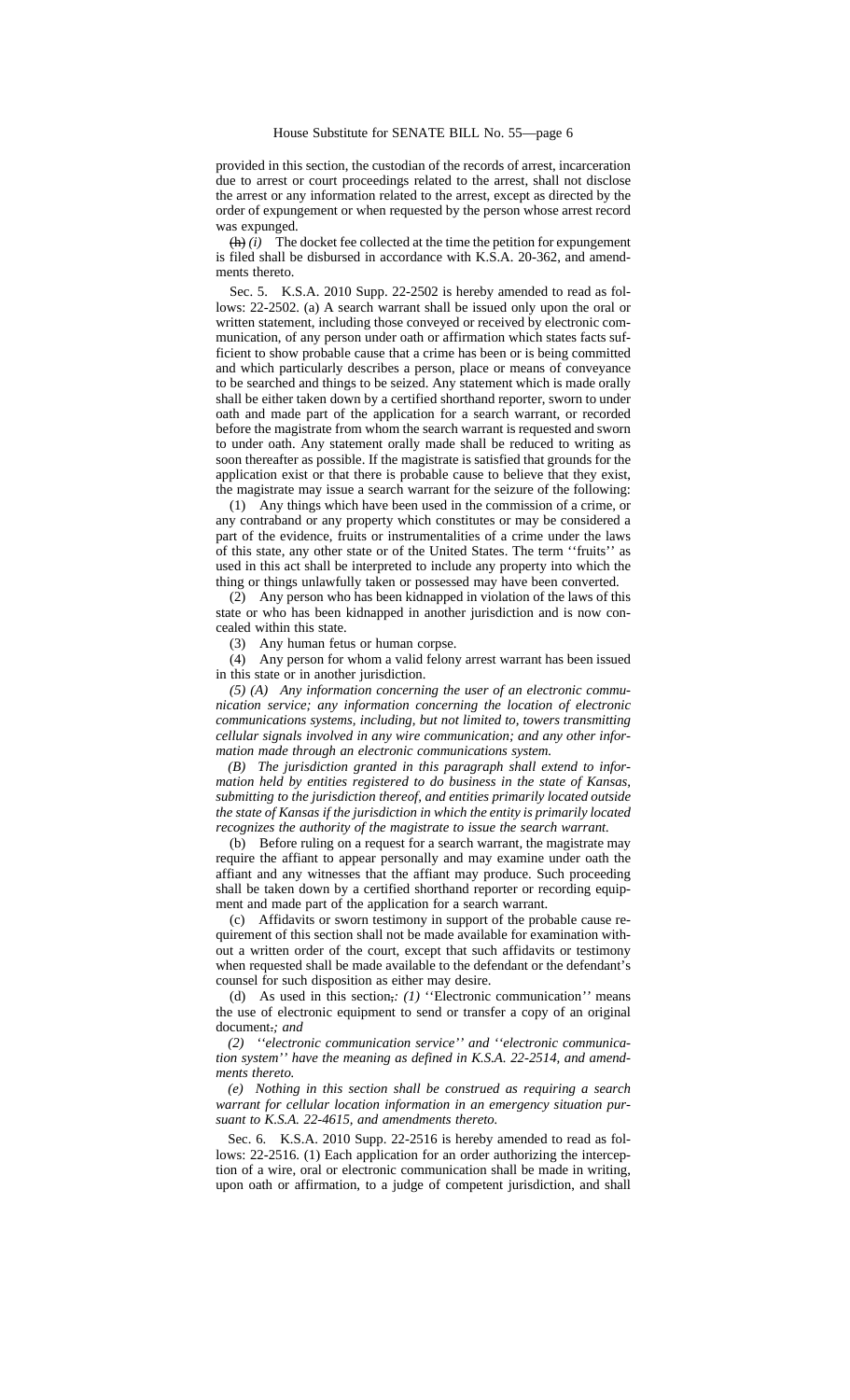state the applicant's authority to make such application. Each application shall include the following information:

(a) The identity of the prosecuting attorney making the application, and the identity of the investigative or law enforcement officer requesting such application to be made;

(b) a full and complete statement of the facts and circumstances relied upon by the applicant to justify such applicant's belief that an order should be issued, including (i) details as to the particular offense that has been, is being or is about to be committed, (ii) except as provided in subsection (10), a particular description of the nature and location of the facilities from which or the place where the communication is to be intercepted, (iii) a particular description of the type of communications sought to be intercepted, and (iv) the identity of the person, if known, committing the offense and whose communications are to be intercepted;

(c) a full and complete statement as to whether or not other investigative procedures have been tried and failed or why they reasonably appear to be unlikely to succeed if tried or to be too dangerous;

(d) a statement of the period of time for which the interception is required to be maintained and, if the nature of the investigation is such that the authorization for interception should not automatically terminate when the described type of communication first has been obtained, a particular description of facts establishing probable cause to believe that additional communications of the same type will occur thereafter;

(e) a full and complete statement of the facts known to the applicant concerning all previous applications made to any judge for authorization to intercept wire, oral or electronic communications involving any of the same persons, facilities or places specified in the application, and the action taken by the judge on each such application; and

(f) where the application is for the extension of an order, a statement setting forth the results thus far obtained from the interception, or a reasonable explanation of the failure to obtain such results.

(2) The judge may require the applicant to furnish additional testimony or documentary evidence in support of the application. Oral testimony shall be under oath or affirmation, and a record of such testimony shall be made by a certified shorthand reporter and reduced to writing.

(3) Upon such application the judge may enter an *ex parte* order, as requested or as modified, authorizing the interception of wire, oral or electronic communications within the territorial jurisdiction of such judge, if the judge determines on the basis of the facts submitted by the applicant that:

(a) There is probable cause for belief that a person is committing, has committed or is about to commit a particular offense enumerated in subsection (1) of K.S.A. 22-2515, and amendments thereto;

(b) there is probable cause for belief that particular communications concerning the offense will be obtained through such interception;

(c) normal investigative procedures have been tried and have failed, or reasonably appear to be unlikely to succeed if tried, or to be too dangerous; and

(d) except as provided in subsection (10), there is probable cause for belief that the facilities from which, or the place where, the wire, oral or electronic communications are to be intercepted are being used, or are about to be used, in connection with the commission of such offense, or are leased to, listed in the name of or commonly used by such person.

(4) Each order authorizing the interception of any wire, oral or electronic communication shall:

(a) Specify the identity of the person, if known, whose communications are to be intercepted;

(b) specify the nature and location of the communications facilities as to which, or the place where, authority to intercept is granted;

(c) specify with particularity a description of the type of communication sought to be intercepted, and a statement of the particular offense to which it relates:

(d) specify the identity of each agency authorized to intercept the communications, and of the person authorizing the application;

(e) specify the period of time during which such interception is authorized, including a statement as to whether or not the interception shall automatically terminate when the described communication has been first obtained; and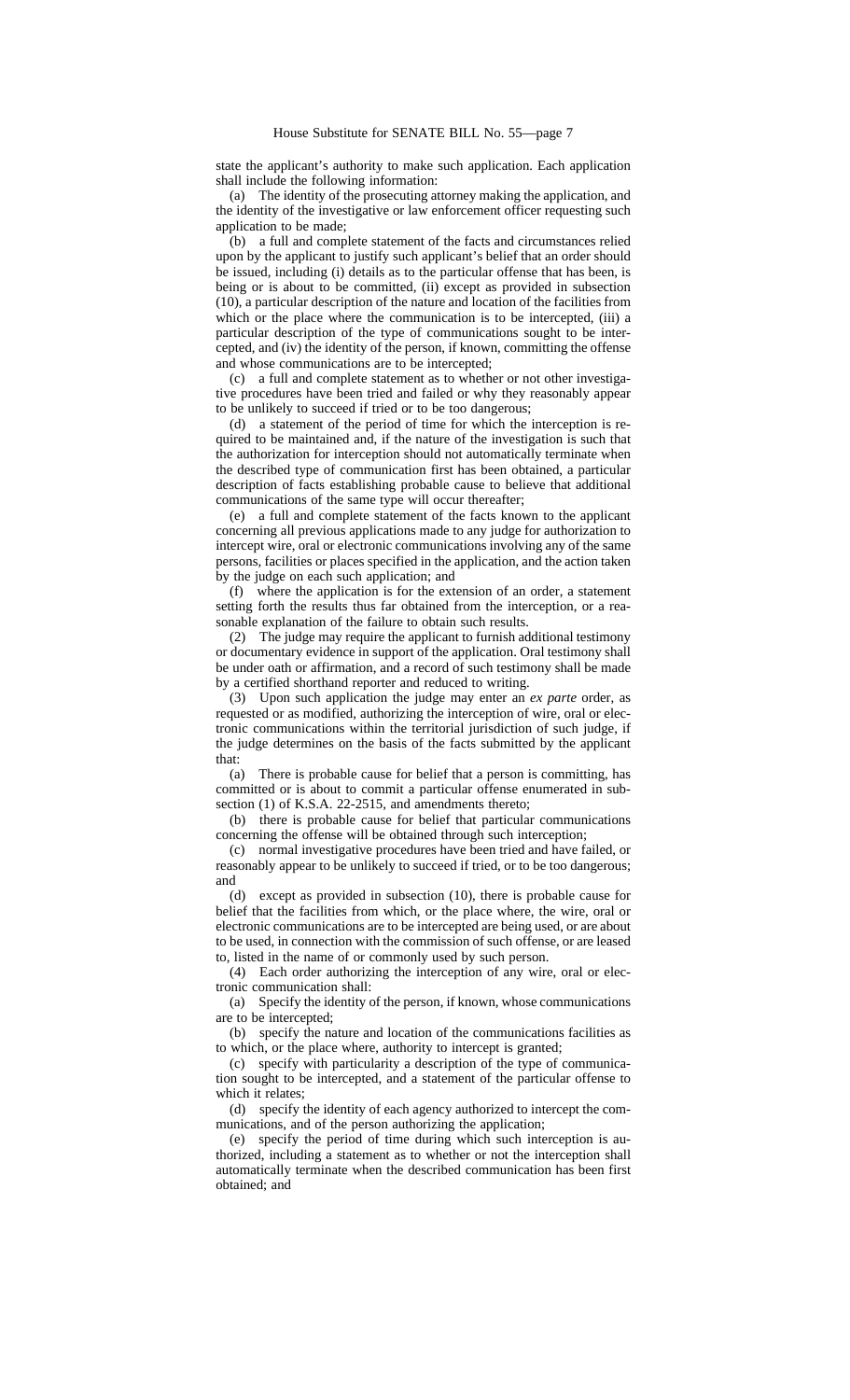(f) upon request of the applicant, direct that a provider of wire *communication,* or electronic communication service*, regardless of the location or principal place of business of such provider of electronic communication service,* or public utility, landlord, custodian or other person shall furnish the applicant forthwith all information, facilities and technical assistance necessary to accomplish the interception unobtrusively and with a minimum of interference with the services that such service provider, utility, landlord, custodian or person is according the person whose communications are to be intercepted. Any provider of wire or electronic communication service or public utility, landlord, custodian or other person furnishing such facilities or technical assistance shall be compensated therefor by the applicant for reasonable expenses incurred in providing such facilities or technical assistance.

(5) No order entered under this section may authorize the interception of any wire, oral or electronic communication for any period longer than is necessary to achieve the objective of the authorization, nor in any event longer than 30 days. Such thirty-day period begins on the earlier of the day on which the investigative or law enforcement officer first begins to conduct an interception under the order or 10 days after the order is entered. Extensions of an order may be granted, but only upon application for an extension made in accordance with subsection (1) of this section and the court making the findings required by subsection (3) of this section. The period of any such extension shall be no longer than the authorizing judge deems necessary to achieve the purposes for which it was granted and in no event for longer than 30 days. Every order and extension thereof shall contain a provision that the authorization to intercept shall be executed as soon as practicable, shall be conducted in such a way as to minimize the interception of communications not otherwise subject to interception under this act, and must terminate upon attainment of the authorized objective, or in any event in 30 days. In the event the intercepted communication is in a code or foreign language, and an expert in that foreign language or code is not reasonably available during the interception period, minimization may be accomplished as soon as practicable after such interception. An interception under this chapter may be conducted in whole or in part by government personnel, or by an individual operating under a contract with the government, acting under the supervision of an investigative or law enforcement officer authorized to conduct the interception.

(6) Whenever an order authorizing the interception of wire or oral communications is entered pursuant to this act, the order may require reports to be made to the judge who issued the order showing what progress has been made toward achievement of the authorized objective and the need for continued interception. Such reports shall be made at such intervals as the judge may require.

(7) (a) The contents of any wire, oral or electronic communication intercepted by any means authorized by this act shall be recorded, if possible, on tape or wire or other comparable device. The recording of the contents of any wire, oral or electronic communication under this subsection shall be done in a manner which will protect the recording from editing or other alterations. Immediately upon the expiration of the period of the order, or extensions thereof, such recordings shall be made available to the judge issuing such order and sealed under such judge's directions. Custody of the recordings shall be wherever the judge orders, and the recordings shall not be destroyed except upon order of the issuing or denying judge and, in any event, shall be kept for not less than 10 years. Duplicate recordings may be made for use or disclosure pursuant to the provisions of subsections (b) and (c) of K.S.A. 22-2515, and amendments thereto, for investigations. The presence of the seal provided for by this subsection, or a satisfactory explanation for the absence thereof, shall be a prerequisite for the use or disclosure of the contents of any wire, oral or electronic communication or evidence derived therefrom under subsection (d) of K.S.A. 22-2515, and amendments thereto.

(b) Applications made and orders granted under this act shall be sealed by the judge. Custody of the applications and orders shall be wherever the judge directs. Such applications and orders shall be disclosed only upon a showing of good cause before a judge of competent jurisdiction and shall not be destroyed except on order of the issuing or denying judge, and in any event shall be kept for not less than 10 years.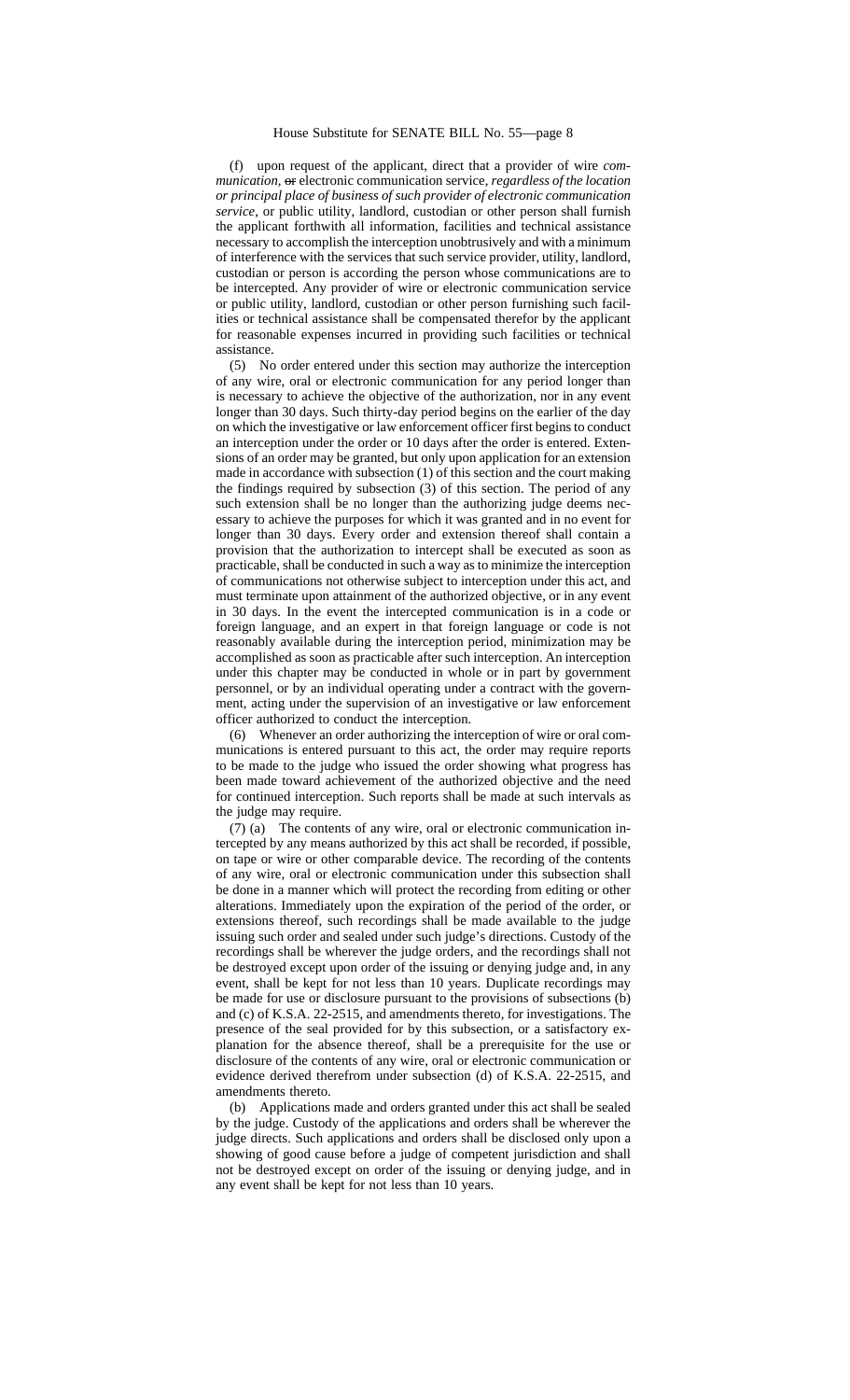(c) Any violation of the provisions of paragraph (a) or (b) of this subsection may be punished as contempt of the issuing or denying judge.

(d) Within a reasonable time but not later than 90 days after the termination of the period of an order or extensions thereof the issuing or denying judge shall cause to be served on the persons named in the order or the application and, in the interest of justice, such other parties to intercepted communications as the judge may determine, an inventory which shall include notice of:

(i) The fact of the entry of the order or the application;

(ii) the date of the entry and the period of authorized, approved or disapproved interception, or the denial of the application; and

(iii) the fact that during the period wire, oral or electronic communications were or were not intercepted.

The judge, upon the filing of a motion in such judge's discretion, may make available to such person or such person's counsel for inspection, such portions of the intercepted communications, applications and orders as the judge determines to be in the interest of justice. On an *ex parte* showing of good cause to a judge of competent jurisdiction the serving of the inventory required by this subsection may be postponed.

(8) The contents of any intercepted wire, oral or electronic communication or evidence derived therefrom shall not be received in evidence or otherwise disclosed in any trial, hearing or other proceeding in any federal court or court of this state, unless each party, not less than 10 days before the trial, hearing or proceeding, has been furnished with a copy of the court order, and accompanying application, under which the interception was authorized. Such ten-day period may be waived by the judge, if the judge finds that it was not possible to furnish the party with the above information 10 days before the trial, hearing or proceeding, and that the party will not be prejudiced by the delay in receiving such information.

(9) (a) Any aggrieved person in any trial, hearing or proceeding in or before any court, department, officer, agency, regulatory body or other authority of the United States, this state, or a political subdivision thereof, may move to suppress the contents of any intercepted wire or oral communication, or evidence derived therefrom, on the grounds that:

(i) The communication was unlawfully intercepted;

(ii) the order of authorization under which it was intercepted is insufficient on its face; or

(iii) the interception was not made in conformity with the order of authorization.

Such motion shall be made before the trial, hearing or proceeding, unless there was no opportunity to make such motion or the person was not aware of the grounds of the motion. If the motion is granted, the contents of the intercepted wire or oral communication, or evidence derived therefrom, shall be treated as having been obtained in violation of this act. Upon the filing of such motion by the aggrieved person, the judge in such judge's discretion may make available to the aggrieved person or such person's counsel for inspection such portions of the intercepted communication or evidence derived therefrom as the judge determines to be in the interest of justice.

(b) In addition to any other right to appeal, the state shall have the right to appeal:

(i) From an order granting a motion to suppress made under paragraph (a) of this subsection. Such appeal shall be taken within 14 days after the order of suppression was entered and shall be diligently prosecuted as in the case of other interlocutory appeals or under such rules as the supreme court may adopt;

(ii) from an order denying an application for an order authorizing the interception of wire or oral communications, and any such appeal shall be *ex parte* and shall be in camera in preference to all other pending appeals in accordance with rules promulgated by the supreme court.

(10) The requirements of subsections  $(1)(b)(ii)$  and  $(3)(d)$  of this section relating to the specification of the facilities from which, or the place where, the communication is to be intercepted do not apply if:

(a) In the case of an application with respect to the interception of an oral communication:

(i) The application is by a law enforcement officer and is approved by the attorney general and the county or district attorney where the application is sought;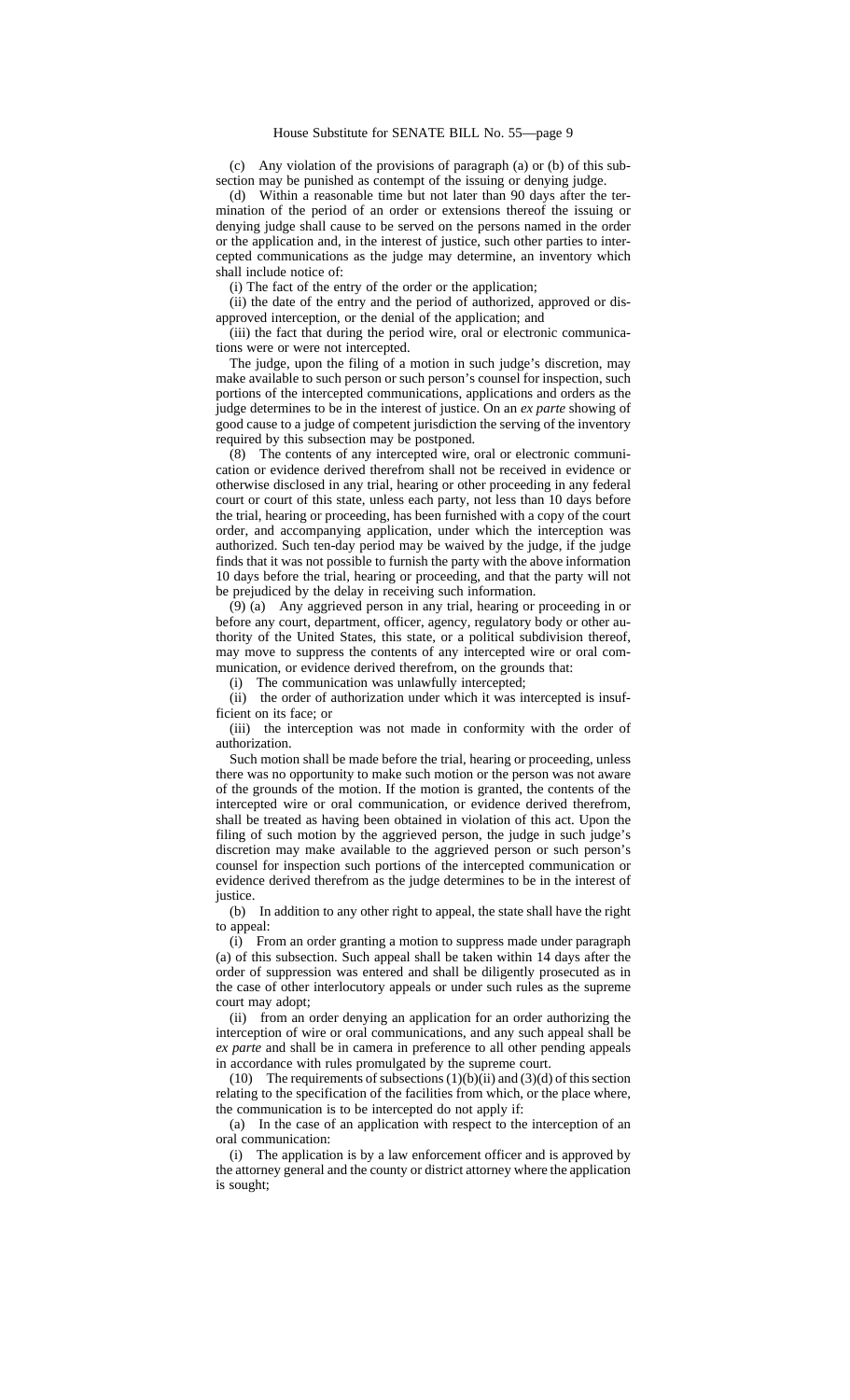(ii) the application contains a full and complete statement as to why such specification is not practical and identifies the person committing the offense and whose communications are to be intercepted; and

(iii) the judge finds that such specification is not practical; and

(b) in the case of an application with respect to a wire or electronic communication:

(i) The application is by a law enforcement officer and is approved by the attorney general and the county or district attorney where the application is sought;

(ii) the application identifies the person believed to be committing the offense and whose communications are to be intercepted and the applicant makes a showing of a purpose, on the part of that person, to thwart interception by changing facilities; and

(iii) the judge finds that such purpose has been adequately shown.

(11) An interception of a communication under an order with respect to which the requirements of subsections  $(1)(b)(ii)$  and  $(3)(d)$  of this section do not apply by reason of subsection (10) shall not begin until the facilities from which, or the place where, the communication is to be intercepted is ascertained by the person implementing the interception order. A provider of wire or electronic communications service that has received an order as provided for in subsection (10)(b) may move the court to modify or quash the order on the ground that its assistance with respect to the interception cannot be performed in a timely or reasonable fashion. The court, upon notice to the government, shall decide such a motion expeditiously.

 $\left(\frac{e}{e}\right)$  *(12)* The remedies and sanctions described in this chapter with respect to the interception of electronic communications are the only judicial remedies and sanctions for nonconstitutional violations of this act involving such communications.

*(13) Nothing in this section shall be construed as requiring a search warrant for cellular location information in an emergency situation pursuant to K.S.A. 22-4615, and amendments thereto.*

Sec. 7. K.S.A. 2010 Supp. 22-2802, as amended by section 118 of 2011 House Bill No. 2339, is hereby amended to read as follows: 22-2802. (1) Any person charged with a crime shall, at the person's first appearance before a magistrate, be ordered released pending preliminary examination or trial upon the execution of an appearance bond in an amount specified by the magistrate and sufficient to assure the appearance of such person before the magistrate when ordered and to assure the public safety. If the person is being bound over for a felony, the bond shall also be conditioned on the person's appearance in the district court or by way of a two-way electronic audio-video communication as provided in subsection (14) at the time required by the court to answer the charge against such person and at any time thereafter that the court requires. Unless the magistrate makes a specific finding otherwise, if the person is being bonded out for a person felony or a person misdemeanor, the bond shall be conditioned on the person being prohibited from having any contact with the alleged victim of such offense for a period of at least 72 hours. The magistrate may impose such of the following additional conditions of release as will reasonably assure the appearance of the person for preliminary examination or trial:

(a) Place the person in the custody of a designated person or organization agreeing to supervise such person;

(b) place restrictions on the travel, association or place of abode of the person during the period of release;

(c) impose any other condition deemed reasonably necessary to assure appearance as required, including a condition requiring that the person return to custody during specified hours;

(d) place the person under a house arrest program pursuant to section 249 of chapter 136 of the 2010 Session Laws of Kansas, and amendments thereto; or

(e) place the person under the supervision of a court services officer responsible for monitoring the person's compliance with any conditions of release ordered by the magistrate. *The magistrate may order the person to pay for any costs associated with the supervision provided by the court services department in an amount not to exceed \$15 per week of such supervision. The magistrate may also order the person to pay for all other costs associated with the supervision and conditions for compliance in addition to the \$15 per week.*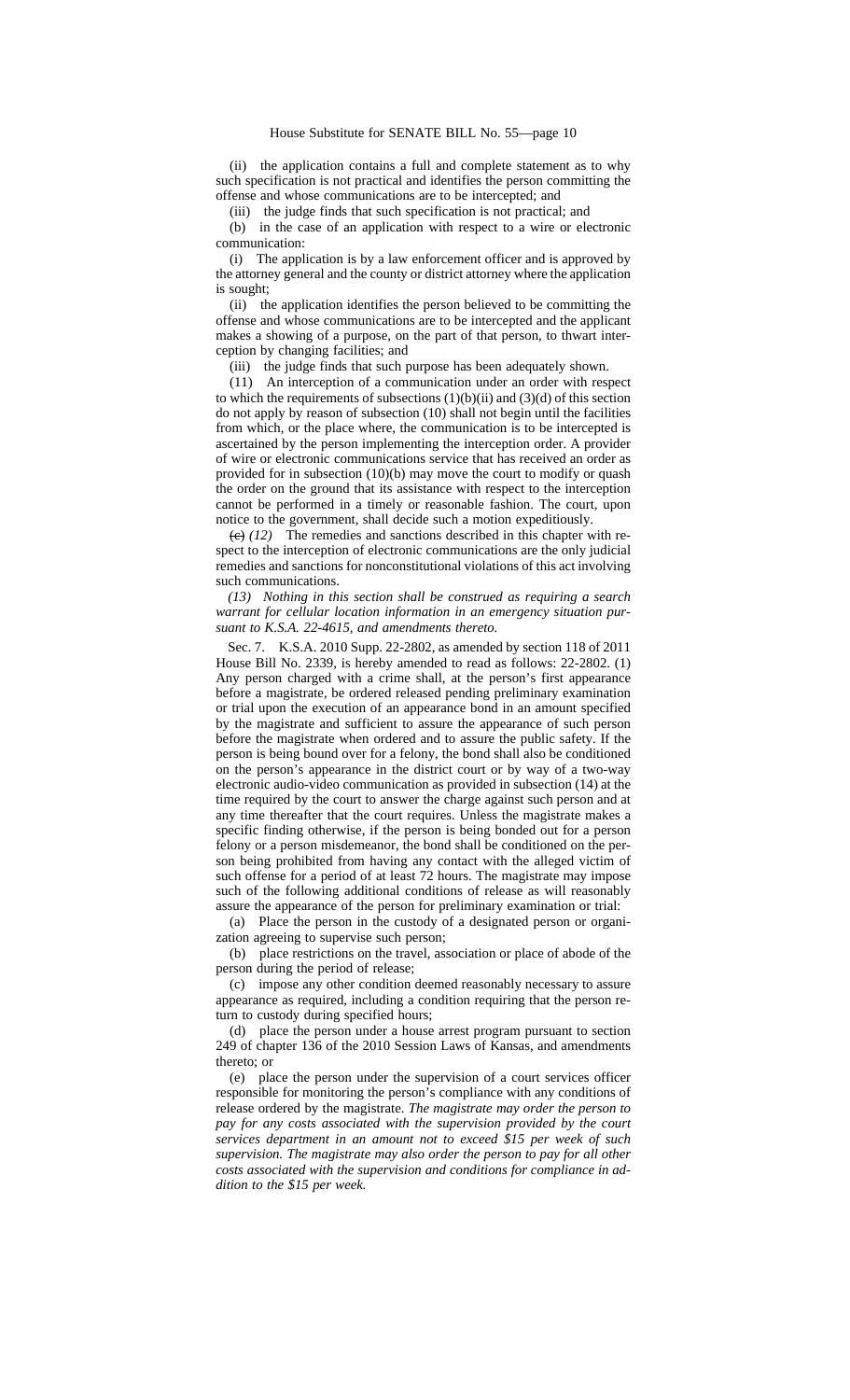(2) In addition to any conditions of release provided in subsection (1), for any person charged with a felony, the magistrate may order such person to submit to a drug *and alcohol* abuse examination and evaluation in a public or private treatment facility or state institution and, if determined by the head of such facility or institution that such person is a drug *or alcohol* abuser or *is* incapacitated by drugs *or alcohol*, to submit to treatment for such drug *or alcohol* abuse, as a condition of release.

(3) The appearance bond shall be executed with sufficient solvent sureties who are residents of the state of Kansas, unless the magistrate determines, in the exercise of such magistrate's discretion, that requiring sureties is not necessary to assure the appearance of the person at the time ordered.

(4) A deposit of cash in the amount of the bond may be made in lieu of the execution of the bond pursuant to paragraph *subsection* (3). Except as provided in paragraph *subsection* (5), such deposit shall be in the full amount of the bond and in no event shall a deposit of cash in less than the full amount of bond be permitted. Any person charged with a crime who is released on a cash bond shall be entitled to a refund of all moneys paid for the cash bond, after deduction of any outstanding restitution, costs, fines and fees, after the final disposition of the criminal case if the person complies with all requirements to appear in court. The court may not exclude the option of posting bond pursuant to paragraph *subsection* (3).

(5) Except as provided further, the amount of the appearance bond shall be the same whether executed as described in subsection (3) or posted with a deposit of cash as described in subsection (4). When the appearance bond has been set at \$2,500 or less and the most serious charge against the person is a misdemeanor, a severity level 8, 9 or 10 nonperson felony, a drug severity level 4 felony or a violation of K.S.A. 8-1567, and amendments thereto, the magistrate may allow the person to deposit cash with the clerk in the amount of 10% of the bond, provided the person meets at least the following qualifications:

(A) Is a resident of the state of Kansas;

(B) has a criminal history score category of G, H or I;

(C) has no prior history of failure to appear for any court appearances;

(D) has no detainer or hold from any other jurisdiction;

(E) has not been extradited from, and is not awaiting extradition to, another state; and

(F) has not been detained for an alleged violation of probation.

(6) In the discretion of the court, a person charged with a crime may be released upon the person's own recognizance by guaranteeing payment of the amount of the bond for the person's failure to comply with all requirements to appear in court. The release of a person charged with a crime upon the person's own recognizance shall not require the deposit of any cash by the person.

(7) The court shall not impose any administrative fee.

(8) In determining which conditions of release will reasonably assure appearance and the public safety, the magistrate shall, on the basis of available information, take into account the nature and circumstances of the crime charged; the weight of the evidence against the defendant; *whether the defendant is lawfully present in the United States;* the defendant's family ties, employment, financial resources, character, mental condition, length of residence in the community, record of convictions, record of appearance or failure to appear at court proceedings or of flight to avoid prosecution; the likelihood or propensity of the defendant to commit crimes while on release, including whether the defendant will be likely to threaten, harass or cause injury to the victim of the crime or any witnesses thereto; and whether the defendant is on probation or parole from a previous offense at the time of the alleged commission of the subsequent offense.

(9) The appearance bond shall set forth all of the conditions of release.

(10) A person for whom conditions of release are imposed and who continues to be detained as a result of the person's inability to meet the conditions of release shall be entitled, upon application, to have the conditions reviewed without unnecessary delay by the magistrate who imposed them. If the magistrate who imposed conditions of release is not available, any other magistrate in the county may review such conditions.

(11) A magistrate ordering the release of a person on any conditions specified in this section may at any time amend the order to impose additional or different conditions of release. If the imposition of additional or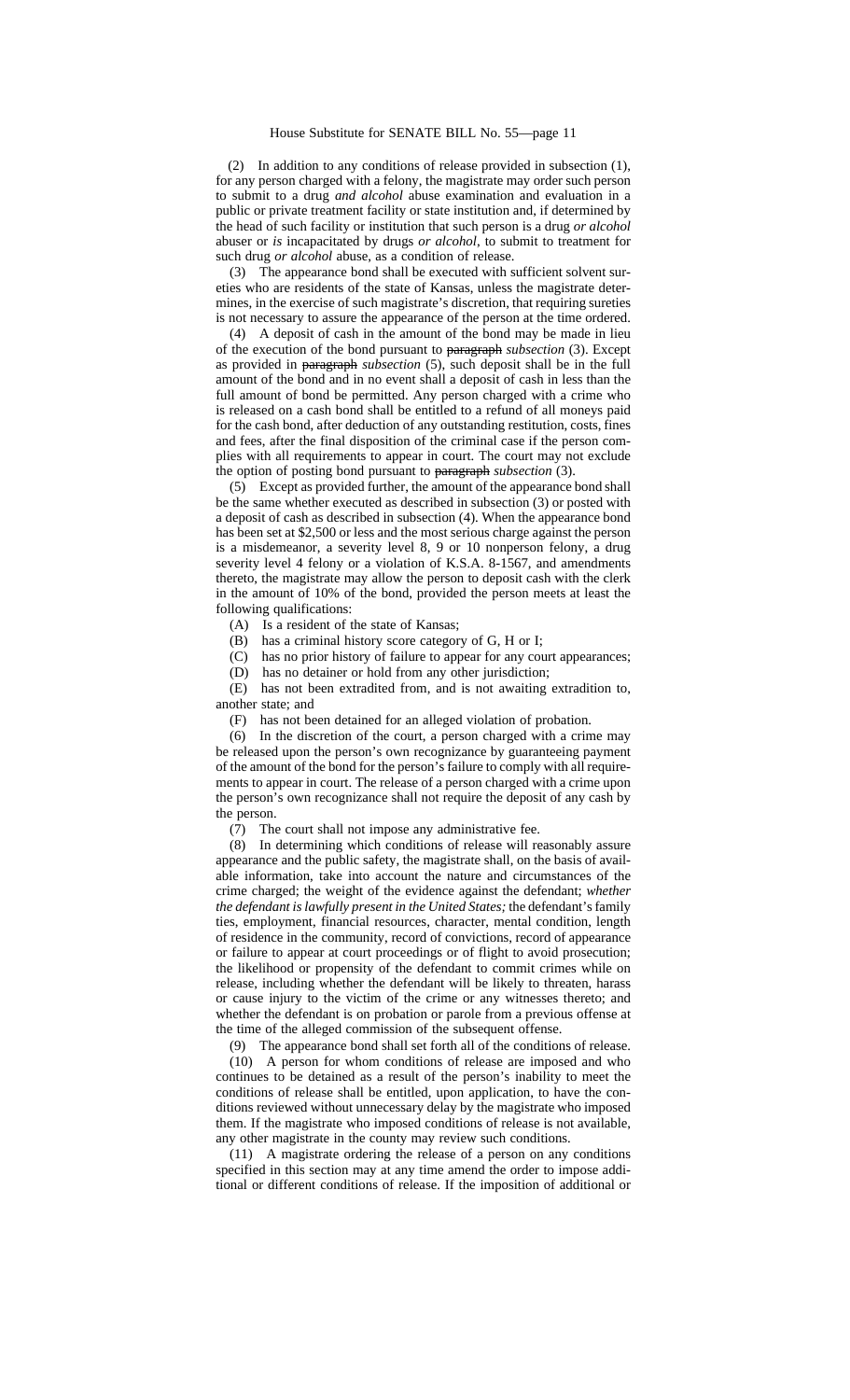different conditions results in the detention of the person, the provisions of subsection (10) shall apply.

(12) Statements or information offered in determining the conditions of release need not conform to the rules of evidence. No statement or admission of the defendant made at such a proceeding shall be received as evidence in any subsequent proceeding against the defendant.

(13) The appearance bond and any security required as a condition of the defendant's release shall be deposited in the office of the magistrate or the clerk of the court where the release is ordered. If the defendant is bound to appear before a magistrate or court other than the one ordering the release, the order of release, together with the bond and security shall be transmitted to the magistrate or clerk of the court before whom the defendant is bound to appear.

(14) Proceedings before a magistrate as provided in this section to determine the release conditions of a person charged with a crime including release upon execution of an appearance bond may be conducted by twoway electronic audio-video communication between the defendant and the judge in lieu of personal presence of the defendant or defendant's counsel in the courtroom in the discretion of the court. The defendant may be accompanied by the defendant's counsel. The defendant shall be informed of the defendant's right to be personally present in the courtroom during such proceeding if the defendant so requests. Exercising the right to be present shall in no way prejudice the defendant.

(15) The magistrate may order the person to pay for any costs associated with the supervision of the conditions of release of the appearance bond in an amount not to exceed \$15 per week of such supervision. *As a condition of sentencing under section 244 of chapter 136 of the 2010 Session Laws of Kansas, and amendments thereto, the court may impose the full amount of any such costs in addition to the \$15 per week, including, but not limited to, costs for treatment and evaluation under subsection (2).*

Sec. 8. K.S.A. 22-3001 is hereby amended to read as follows: 22-3001. (1) *(a)* A majority of the district judges in any judicial district may order a grand jury to be summoned in any county in the district when it is determined to be in the public interest.

*(b) The district or county attorney in such attorney's county may petition the chief judge or the chief judge's designee in such district court to order a grand jury to be summoned in the designated county in the district to investigate alleged violations of an off-grid felony, a severity level 1, 2, 3 or 4 felony or a drug severity level 1 or 2 felony. The chief judge or the chief judge's designee in the district court of the county shall then consider the petition and, if it is found that the petition is in proper form, as set forth in this subsection, shall order a grand jury to be summoned.*

 $(2)$  *(c)* A grand jury shall be summoned in any county within 60 days after a petition praying therefor is presented to the district court, bearing the signatures of a number of electors equal to 100 plus 2% of the total number of votes cast for governor in the county in the last preceding election. The petition shall be in substantially the following form:

The undersigned qualified electors of the county of \_\_\_\_\_\_\_\_\_\_\_\_ and state of Kansas hereby request that the district court of county, Kansas, within 60 days after the filing of this petition, cause a grand jury to be summoned in the county to investigate alleged violations of law and to perform such other duties as may be authorized by law.

The signatures to the petition need not all be affixed to one paper, but each paper to which signatures are affixed shall have substantially the foregoing form written or printed at the top thereof. Each signer shall add to such signer's signature such signer's place of residence, giving the street and number or rural route number, if any. One of the signers of each paper shall verify upon oath that each signature appearing on the paper is the genuine signature of the person whose name it purports to be and that such signer believes that the statements in the petition are true. The petition shall be filed in the office of the clerk of the district court who shall forthwith transmit it to the county election officer, who shall determine whether the persons whose signatures are affixed to the petition are qualified electors of the county. Thereupon, the county election officer shall return the petition to the clerk of the district court, together with such election officer's certificate stating the number of qualified electors of the county whose signatures appear on the petition and the aggregate number of votes cast for all candidates for governor in the county in the last preceding election.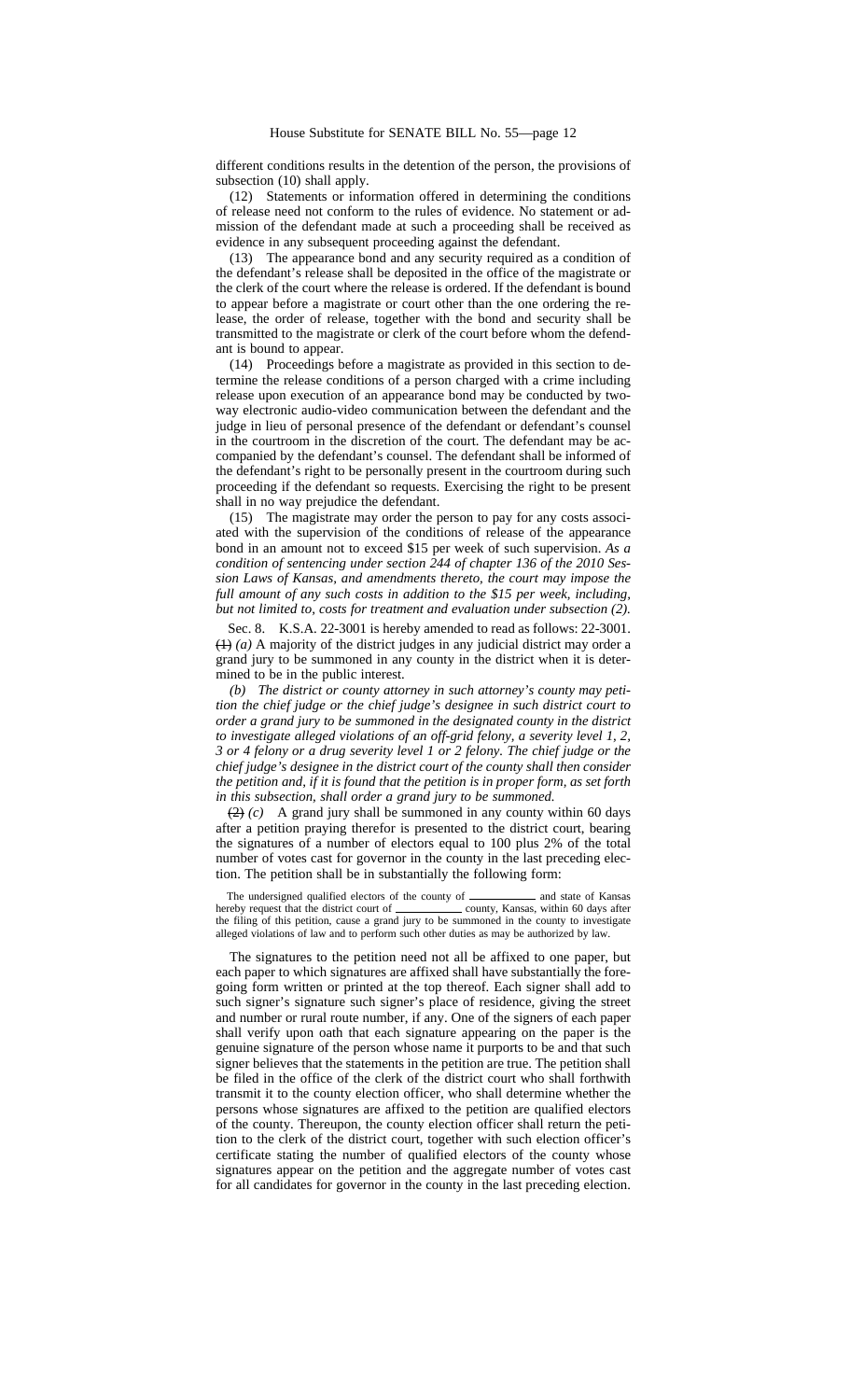The judge or judges of the district court of the county shall then consider the petition and, if it is found that the petition is in proper form and bears the signatures of the required number of electors, a grand jury shall be ordered to be summoned.

(3) *(d)* The grand jury shall consist of 15 members and shall be drawn and summoned in the same manner as petit jurors for the district court. Twelve members thereof shall constitute a quorum. The judge or judges ordering the grand jury shall direct that a sufficient number of legally qualified persons be summoned for service as grand jurors.

Sec. 9. K.S.A. 22-3601 is hereby amended to read as follows: 22-3601. (a) Any appeal permitted to be taken from a *district court's* final judgment of a district court in a criminal case shall be taken to the court of appeals, except in those cases reviewable by law in the district court and those cases where a *or in which a* direct appeal to the supreme court is required. Whenever an interlocutory appeal is permitted in a criminal case in the district court, such appeal shall be taken to the court of appeals.

(b) Any appeal permitted to be taken from a *district court's* final judgment of a district court in a criminal case shall be taken directly to the supreme court in the following cases:

(1) Any case in which the defendant has been convicted of a class A felony or in which a maximum sentence of life imprisonment has been imposed or for crimes committed on or after July 1, 1993, any case in which the defendant has been convicted of an off-grid crime; and

(2) *(1)* Any case in which a statute of this state or of the United States has been held unconstitutional. *;*

*(2) any case in which the defendant has been convicted of a class A felony;*

*(3) any case in which a maximum sentence of life imprisonment has been imposed, unless the maximum sentence has been imposed pursuant to K.S.A. 21-4643, prior to its repeal, or section 267 of chapter 136 of the 2010 Session Laws of Kansas, and amendments thereto; and*

*(4) except as provided further, any case in which the crime was committed on or after July 1, 1993, and the defendant has been convicted of an off-grid crime. The provisions of this paragraph shall not apply to any case in which the off-grid crime was:*

*(A) Aggravated human trafficking, subsection (c)(2)(B) of section 61 of chapter 136 of the 2010 Session Laws of Kansas, and amendments thereto;*

*(B) rape, subsection (b)(2)(B) of section 67 of chapter 136 of the 2010 Session Laws of Kansas, and amendments thereto;*

*(C) aggravated criminal sodomy, subsection (c)(2)(B)(ii) of section 68 of chapter 136 of the 2010 Session Laws of Kansas, and amendments thereto;*

*(D) aggravated indecent liberties with a child, subsection (c)(2)(C)(ii) of section 70 of chapter 136 of the 2010 Session Laws of Kansas, and amendments thereto;*

*(E) sexual exploitation of a child, subsection (b)(2)(B) of section 74 of chapter 136 of the 2010 Session Laws of Kansas, and amendments thereto; (F) promoting prostitution, subsection (b)(4) of section 230 of chapter*

*136 of the 2010 Session Laws of Kansas, and amendments thereto; or*

*(G) an attempt, conspiracy or criminal solicitation, as defined in section 33, 34 or 35 of chapter 136 of the 2010 Session Laws of Kansas, and amendments thereto, of any such felony.*

Sec. 10. K.S.A. 22-4603 is hereby amended to read as follows: 22- 4603. (1) Whenever any able-bodied prisoner is confined in the county jail or the jail of any town or city, having been convicted of a misdemeanor or of a violation of an ordinance of such town or city, the sheriff of such county, or the marshal or the chief of police of such town or city, under the direction of the county commissioners or the governing body of the town or city, may cause *allow* such persons to work at suitable public *or charitable* employment for not to exceed *more than* eight hours on each working day.

(2) A person so employed shall be given credit at the rate of five dollars a day on any fine and costs imposed upon him. *receive a credit on any fine and costs imposed in an amount equal to \$5 for each full hour spent by the person in the specified work.*

(3) Persons held in jail and awaiting trial or held on civil process, may, with their consent, be likewise so employed and shall receive *a credit on*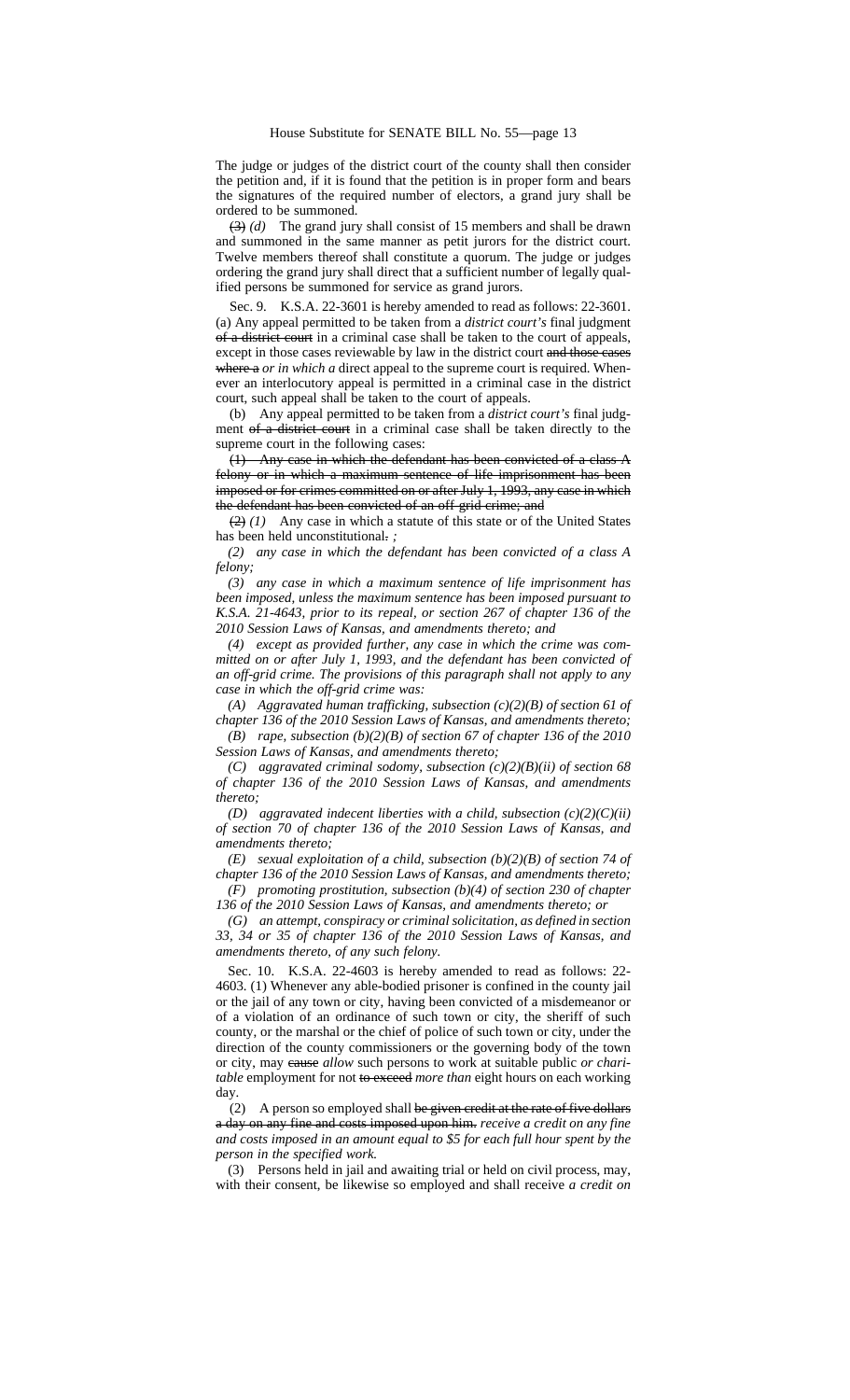*any fines and costs in an amount equal to \$5 for each full hour spent by the person in the specified work, or if there are no such fines and costs,* compensation at the rate of five dollars a day for such employment *in an amount agreed to by the person and the city or county, but not less than \$5 a day*, to be paid by the city or the county.

(4) Any prisoner employed as above provided, shall continue to be deemed prisoners during the hours of their employment and subject to all laws, rules and regulations relating to prisoners.

Sec. 11. K.S.A. 22-4701 is hereby amended to read as follows: 22- 4701. As used in this act, unless the context clearly requires otherwise:

(a) ''Central repository'' means the criminal justice information system central repository created by this act and the juvenile offender information system created pursuant to K.S.A. 2007 *2010* Supp. 38-2326, and amendments thereto.

(b) ''Criminal history record information'' means *all* data initiated or collected by a criminal justice agency on a person pertaining to a reportable event*, and any supporting documentation*. The term *Criminal history record information* does not include:

(1) Data contained in intelligence or investigatory files or police workproduct records used solely for police investigation purposes;

(2) wanted posters, police blotter entries, court records of public judicial proceedings or published court opinions;

(3) data pertaining to violations of the traffic laws of the state or any other traffic law or ordinance, other than vehicular homicide; or

(4) presentence investigation and other reports prepared for use by a court in the exercise of criminal jurisdiction or by the governor in the exercise of the power of pardon, reprieve or commutation.

(c) ''Criminal justice agency'' means any government agency or subdivision of any such agency which is authorized by law to exercise the power of arrest, detention, prosecution, adjudication, correctional supervision, rehabilitation or release of persons suspected, charged or convicted of a crime and which allocates a substantial portion of its annual budget to any of these functions. The term includes, but is not limited to, the following agencies, when exercising jurisdiction over criminal matters or criminal history record information:

(1) State, county, municipal and railroad police departments, sheriffs' offices and countywide law enforcement agencies, correctional facilities, jails and detention centers;

(2) the offices of the attorney general, county or district attorneys and any other office in which are located persons authorized by law to prosecute persons accused of criminal offenses;

(3) the district courts, the court of appeals, the supreme court, the municipal courts and the offices of the clerks of these courts;

(4) the Kansas sentencing commission;

(5) the Kansas parole board; and

(6) the juvenile justice authority.

(d) ''Criminal justice information system'' means the equipment (including computer hardware and software), facilities, procedures, agreements and personnel used in the collection, processing, preservation and dissemination of criminal history record information.

(e) ''Director'' means the director of the Kansas bureau of investigation.

(f) ''Disseminate'' means to transmit criminal history record information in any oral or written form. The term does not include:

(1) The transmittal of such information within a criminal justice agency;

(2) the reporting of such information as required by this act; or

(3) the transmittal of such information between criminal justice agencies in order to permit the initiation of subsequent criminal justice proceedings against a person relating to the same offense.

(g) ''Reportable event'' means an event specified or provided for in K.S.A. 22-4705, and amendments thereto.

Sec. 12. K.S.A. 22-4705 is hereby amended to read as follows: 22- 4705. (a) The following events are reportable events under this act:

(1) Issuance of an arrest warrant;

(2) an arrest;

(3) release of a person after arrest without the filing of a charge;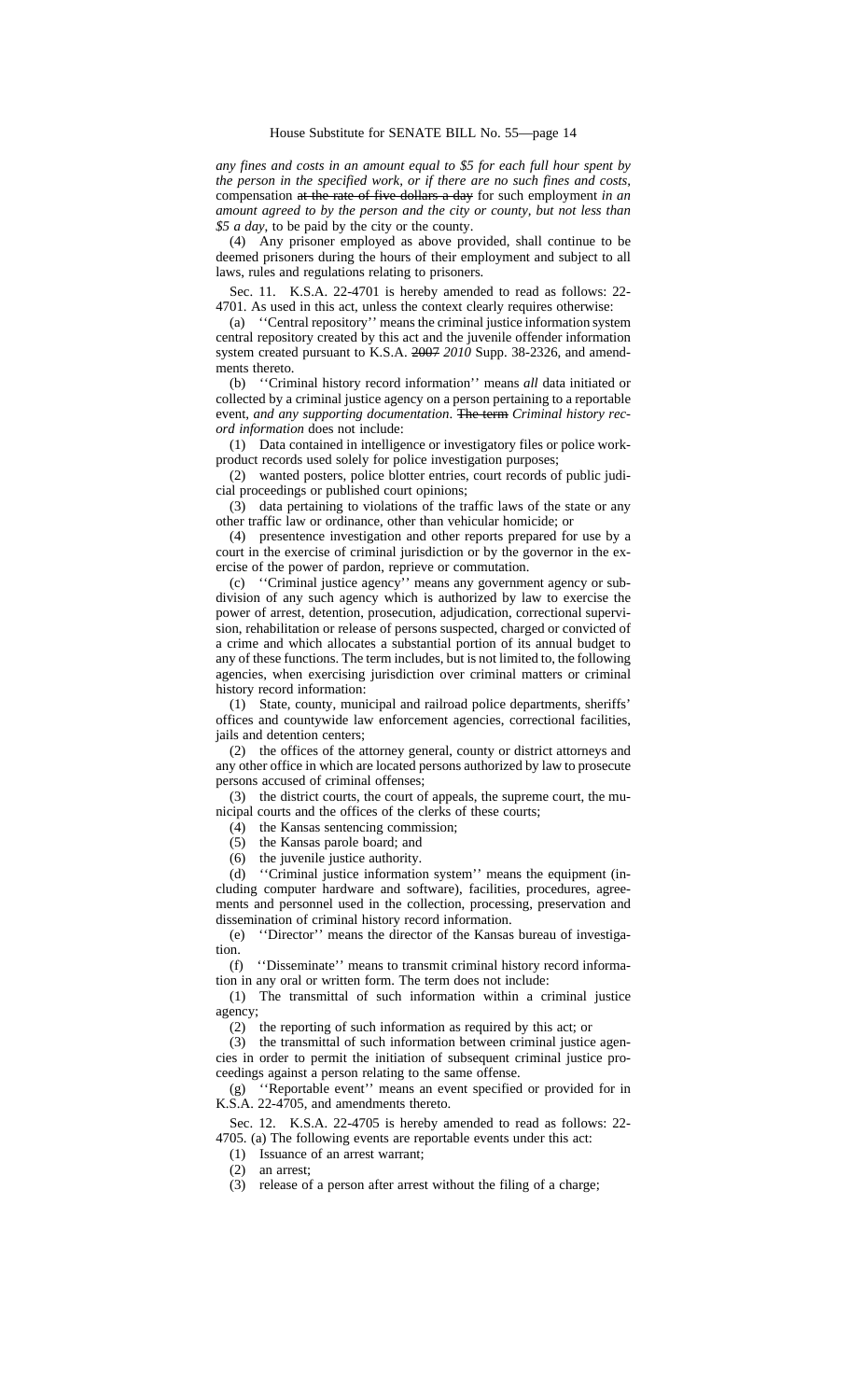(4) dismissal or quashing of an indictment or criminal information;

(5) an acquittal, conviction or other disposition at or following trial, including a finding of probation before judgment;

(6) imposition of a sentence;

(7) commitment to a correctional facility, whether state or locally operated;

(8) release from detention or confinement;

(9) an escape from confinement;

(10) a pardon, reprieve, commutation of sentence or other change in a sentence, including a change ordered by a court;

(11) judgment of an appellate court that modifies or reverses the lower court decision;

(12) order of a court in a collateral proceeding that affects a person's conviction, sentence or confinement, including any expungement or annulment of arrests or convictions pursuant to state statute; and

(13) any other event arising out of or occurring during the course of criminal justice proceedings declared to be reportable by rule or regulation of the director.

(b) There is hereby established a criminal justice information system central repository for the collection, storage, and dissemination of criminal history record information. The central repository shall be operated by the Kansas bureau of investigation under the administrative control of the director.

(c) Except as otherwise provided by this subsection, every criminal justice agency shall report criminal history record information, whether collected manually or by means of an automated system, to the central repository, in accordance with rules and regulations adopted pursuant to this act. A criminal justice agency shall report to the central repository those reportable events involving a violation of a county resolution or city ordinance only when required by rules and regulations adopted by the director.

(d) Reporting methods may include:

(1) Submittal of criminal history record information by a criminal justice agency directly to the central repository;

(2) if the information can readily be collected and reported through the court system, submittal to the central repository by the administrative office of the courts; or

(3) if the information can readily be collected and reported through criminal justice agencies that are part of a geographically based information system, submittal to the central repository by the agencies.

(e) Nothing in this section shall prevent a criminal justice agency from maintaining more detailed information than is required to be reported to the central repository. However, the dissemination of that criminal history record information is governed by the provisions of this act.

(f) The director may determine, by rule and regulation, the reportable events to be reported by each criminal justice agency, in order to avoid duplication in reporting.

*(g) Except as otherwise provided in this subsection, no court or criminal justice agency may assess fees or charges against the central repository for providing criminal history record information created prior to, on or after July 1, 2011. A court or criminal justice agency may assess a fee or charge against the central repository for providing criminal history record information if such court or criminal justice agency has previously provided such criminal history record information as required by law.*

Sec. 13. K.S.A. 2010 Supp. 38-2312, as amended by section 162 of 2011 House Bill No. 2339, is hereby amended to read as follows: 38-2312. (a) Except as provided in subsection (b) *and (c)*, any records or files specified in this code concerning a juvenile may be expunged upon application to a judge of the court of the county in which the records or files are maintained. The application for expungement may be made by the juvenile, if 18 years of age or older or, if the juvenile is less than 18 years of age, by the juvenile's parent or next friend.

(b) There shall be no expungement of records or files concerning acts committed by a juvenile which, if committed by an adult, would constitute a violation of K.S.A. 21-3401, prior to its repeal, or section 37 of chapter 136 of the 2010 Session Laws of Kansas, and amendments thereto, murder in the first degree, K.S.A. 21-3402, prior to its repeal, or section 38 of chapter 136 of the 2010 Session Laws of Kansas, and amendments thereto,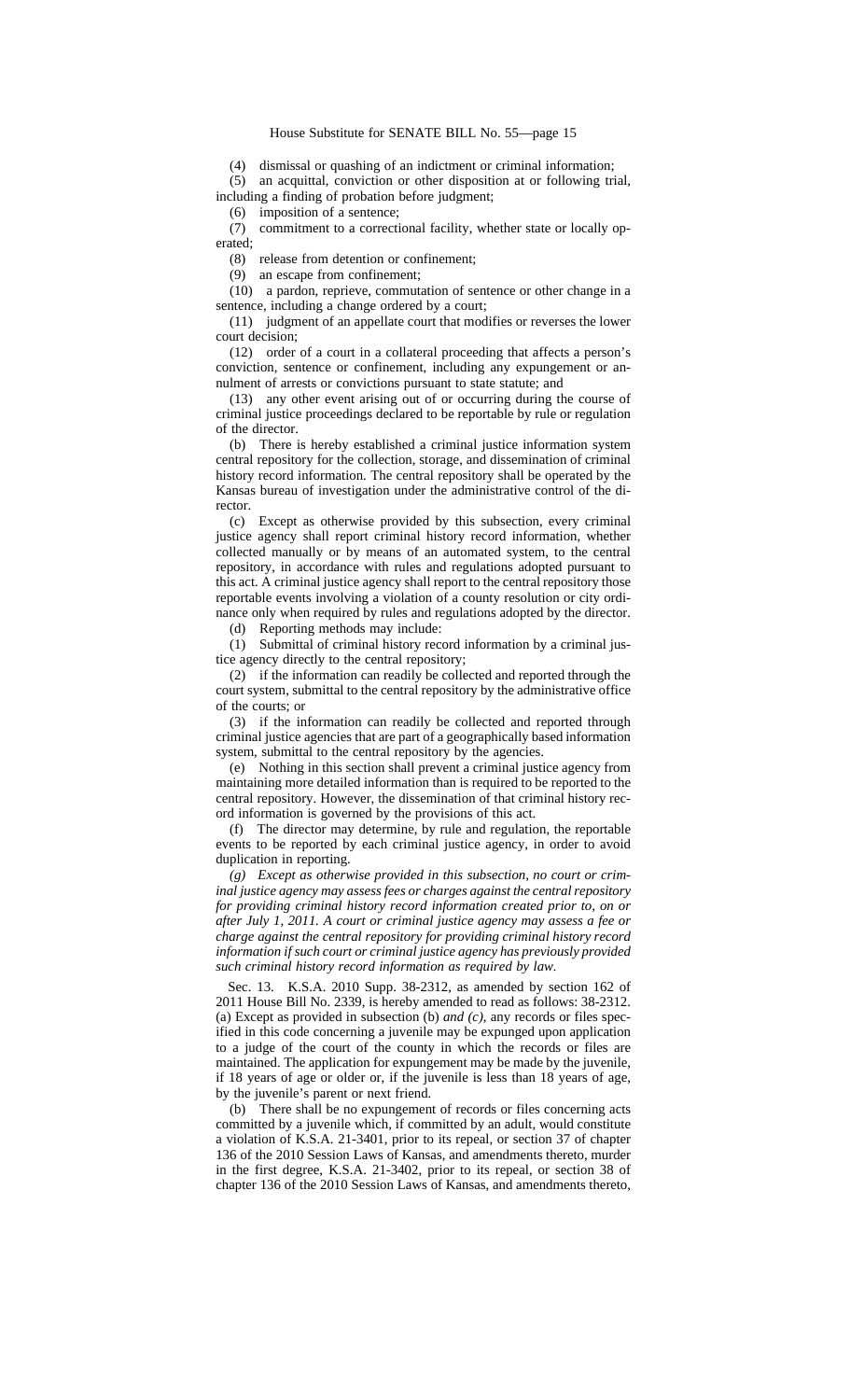murder in the second degree, K.S.A. 21-3403, prior to its repeal, or section 39 of chapter 136 of the 2010 Session Laws of Kansas, and amendments thereto, voluntary manslaughter, K.S.A. 21-3404, prior to its repeal, or section 40 of chapter 136 of the 2010 Session Laws of Kansas, and amendments thereto, involuntary manslaughter, K.S.A. 21-3439, prior to its repeal, or section 36 of chapter 136 of the 2010 Session Laws of Kansas, and amendments thereto, capital murder, K.S.A. 21-3442, prior to its repeal, involuntary manslaughter while driving under the influence of alcohol or drugs, K.S.A. 21-3502, prior to its repeal, or section 67 of chapter 136 of the 2010 Session Laws of Kansas, and amendments thereto, rape, K.S.A. 21-3503, prior to its repeal, or subsection (a) of section 70 of chapter 136 of the 2010 Session Laws of Kansas, and amendments thereto, indecent liberties with a child, K.S.A. 21-3504, prior to its repeal, or subsection (b) of section 70 of chapter 136 of the 2010 Session Laws of Kansas, and amendments thereto, aggravated indecent liberties with a child, K.S.A. 21- 3506, prior to its repeal, or subsection (b) of section 68 of chapter 136 of the 2010 Session Laws of Kansas, and amendments thereto, aggravated criminal sodomy, K.S.A. 21-3510, prior to its repeal, or subsection (a) of section 72 of chapter 136 of the 2010 Session Laws of Kansas, and amendments thereto, indecent solicitation of a child, K.S.A. 21-3511, prior to its repeal, or subsection (b) of section 72 of chapter 136 of the 2010 Session Laws of Kansas, and amendments thereto, aggravated indecent solicitation of a child, K.S.A. 21-3516, prior to its repeal, or section 74 of chapter 136 of the 2010 Session Laws of Kansas, and amendments thereto, sexual exploitation, K.S.A. 21-3603, prior to its repeal, or subsection (b) of section 81 of chapter 136 of the 2010 Session Laws of Kansas, and amendments thereto, aggravated incest, K.S.A. 21-3608, prior to its repeal, or subsection (a) of section 78 of chapter 136 of the 2010 Session Laws of Kansas, and amendments thereto, endangering a child, K.S.A. 21-3608a, prior to its repeal, or subsection (b) of section 78 of chapter 136 of the 2010 Session Laws of Kansas, and amendments thereto, aggravated endangering a child, K.S.A. 21-3609, prior to its repeal, or section 79 of chapter 136 of the 2010 Session Laws of Kansas, and amendments thereto, abuse of a child, or which would constitute an attempt to commit a violation of any of the offenses specified in this subsection.

*(c) Notwithstanding any other law to the contrary, for any offender who is required to register as provided in the Kansas offender registration act, K.S.A. 22-4901 et seq., and amendments thereto, there shall be no expungement of any conviction or any part of the offender's criminal record while the offender is required to register as provided in the Kansas offender registration act.*

 $\overline{(e)}$  *(d)* When a petition for expungement is filed, the court shall set a date for a hearing on the petition and shall give notice thereof to the county or district attorney. The petition shall state: (1) The juvenile's full name; (2) the full name of the juvenile as reflected in the court record, if different than (1); (3) the juvenile's sex and date of birth; (4) the offense for which the juvenile was adjudicated; (5) the date of the trial; and (6) the identity of the trial court. Except as otherwise provided by law, a petition for expungement shall be accompanied by a docket fee in the amount of \$100. On and after the effective date of this act through June 30, 2011, the supreme court may impose a charge, not to exceed \$15 per case, to fund the costs of non-judicial personnel. All petitions for expungement shall be docketed in the original action. Any person who may have relevant information about the petitioner may testify at the hearing. The court may inquire into the background of the petitioner.

 $(d)$  *(e)* (1) After hearing, the court shall order the expungement of the records and files if the court finds that:

(A) The juvenile has reached 23 years of age or that two years have elapsed since the final discharge;

(B) since the final discharge of the juvenile, the juvenile has not been convicted of a felony or of a misdemeanor other than a traffic offense or adjudicated as a juvenile offender under the revised Kansas juvenile justice code and no proceedings are pending seeking such a conviction or adjudication; and

(C) the circumstances and behavior of the petitioner warrant expungement.

(2) The court may require that all court costs, fees and restitution shall be paid.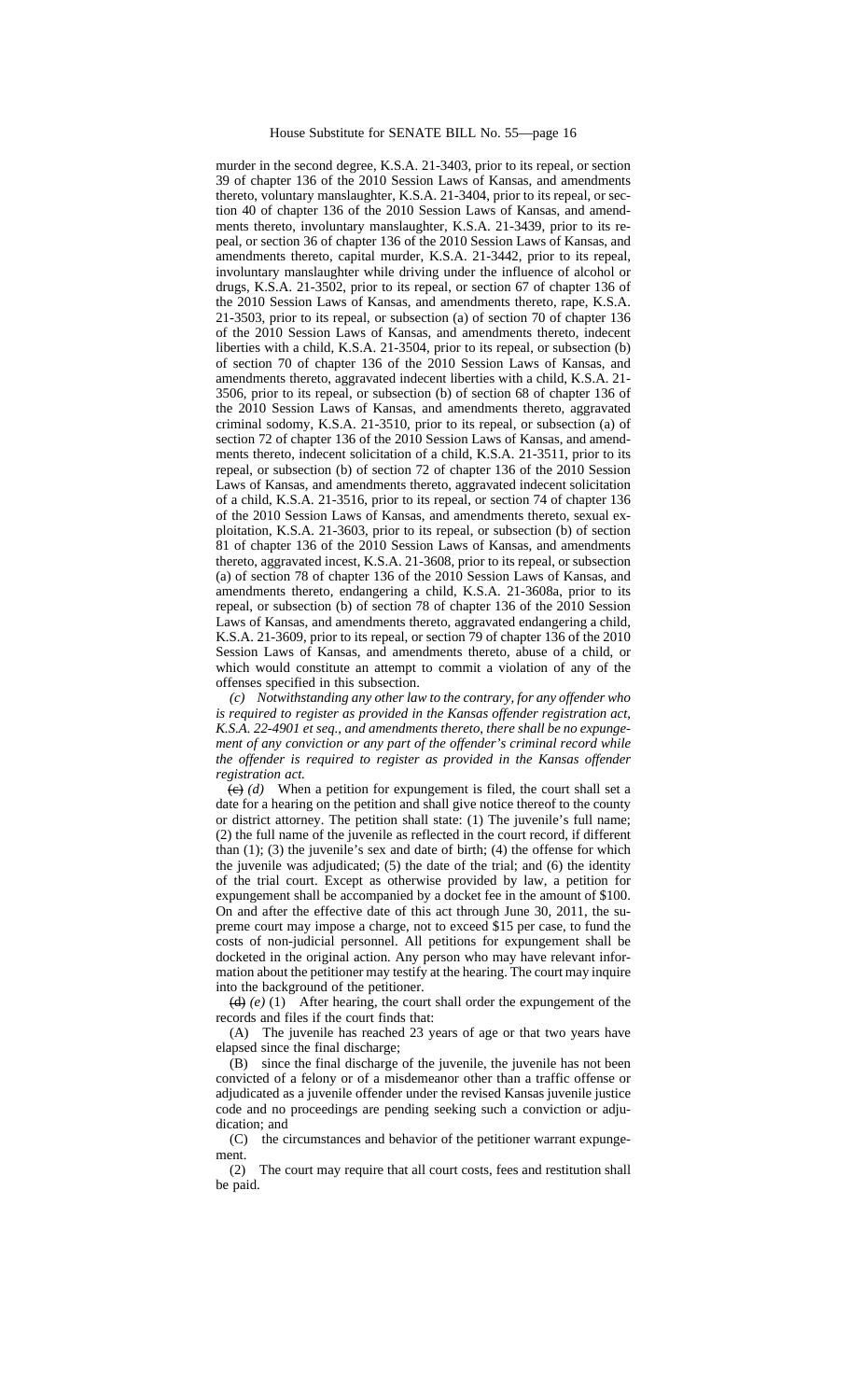(e) *(f)* Upon entry of an order expunging records or files, the offense which the records or files concern shall be treated as if it never occurred, except that upon conviction of a crime or adjudication in a subsequent action under this code the offense may be considered in determining the sentence to be imposed. The petitioner, the court and all law enforcement officers and other public offices and agencies shall properly reply on inquiry that no record or file exists with respect to the juvenile. Inspection of the expunged files or records thereafter may be permitted by order of the court upon petition by the person who is the subject thereof. The inspection shall be limited to inspection by the person who is the subject of the files or records and the person's designees.

 $(f)$  *(f) (g)* Copies *A certified copy* of any order made pursuant to subsection (a) or  $(e)$   $(d)$  shall be sent to each public officer and agency in the county having possession of any *the Kansas bureau of investigation, which shall notify every juvenile or criminal justice agency which may possess* records or files ordered to be expunged. If the officer or agency fails to comply with the order within a reasonable time after its receipt, the officer or *such* agency may be adjudged in contempt of court and punished accordingly.

(g) *(h)* The court shall inform any juvenile who has been adjudicated a juvenile offender of the provisions of this section.

 $(h)$  *(i)* Nothing in this section shall be construed to prohibit the maintenance of information relating to an offense after records or files concerning the offense have been expunged if the information is kept in a manner that does not enable identification of the juvenile.

 $(i)$  *(i)* Nothing in this section shall be construed to permit or require expungement of files or records related to a child support order registered pursuant to the revised Kansas juvenile justice code.

 $\leftrightarrow$  *(k)* Whenever the records or files of any adjudication have been expunged under the provisions of this section, the custodian of the records or files of adjudication relating to that offense shall not disclose the existence of such records or files, except when requested by:

(1) The person whose record was expunged;

(2) a private detective agency or a private patrol operator, and the request is accompanied by a statement that the request is being made in conjunction with an application for employment with such agency or operator by the person whose record has been expunged;

(3) a court, upon a showing of a subsequent conviction of the person whose record has been expunged;

(4) the secretary of social and rehabilitation services, or a designee of the secretary, for the purpose of obtaining information relating to employment in an institution, as defined in K.S.A. 76-12a01, and amendments thereto, of the department of social and rehabilitation services of any person whose record has been expunged;

(5) a person entitled to such information pursuant to the terms of the expungement order;

(6) the Kansas lottery, and the request is accompanied by a statement that the request is being made to aid in determining qualifications for employment with the Kansas lottery or for work in sensitive areas within the Kansas lottery as deemed appropriate by the executive director of the Kansas lottery;

(7) the governor or the Kansas racing commission, or a designee of the commission, and the request is accompanied by a statement that the request is being made to aid in determining qualifications for executive director of the commission, for employment with the commission, for work in sensitive areas in parimutuel racing as deemed appropriate by the executive director of the commission or for licensure, renewal of licensure or continued licensure by the commission; or

(8) the Kansas sentencing commission.*; or*

*(9) the Kansas bureau of investigation, for the purposes of:*

*(A) Completing a person's criminal history record information within the central repository in accordance with K.S.A. 22-4701 et seq., and amendments thereto; or*

*(B) providing information or documentation to the federal bureau of investigation, in connection with the national instant criminal background check system, to determine a person's qualification to possess a firearm.*

*(l) The provisions of subsection (k)(9) shall apply to all records created prior to, on and after July 1, 2011.*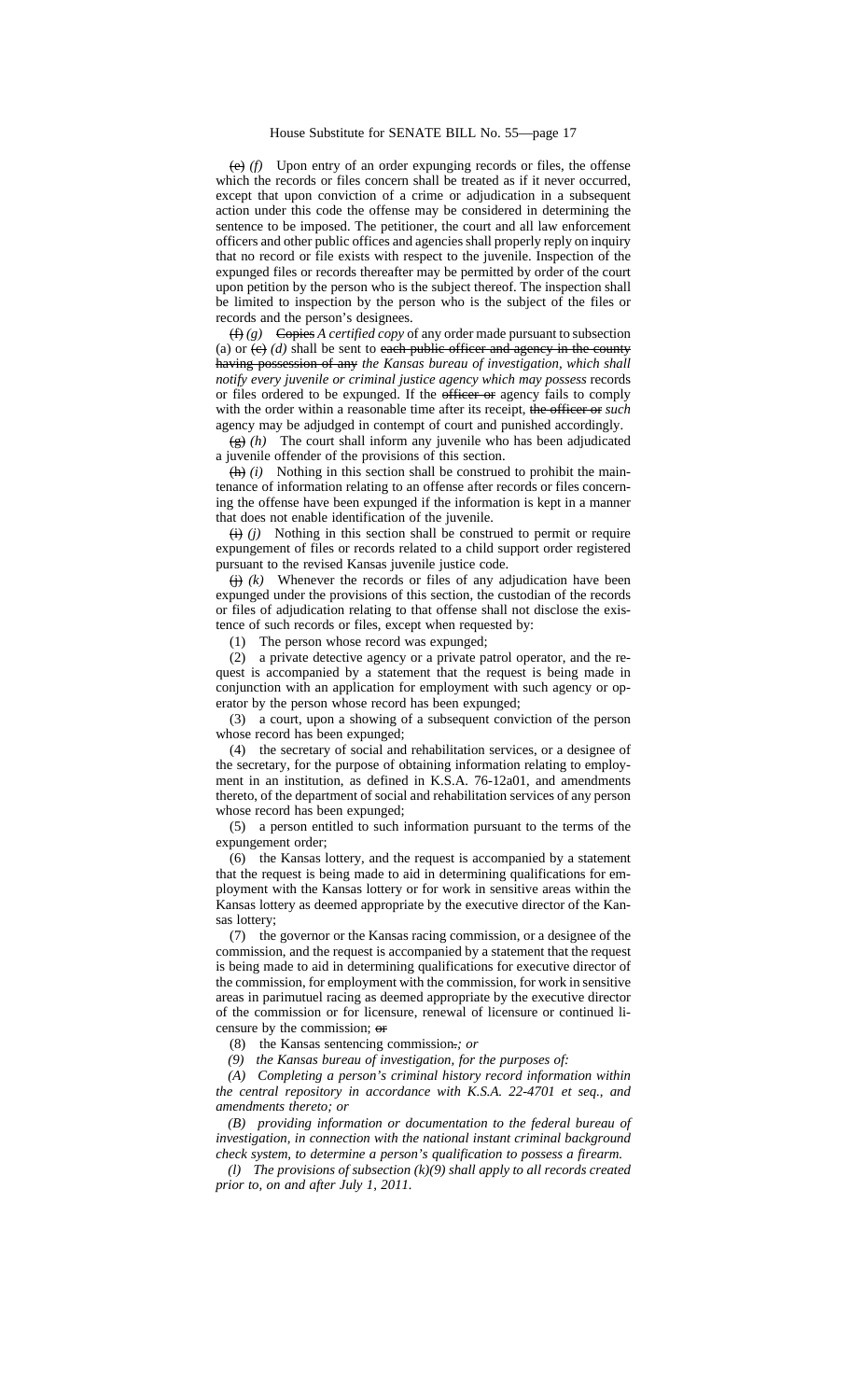Sec. 14. K.S.A. 2010 Supp. 75-5291 is hereby amended to read as follows: 75-5291. (a) (1) The secretary of corrections may make grants to counties for the development, implementation, operation and improvement of community correctional services that address the criminogenic needs of felony offenders including, but not limited to, adult intensive supervision, substance abuse and mental health services, employment and residential services, and facilities for the detention or confinement, care or treatment of offenders as provided in this section except that no community corrections funds shall be expended by the secretary for the purpose of establishing or operating a conservation camp as provided by K.S.A. 75-52,127*,* and amendments thereto.

(2) Except as otherwise provided, placement of offenders in community correctional services programs by the court shall be limited to placement of adult offenders, convicted of a felony offense:

(A) Whose offense is classified in grid blocks 5-H, 5-I or 6-G of the sentencing guidelines grid for nondrug crimes or in grid blocks 3-E, 3-F, 3-G, 3-H or 3-I of the sentencing guidelines grid for drug crimes. In addition, the court may place in a community correctional services program adult offenders, convicted of a felony offense, whose offense is classified in grid blocks 6-H, 6-I, 7-C, 7-D, 7-E, 7-F, 7-G, 7-H or 7-I of the sentencing guidelines grid for nondrug crimes;

(B) whose severity level and criminal history score designate a presumptive prison sentence on either sentencing guidelines grid but receive a nonprison sentence as a result of departure;

(C) all offenders convicted of an offense which satisfies the definition of offender pursuant to K.S.A. 22-4902, and amendments thereto, and which is classified as a severity level 7 or higher offense and who receive a nonprison sentence, regardless of the manner in which the sentence is imposed;

(D) any offender for whom a violation of conditions of release or assignment or a nonprison sanction has been established as provided in K.S.A. 22-3716, and amendments thereto, prior to revocation resulting in the offender being required to serve any time for the sentence imposed or which might originally have been imposed in a state facility in the custody of the secretary of corrections;

(E) on and after January 1, 2011, for offenders who are expected to be subject to supervision in Kansas, who are determined to be ''high risk or needs, or both'' by the use of a statewide, mandatory, standardized risk assessment tool or instrument which shall be specified by the Kansas sentencing commission;

(F) placed in community correctional services programs as a condition of supervision following the successful completion of a conservation camp program; or

(G) who has been sentenced to community corrections supervision pursuant to K.S.A. 21-4729, *prior to its repeal, or section 305 of chapter 136 of the 2010 Session Laws of Kansas,* and amendments thereto.

(3) Notwithstanding any law to the contrary and subject to the availability of funding therefor, adult offenders sentenced to community supervision in Johnson county for felony crimes that occurred on or after July 1, 2002, but before January *July* 1, 2011 *2013*, shall be placed under court services or community corrections supervision based upon court rules issued by the chief judge of the 10th judicial district. The provisions contained in this subsection shall not apply to offenders transferred by the assigned agency to an agency located outside of Johnson county. The provisions of this paragraph shall expire on January *July* 1, 2011 *2013*.

(4) Nothing in this act shall prohibit a community correctional services program from providing services to juvenile offenders upon approval by the local community corrections advisory board. Grants from community corrections funds administered by the secretary of corrections shall not be expended for such services.

(5) The court may require an offender for whom a violation of conditions of release or assignment or a nonprison sanction has been established, as provided in K.S.A. 22-3716, and amendments thereto, to serve any time for the sentence imposed or which might originally have been imposed in a state facility in the custody of the secretary of corrections without a prior assignment to a community correctional services program if the court finds and sets forth with particularity the reasons for finding that the safety of the members of the public will be jeopardized or that the welfare of the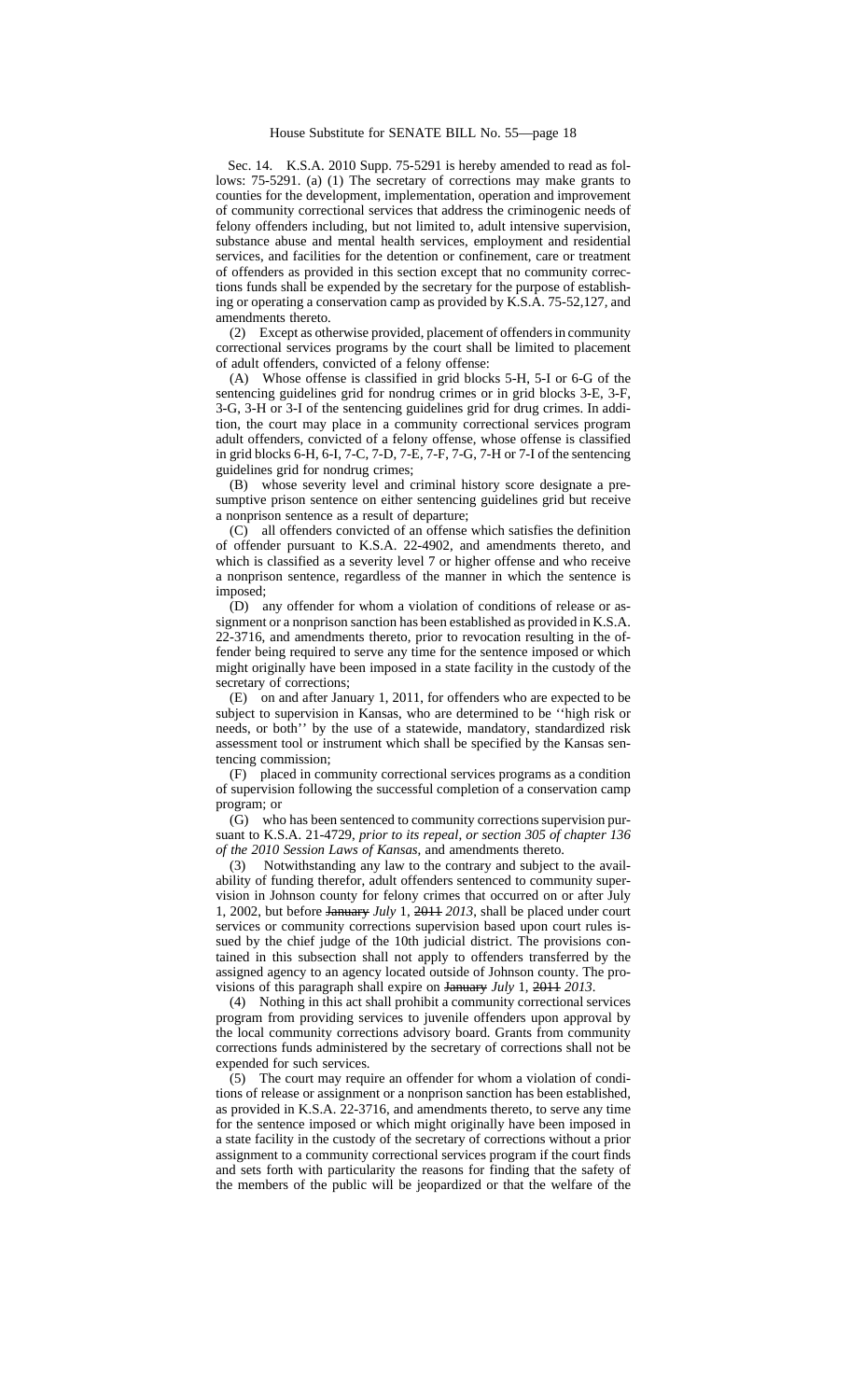inmate will not be served by such assignment to a community correctional services program.

(b) (1) In order to establish a mechanism for community correctional services to participate in the department of corrections annual budget planning process, the secretary of corrections shall establish a community corrections advisory committee to identify new or enhanced correctional or treatment interventions designed to divert offenders from prison.

(2) The secretary shall appoint one member from the southeast community corrections region, one member from the northeast community corrections region, one member from the central community corrections region and one member from the western community corrections region. The deputy secretary of community and field services shall designate two members from the state at large. The secretary shall have final appointment approval of the members designated by the deputy secretary. The committee shall reflect the diversity of community correctional services with respect to geographical location and average daily population of offenders under supervision.

(3) Each member shall be appointed for a term of three years and such terms shall be staggered as determined by the secretary. Members shall be eligible for reappointment.

(4) The committee, in collaboration with the deputy secretary of community and field services or the deputy secretary's designee, shall routinely examine and report to the secretary on the following issues:

(A) Efficiencies in the delivery of field supervision services;

(B) effectiveness and enhancement of existing interventions;

(C) identification of new interventions; and

(D) statewide performance indicators.

(5) The committee's report concerning enhanced or new interventions shall address:

(A) Goals and measurable objectives;

(B) projected costs;

(C) the impact on public safety; and

(D) the evaluation process.

(6) The committee shall submit its report to the secretary annually on or before July 15 in order for the enhanced or new interventions to be considered for inclusion within the department of corrections budget request for community correctional services or in the department's enhanced services budget request for the subsequent fiscal year.

Sec. 15. K.S.A. 2010 Supp. 75-52,112 is hereby amended to read as follows: 75-52,112. (a) *As used in this section, ''supervision success rate'' means the percentage of those persons under supervision in a community corrections program whose supervision is not revoked and remanded to the custody of the department of corrections for imprisonment.*

*(b)* On and after July 1, 2007 *2011*, subject to the provision of appropriation acts, the secretary of corrections shall develop and implement a grant program with the goal of increasing public safety, reducing the risk of offenders on community supervision and reducing each community corrections program's revocations rate by at least 20% from such program's fiscal year 2006 revocation rate *achieving and maintaining a supervision success rate of at least 75% or improving such rate by at least 3% from the previous year*.

*(c)* Any county or counties operating community correctional services may apply for the grant. The program shall give priority to a county or counties in which the revocation *supervision success* rate for offenders on community supervision is significantly higher *lower* than the statewide average, which target a higher percentage of revocation reductions*supervision success rate* than the required minimum of 20% or *supervision success rate of 75% or 3% annual supervision success rate improvement or* which target the successful reentry of offenders who are considered medium or high risk for revocation.

(b) *(d)* The secretary shall adopt grant requirements in accordance with this section. Proposals for grants under this program shall include, but not be limited to, provisions to:

(1) Target offenders at medium and high risk for revocation utilizing risk assessment instruments approved by the secretary;

- (2) reduce and specialize caseloads for community corrections officers;
- (3) provide the offenders with the needed supervision and services to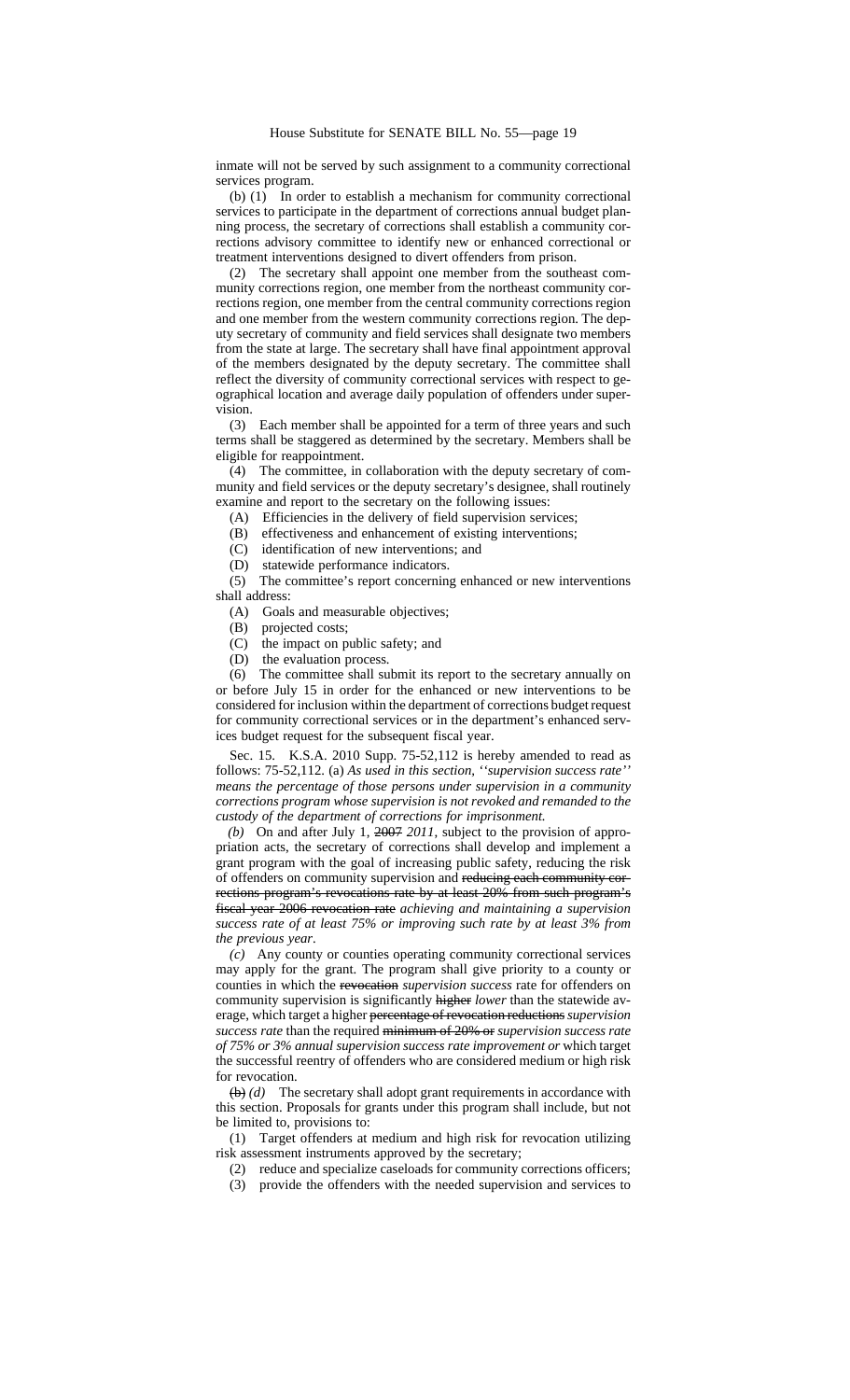improve such offenders' opportunity to successfully complete community correctional services programs, resulting in a reduction in revocations to prison. Such services may include, but not be limited to, employment training and placement, educational assistance, transportation and housing. Such services shall be evidence-based and address offenders' criminogenic risks, needs and responsivity characteristics;

(4) use an intermediate sanctions community supervision model;

(5) provide staff training and skill development for community corrections officers in risk reduction and intervention. Such training and development shall be approved and certified by the secretary;

(6) utilize treatment options, including substance abuse treatment, mental health treatment, and cognitive and behavioral programs for offenders. For identified need areas, approved assessment and evaluation instruments should be utilized to ensure offender placement into appropriate levels of treatment and intervention;

(7) use gang intervention strategies;

- (8) address safety concerns of the community;
- (9) implement a method of tracking and reporting revocations;

(10) establish a goal of reducing the number of offenders, by a specified percentage, whose supervision is revoked and the offender sentenced to prison by providing *a plan to*: (A) A plan to reduce the revocation rate for offenders on community supervision by at least 20% from such program's fiscal year 2006 revocations rate; (B) a plan to reduce the revocation rate at a percentage greater than the 20% minimum established to receive such grants; or *Achieve and maintain a supervision success rate of at least 75% or improve such rate by at least 3% from the previous year; or*  $\left(\frac{C}{C}\right)$  a plan which targets *(B)* target the successful reentry of offenders who are considered medium or high risk for revocation;

(11) develop a specific accountability system for monitoring, tracking and utilizing the grant funds and to evaluate the effectiveness of the grant funds; and

(12) develop a consistent set of policies that will guide judges and community corrections officers in the supervision and revocation of offenders on community corrections supervision.

 $(e)$  (e) The department of corrections shall establish a date for achieving goals based upon implementation time-lines and goals specific to each grant, which may include an overall reduction or a reduction for a specifically targeted population.

 $(d)$  *(f)* The department of corrections shall evaluate the programs which received a grant using a research-based process evaluation targeting the critical components of effective programs to ensure that the program is being delivered as such program was designed. Continued funding shall be contingent on the program meeting the established goals.

(e) *(g)* The secretary shall prepare a report which states the number of programs receiving grants pursuant to this section, specifically identifying each program, summarizing the provisions of each program and the success of the program in reducing revocations. Such report shall be delivered to the governor, the secretary of the senate, the chief clerk of the house of representatives and the Kansas reentry policy council on or before the first day of the regular legislative session each year in which the grant program is funded.

Sec. 16. Section 74 of chapter 136 of the 2010 Session Laws of Kansas, as amended by section 32 of 2011 House Bill No. 2339, is hereby amended to read as follows: Sec. 74. (a) Sexual exploitation of a child is:

(1) Employing, using, persuading, inducing, enticing or coercing a child under 18 years of age*, or a person whom the offender believes to be a child under 18 years of age,* to engage in sexually explicit conduct with the intent to promote any performance;

(2) possessing any visual depiction of a child under 18 years of age shown or heard engaging in sexually explicit conduct with intent to arouse or satisfy the sexual desires or appeal to the prurient interest of the offender or any other person;

(3) being a parent, guardian or other person having custody or control of a child under l8 years of age and knowingly permitting such child to engage in, or assist another to engage in, sexually explicit conduct for any purpose described in subsection (a)(1) or (2); or

(4) promoting any performance that includes sexually explicit conduct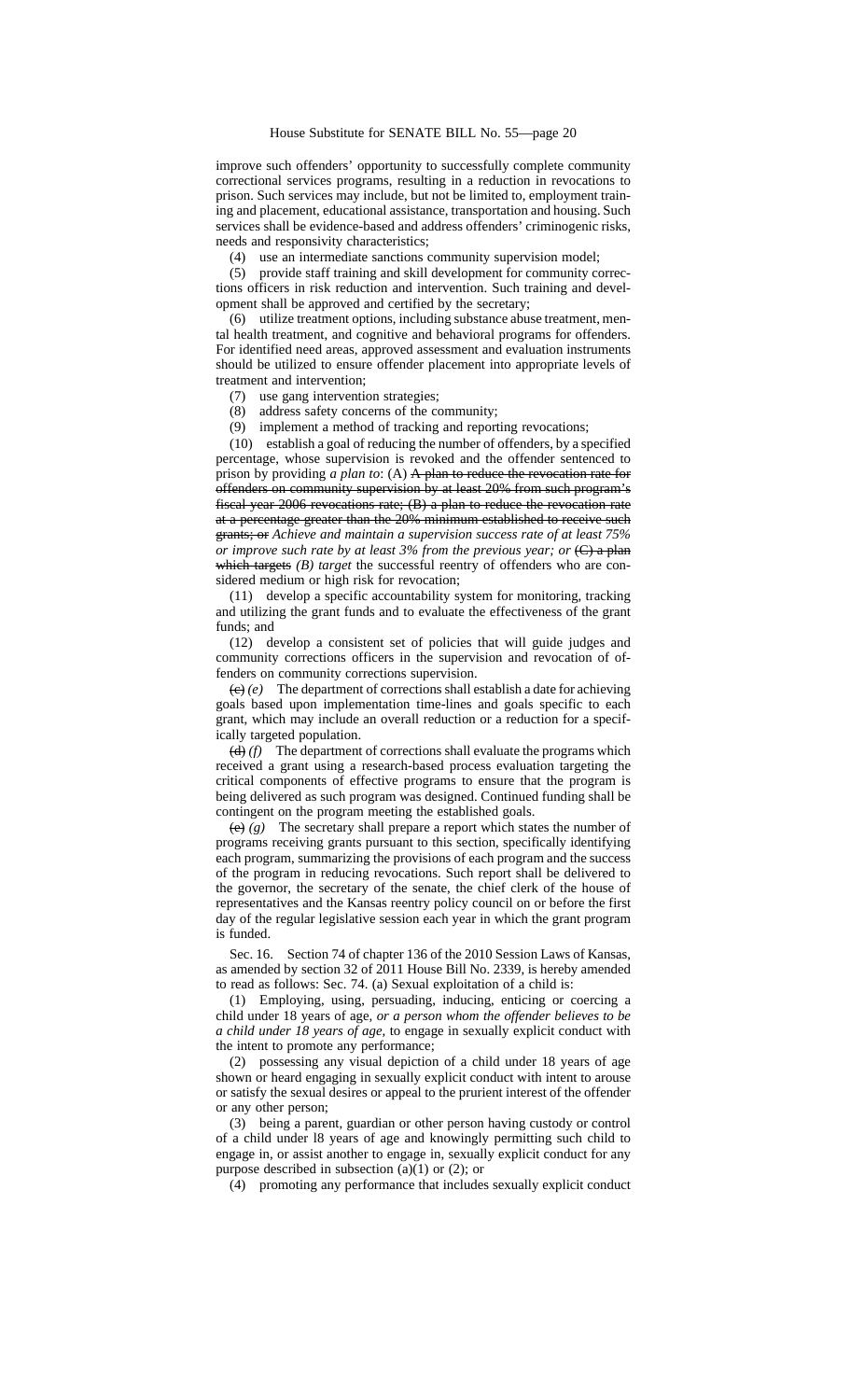by a child under 18 years of age, *or a person whom the offender believes to be a child under 18 years of age,* knowing the character and content of the performance.

(b) (1) Sexual exploitation of a child as defined in:

(A) Subsection (a)(2) or (a)(3) is a severity level 5, person felony; and (B) subsection (a)(1) or (a)(4) is a severity level 5, person felony, except as provided in subsection (b)(2).

(2) Sexual exploitation of a child as defined in subsection (a)(1) or (a)(4) or attempt, conspiracy or criminal solicitation to commit sexual exploitation of a child as defined in subsection (a)(1) or (a)(4) is an off-grid person felony, when the offender is 18 years of age or older and the child is under 14 years of age.

(c) If the offender is 18 years of age or older and the child is under 14 years of age, the provisions of:

(1) Subsection (c) of section 33 of chapter 136 of the 2010 Session Laws of Kansas, and amendments thereto, shall not apply to a violation of attempting to commit the crime of sexual exploitation of a child as defined in subsection (a)(1) or (a)(4);

(2) subsection (c) of section 34 of chapter 136 of the 2010 Session Laws of Kansas, and amendments thereto, shall not apply to a violation of conspiracy to commit the crime of sexual exploitation of a child as defined in subsection  $(a)(1)$  or  $(a)(4)$ ; and

(3) subsection (d) of section 35 of chapter 136 of the 2010 Session Laws of Kansas, and amendments thereto, shall not apply to a violation of criminal solicitation to commit the crime of sexual exploitation of a child as defined in subsection (a)(1) or (a)(4).

(d) As used in this section:

(1) ''Sexually explicit conduct'' means actual or simulated: Exhibition in the nude; sexual intercourse or sodomy, including genital-genital, oralgenital, anal-genital or oral-anal contact, whether between persons of the same or opposite sex; masturbation; sado-masochistic abuse with the intent of sexual stimulation; or lewd exhibition of the genitals, female breasts or pubic area of any person;

(2) ''promoting'' means procuring, transmitting, distributing, circulating, presenting, producing, directing, manufacturing, issuing, publishing, displaying, exhibiting or advertising:

(A) For pecuniary profit; or

(B) with intent to arouse or gratify the sexual desire or appeal to the prurient interest of the offender or any other person;

(3) ''performance'' means any film, photograph, negative, slide, book, magazine or other printed or visual medium, any audio tape recording or any photocopy, video tape, video laser disk, computer hardware, software, floppy disk or any other computer related equipment or computer generated image that contains or incorporates in any manner any film, photograph, negative, photocopy, video tape or video laser disk or any play or other live presentation;

(4) ''nude'' means any state of undress in which the human genitals, pubic region, buttock or female breast, at a point below the top of the areola, is less than completely and opaquely covered; and

(5) ''visual depiction'' means any photograph, film, video picture, digital or computer-generated image or picture, whether made or produced by electronic, mechanical or other means.

Sec. 17. Section 184 of chapter 136 of the 2010 Session Laws of Kansas is hereby amended to read as follows: Sec. 184. (a) Harassment by telecommunication device is the use of:

(1) Telephone communication *A telecommunications device* to:

(A) Knowingly make or transmit any comment, request, suggestion or*,* proposal*, image or text* which is obscene, lewd, lascivious, filthy or indecent;

(B) make a telephone call, whether or not conversation ensues, or transmit a telefacsimile communication with intent to abuse, threaten or harass any person at the called number;

*(B) make or transmit a call, whether or not conversation ensues, with intent to abuse, threaten or harass any person at the receiving end;*

*(C) make or transmit any comment, request, suggestion, proposal, image or text with intent to abuse, threaten or harass any person at the receiving end;*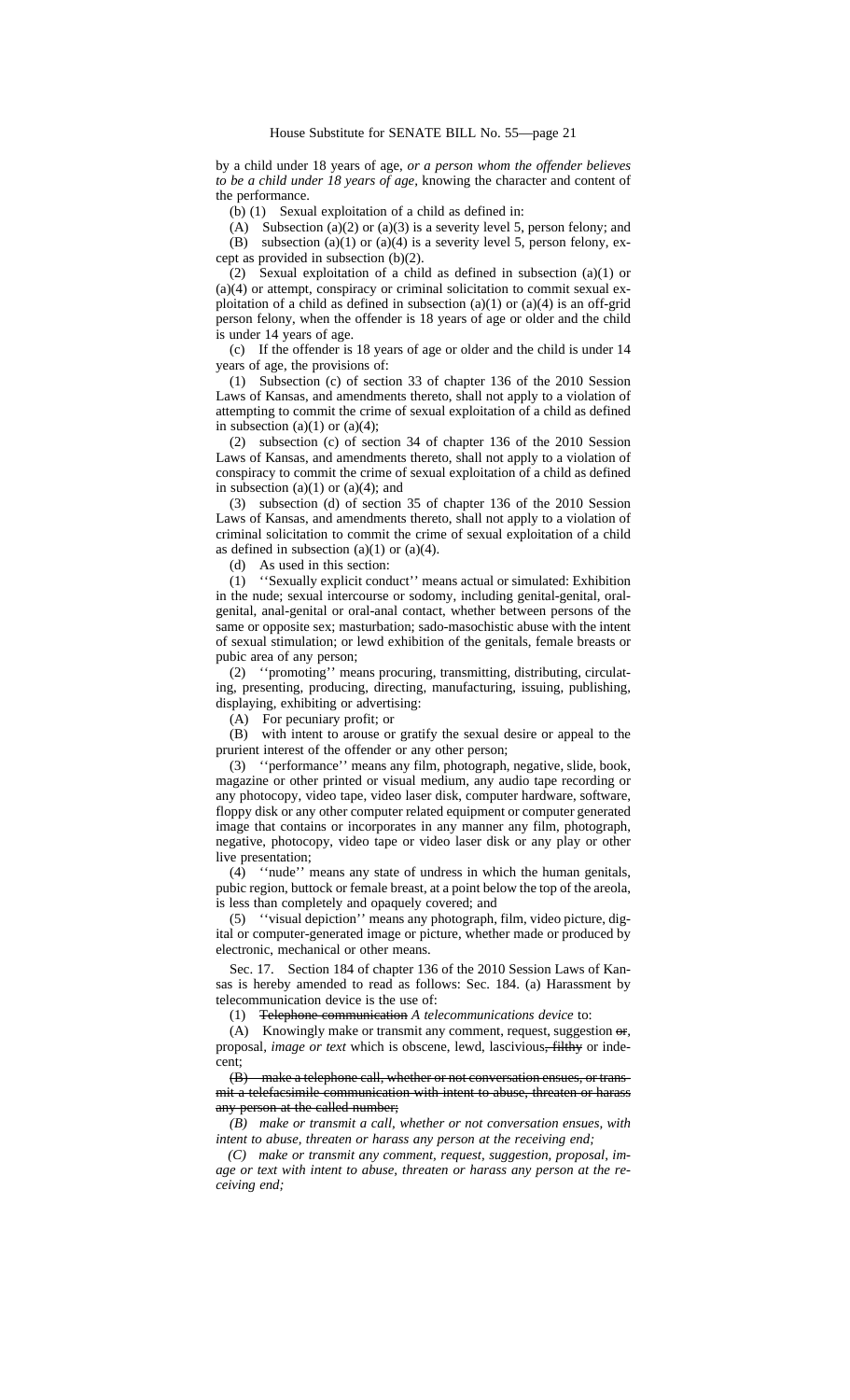(C) *(D)* make or cause the telephone of another ring *a telecommunications device to* repeatedly *ring or activate* with intent to harass any person at the called number *receiving end*;

(D) make repeated telephone calls, during which conversation ensues, or repeatedly transmit a telefacsimile communication with intent to harass any person at the called number;

(E) knowingly play any recording on a telephone, except recordings such as weather information or sports information when the number thereof is dialed, unless the person or group playing the recording shall be identified and state that it is a recording; or

(F) knowingly permit any telephone or telefacsimile communication machine *telecommunications device* under one's control to be used in violation of this paragraph.

(2) Telefacsimile communication to send or transmit such communication to a court in the state of Kansas for a use other than court business, with no requirement of culpable mental state.

(b) Harassment by telecommunication device is a class A nonperson misdemeanor.

(c) Every telephone directory published for distribution to members of the general public shall contain a notice setting forth a summary of the provisions of this section. Such notice shall be printed in type which is no smaller than any other type on the same page and shall be preceded by the word ''WARNING.''

(d) As used in this section, "telefacsimile communication" means the use of electronic equipment to send or transmit a copy of a document via telephone line *''telecommunications device'' includes telephones, cellular telephones, telefacsimile machines and any other electronic device which makes use of an electronic communication service, as defined in K.S.A. 22- 2514, and amendments thereto.*

*(e) An offender who violates the provisions of this section may also be prosecuted for, convicted of, and punished for any other offense in sections 72, 73, 74 or 212 of chapter 136 of the 2010 Session Laws of Kansas.*

Sec. 18. Section 244 of chapter 136 of the 2010 Session Laws of Kansas, as amended by section 66 of 2011 House Bill No. 2339, is hereby amended to read as follows: Sec. 244. (a) Whenever any person has been found guilty of a crime, the court may adjudge any of the following:

(1) Commit the defendant to the custody of the secretary of corrections if the current crime of conviction is a felony and the sentence presumes imprisonment, or the sentence imposed is a dispositional departure to imprisonment; or, if confinement is for a misdemeanor, to jail for the term provided by law;

(2) impose the fine applicable to the offense *and may impose the provisions of subsection (q)*;

(3) release the defendant on probation if the current crime of conviction and criminal history fall within a presumptive nonprison category or through a departure for substantial and compelling reasons subject to such conditions as the court may deem appropriate. In felony cases except for violations of K.S.A. 8-1567, and amendments thereto, the court may include confinement in a county jail not to exceed 60 days, which need not be served consecutively, as a condition of an original probation sentence and up to 60 days in a county jail upon each revocation of the probation sentence, or community corrections placement;

(4) assign the defendant to a community correctional services program as provided in K.S.A. 75-5291, and amendments thereto, or through a departure for substantial and compelling reasons subject to such conditions as the court may deem appropriate, including orders requiring full or partial restitution;

(5) assign the defendant to a conservation camp for a period not to exceed six months as a condition of probation followed by a six-month period of follow-up through adult intensive supervision by a community correctional services program, if the offender successfully completes the conservation camp program;

(6) assign the defendant to a house arrest program pursuant to section 249 of chapter 136 of the 2010 Session Laws of Kansas, and amendments thereto;

(7) order the defendant to attend and satisfactorily complete an alcohol or drug education or training program as provided by subsection (c) of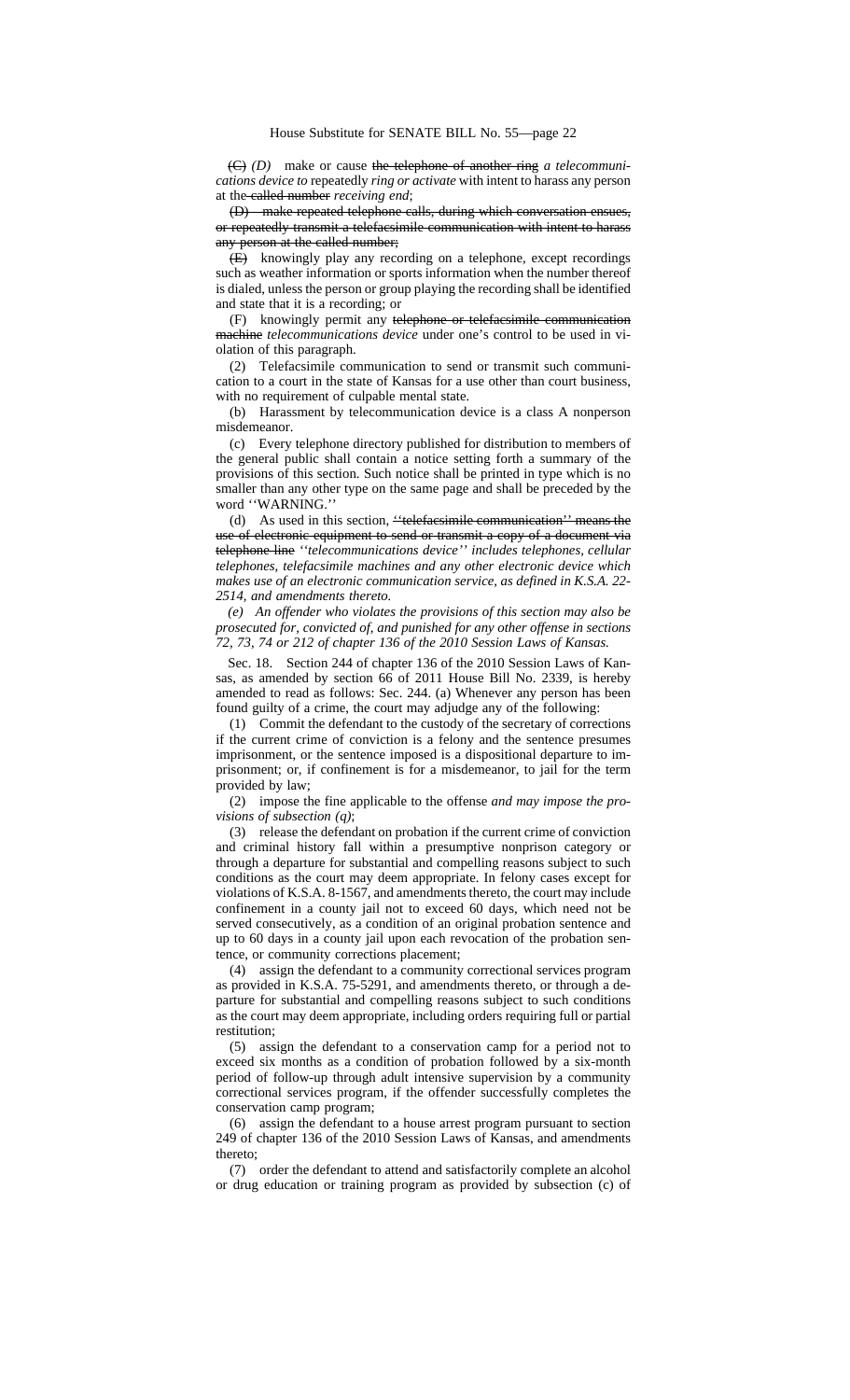section 242 of chapter 136 of the 2010 Session Laws of Kansas, and amendments thereto;

(8) order the defendant to repay the amount of any reward paid by any crime stoppers chapter, individual, corporation or public entity which materially aided in the apprehension or conviction of the defendant; repay the amount of any costs and expenses incurred by any law enforcement agency in the apprehension of the defendant, if one of the current crimes of conviction of the defendant includes escape from custody or aggravated escape from custody, as defined in section 136 of chapter 136 of the 2010 Session Laws of Kansas, and amendments thereto; repay expenses incurred by a fire district, fire department or fire company responding to a fire which has been determined to be arson or aggravated arson as defined in section 98 of chapter 136 of the 2010 Session Laws of Kansas, and amendments thereto, if the defendant is convicted of such crime; repay the amount of any public funds utilized by a law enforcement agency to purchase controlled substances from the defendant during the investigation which leads to the defendant's conviction; or repay the amount of any medical costs and expenses incurred by any law enforcement agency or county. Such repayment of the amount of any such costs and expenses incurred by a county, law enforcement agency, fire district, fire department or fire company or any public funds utilized by a law enforcement agency shall be deposited and credited to the same fund from which the public funds were credited to prior to use by the county, law enforcement agency, fire district, fire department or fire company;

(9) order the defendant to pay the administrative fee authorized by K.S.A. 22-4529, and amendments thereto, unless waived by the court;

(10) order the defendant to pay a domestic violence special program fee authorized by K.S.A. 20-369, and amendments thereto;

(11) if the defendant is convicted of a misdemeanor or convicted of a felony specified in subsection (i) of section 285 of chapter 136 of the 2010 Session Laws of Kansas, and amendments thereto, assign the defendant to work release program, other than a program at a correctional institution under the control of the secretary of corrections as defined in K.S.A. 75- 5202, and amendments thereto, provided such work release program requires such defendant to return to confinement at the end of each day in the work release program*. On a second conviction of K.S.A. 8-1567, and amendments thereto, an offender placed into a work release program must serve a total of 120 hours of confinement. Such 120 hours of confinement shall be a period of at least 48 consecutive hours of imprisonment followed by confinement hours at the end of and continuing to the beginning of the offender's work day. On a third or subsequent conviction of K.S.A. 8-1567, and amendments thereto, an offender placed into a work release program must serve a total of 240 hours of confinement. Such 240 hours of confinement shall be a period of at least 48 consecutive hours of imprisonment followed by confinement hours at the end of and continuing to the beginning of the offender's work day*;

(12) *order the defendant to pay the full amount of unpaid costs associated with the conditions of release of the appearance bond under K.S.A. 22-2802, and amendments thereto;*

*(13)* impose any appropriate combination of (1), (2), (3), (4), (5), (6), (7), (8), (9), (10)*,* and (11) *and (12)*; or

(13) *(14)* suspend imposition of sentence in misdemeanor cases.

(b) (1) In addition to or in lieu of any of the above, the court shall order the defendant to pay restitution, which shall include, but not be limited to, damage or loss caused by the defendant's crime, unless the court finds compelling circumstances which would render a plan of restitution unworkable. In regard to a violation of section 177 of chapter 136 of the 2010 Session Laws of Kansas, and amendments thereto, such damage or loss shall include, but not be limited to, attorney fees and costs incurred to repair the credit history or rating of the person whose personal identification documents were obtained and used in violation of such section, and to satisfy a debt, lien or other obligation incurred by the person whose personal identification documents were obtained and used in violation of such section. If the court finds a plan of restitution unworkable, the court shall state on the record in detail the reasons therefor.

(2) If the court orders restitution, the restitution shall be a judgment against the defendant which may be collected by the court by garnishment or other execution as on judgments in civil cases. If, after 60 days from the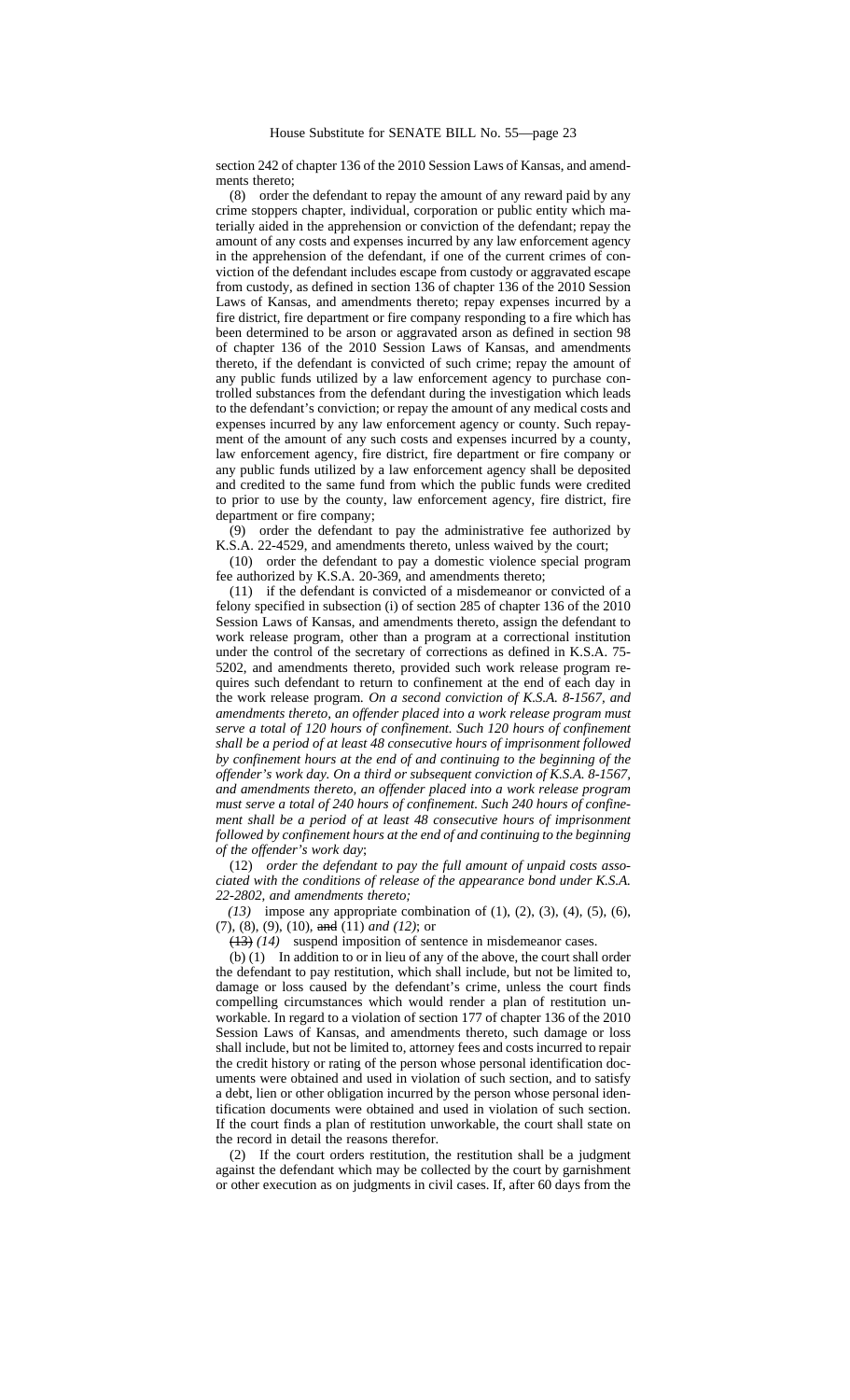date restitution is ordered by the court, a defendant is found to be in noncompliance with the plan established by the court for payment of restitution, and the victim to whom restitution is ordered paid has not initiated proceedings in accordance with K.S.A. 60-4301 et seq., and amendments thereto, the court shall assign an agent procured by the attorney general pursuant to K.S.A. 75-719, and amendments thereto, to collect the restitution on behalf of the victim. The chief judge of each judicial district may assign such cases to an appropriate division of the court for the conduct of civil collection proceedings.

(c) In addition to or in lieu of any of the above, the court shall order the defendant to submit to and complete an alcohol and drug evaluation, and pay a fee therefor, when required by subsection (d) of section 242 of chapter 136 of the 2010 Session Laws of Kansas, and amendments thereto.

(d) In addition to any of the above, the court shall order the defendant to reimburse the county general fund for all or a part of the expenditures by the county to provide counsel and other defense services to the defendant. Any such reimbursement to the county shall be paid only after any order for restitution has been paid in full. In determining the amount and method of payment of such sum, the court shall take account of the financial resources of the defendant and the nature of the burden that payment of such sum will impose. A defendant who has been required to pay such sum and who is not willfully in default in the payment thereof may at any time petition the court which sentenced the defendant to waive payment of such sum or any unpaid portion thereof. If it appears to the satisfaction of the court that payment of the amount due will impose manifest hardship on the defendant or the defendant's immediate family, the court may waive payment of all or part of the amount due or modify the method of payment.

(e) In imposing a fine the court may authorize the payment thereof in installments. In releasing a defendant on probation, the court shall direct that the defendant be under the supervision of a court services officer. If the court commits the defendant to the custody of the secretary of corrections or to jail, the court may specify in its order the amount of restitution to be paid and the person to whom it shall be paid if restitution is later ordered as a condition of parole, conditional release or postrelease supervision.

(f) (1) When a new felony is committed while the offender is incarcerated and serving a sentence for a felony, or while the offender is on probation, assignment to a community correctional services program, parole, conditional release or postrelease supervision for a felony, a new sentence shall be imposed pursuant to the consecutive sentencing requirements of section 246 of chapter 136 of the 2010 Session Laws of Kansas, and amendments thereto, and the court may sentence the offender to imprisonment for the new conviction, even when the new crime of conviction otherwise presumes a nonprison sentence. In this event, imposition of a prison sentence for the new crime does not constitute a departure.

(2) When a new felony is committed while the offender is incarcerated in a juvenile correctional facility pursuant to K.S.A. 38-1671, prior to its repeal, or K.S.A. 2010 Supp. 38-2373, and amendments thereto, for an offense, which if committed by an adult would constitute the commission of a felony, upon conviction, the court shall sentence the offender to imprisonment for the new conviction, even when the new crime of conviction otherwise presumes a nonprison sentence. In this event, imposition of a prison sentence for the new crime does not constitute a departure. The conviction shall operate as a full and complete discharge from any obligations, except for an order of restitution, imposed on the offender arising from the offense for which the offender was committed to a juvenile correctional facility.

(3) When a new felony is committed while the offender is on release for a felony pursuant to the provisions of article 28 of chapter 22 of the Kansas Statutes Annotated, and amendments thereto, or similar provisions of the laws of another jurisdiction, a new sentence may be imposed pursuant to the consecutive sentencing requirements of section 246 of chapter 136 of the 2010 Session Laws of Kansas, and amendments thereto, and the court may sentence the offender to imprisonment for the new conviction, even when the new crime of conviction otherwise presumes a nonprison sentence. In this event, imposition of a prison sentence for the new crime does not constitute a departure.

(g) Prior to imposing a dispositional departure for a defendant whose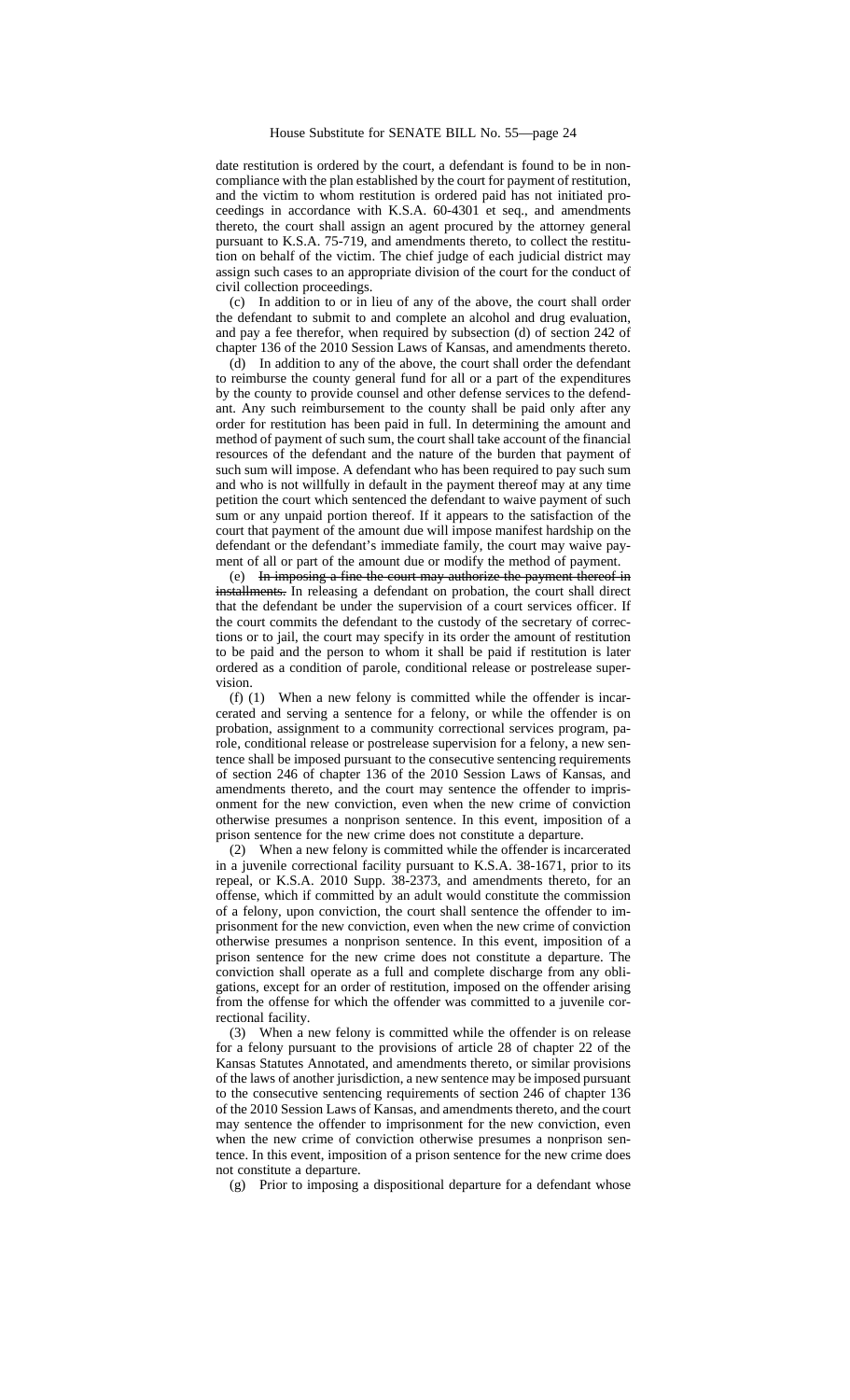offense is classified in the presumptive nonprison grid block of either sentencing guideline grid, prior to sentencing a defendant to incarceration whose offense is classified in grid blocks 5-H, 5-I or 6-G of the sentencing guidelines grid for nondrug crimes or in grid blocks 3-E, 3-F, 3-G, 3-H or 3-I of the sentencing guidelines grid for drug crimes, prior to sentencing a defendant to incarceration whose offense is classified in grid blocks 4-E or 4-F of the sentencing guideline grid for drug crimes and whose offense does not meet the requirements of section 305 of chapter 136 of the 2010 Session Laws of Kansas, and amendments thereto, prior to revocation of a nonprison sanction of a defendant whose offense is classified in grid blocks 4-E or 4-F of the sentencing guideline grid for drug crimes and whose offense does not meet the requirements of section 305 of chapter 136 of the 2010 Session Laws of Kansas, and amendments thereto, or prior to revocation of a nonprison sanction of a defendant whose offense is classified in the presumptive nonprison grid block of either sentencing guideline grid or grid blocks 5-H, 5-I or 6-G of the sentencing guidelines grid for nondrug crimes or in grid blocks 3-E, 3-F, 3-G, 3-H or 3-I of the sentencing guidelines grid for drug crimes, the court shall consider placement of the defendant in the Labette correctional conservation camp, conservation camps established by the secretary of corrections pursuant to K.S.A. 75- 52,127, and amendment thereto, or a community intermediate sanction center. Pursuant to this paragraph the defendant shall not be sentenced to imprisonment if space is available in a conservation camp or a community intermediate sanction center and the defendant meets all of the conservation camp's or a community intermediate sanction center's placement criteria unless the court states on the record the reasons for not placing the defendant in a conservation camp or a community intermediate sanction center.

(h) The court in committing a defendant to the custody of the secretary of corrections shall fix a term of confinement within the limits provided by law. In those cases where the law does not fix a term of confinement for the crime for which the defendant was convicted, the court shall fix the term of such confinement.

(i) In addition to any of the above, the court shall order the defendant to reimburse the state general fund for all or a part of the expenditures by the state board of indigents' defense services to provide counsel and other defense services to the defendant. In determining the amount and method of payment of such sum, the court shall take account of the financial resources of the defendant and the nature of the burden that payment of such sum will impose. A defendant who has been required to pay such sum and who is not willfully in default in the payment thereof may at any time petition the court which sentenced the defendant to waive payment of such sum or any unpaid portion thereof. If it appears to the satisfaction of the court that payment of the amount due will impose manifest hardship on the defendant or the defendant's immediate family, the court may waive payment of all or part of the amount due or modify the method of payment. The amount of attorney fees to be included in the court order for reimbursement shall be the amount claimed by appointed counsel on the payment voucher for indigents' defense services or the amount prescribed by the board of indigents' defense services reimbursement tables as provided in K.S.A. 22-4522, and amendments thereto, whichever is less.

(j) This section shall not deprive the court of any authority conferred by any other Kansas statute to decree a forfeiture of property, suspend or cancel a license, remove a person from office or impose any other civil penalty as a result of conviction of crime.

(k) An application for or acceptance of probation or assignment to a community correctional services program shall not constitute an acquiescence in the judgment for purpose of appeal, and any convicted person may appeal from such conviction, as provided by law, without regard to whether such person has applied for probation, suspended sentence or assignment to a community correctional services program.

(l) The secretary of corrections is authorized to make direct placement to the Labette correctional conservation camp or a conservation camp established by the secretary pursuant to K.S.A. 75-52,127, and amendments thereto, of an inmate sentenced to the secretary's custody if the inmate:

(1) Has been sentenced to the secretary for a probation revocation, as a departure from the presumptive nonimprisonment grid block of either sentencing grid, for an offense which is classified in grid blocks 5-H, 5-I, or 6-G of the sentencing guidelines grid for nondrug crimes or in grid blocks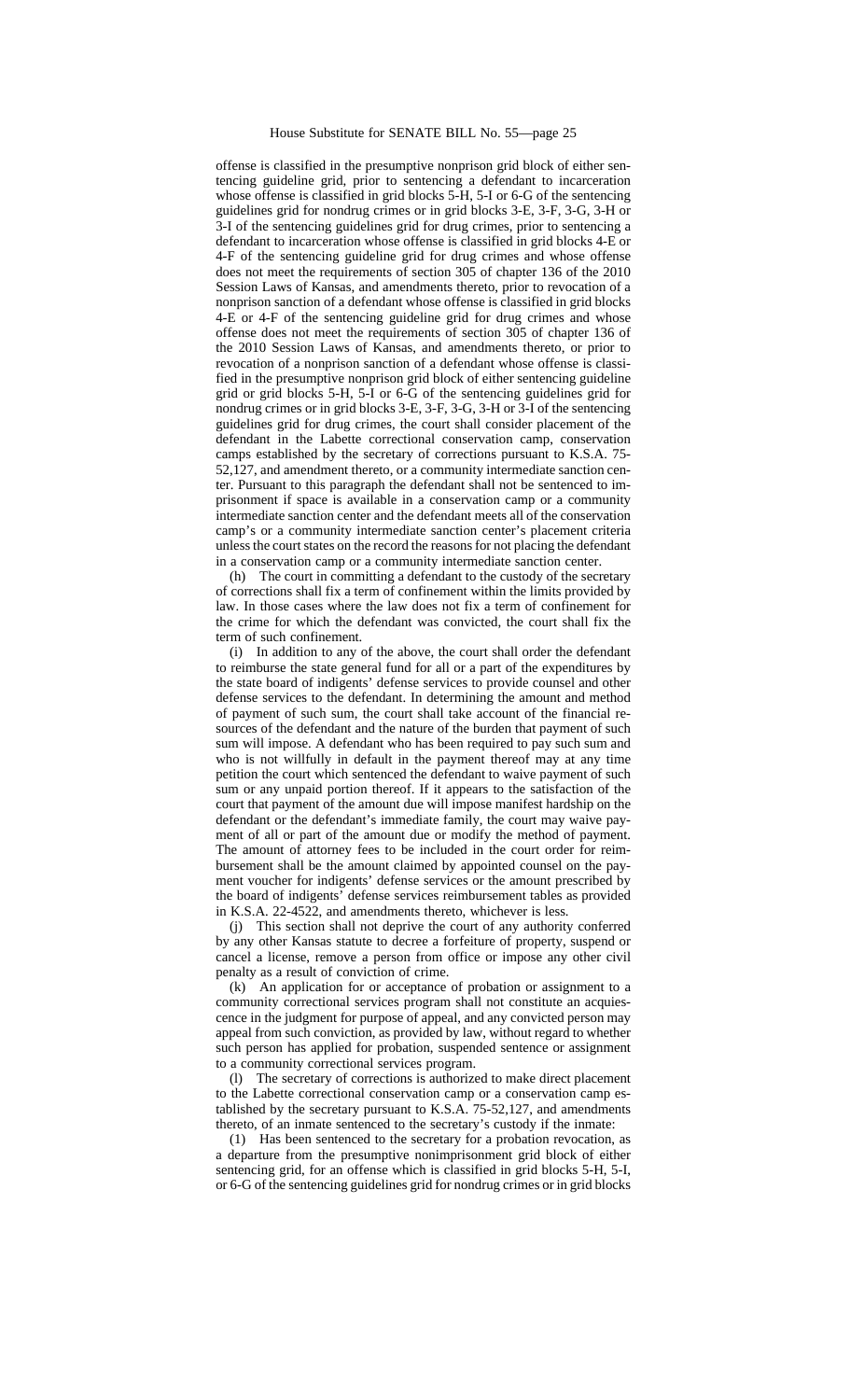3-E, 3-F, 3-G, 3-H or 3-I of the sentencing guidelines grid for drug crimes, or for an offense which is classified in grid blocks 4-E or 4-F of the sentencing guidelines grid for drug crimes and such offense does not meet the requirements of section 305 of chapter 136 of the 2010 Session Laws of Kansas, and amendments thereto; and

(2) otherwise meets admission criteria of the camp.

If the inmate successfully completes a conservation camp program, the secretary of corrections shall report such completion to the sentencing court and the county or district attorney. The inmate shall then be assigned by the court to six months of follow-up supervision conducted by the appropriate community corrections services program. The court may also order that supervision continue thereafter for the length of time authorized by section 248 of chapter 136 of the 2010 Session Laws of Kansas, and amendments thereto.

(m) When it is provided by law that a person shall be sentenced pursuant to K.S.A. 1993 Supp. 21-4628, prior to its repeal, the provisions of this section shall not apply.

(n) Except as provided by subsection (f) of section 286 of chapter 136 of the 2010 Session Laws of Kansas, and amendments thereto, in addition to any of the above, for felony violations of K.S.A. 2010 Supp. 21-36a06, and amendments thereto, the court shall require the defendant who meets the requirements established in section 305 of chapter 136 of the 2010 Session Laws of Kansas, and amendments thereto, to participate in a certified drug abuse treatment program, as provided in K.S.A. 2010 Supp. 75- 52,144, and amendments thereto, including, but not limited to, an approved after-care plan. If the defendant fails to participate in or has a pattern of intentional conduct that demonstrates the offender's refusal to comply with or participate in the treatment program, as established by judicial finding, the defendant shall be subject to revocation of probation and the defendant shall serve the underlying prison sentence as established in section 286 of chapter 136 of the 2010 Session Laws of Kansas, and amendments thereto. For those offenders who are convicted on or after July 1, 2003, upon completion of the underlying prison sentence, the defendant shall not be subject to a period of postrelease supervision. The amount of time spent participating in such program shall not be credited as service on the underlying prison sentence.

(o) (1) Except as provided in paragraph (3), in addition to any other penalty or disposition imposed by law, upon a conviction for unlawful possession of a controlled substance or controlled substance analog in violation of K.S.A. 2010 Supp. 21-36a06, and amendments thereto, in which the trier of fact makes a finding that the unlawful possession occurred while transporting the controlled substance or controlled substance analog in any vehicle upon a highway or street, the offender's driver's license or privilege to operate a motor vehicle on the streets and highways of this state shall be suspended for one year.

(2) Upon suspension of a license pursuant to this subsection, the court shall require the person to surrender the license to the court, which shall transmit the license to the division of motor vehicles of the department of revenue, to be retained until the period of suspension expires. At that time, the licensee may apply to the division for return of the license. If the license has expired, the person may apply for a new license, which shall be issued promptly upon payment of the proper fee and satisfaction of other conditions established by law for obtaining a license unless another suspension or revocation of the person's privilege to operate a motor vehicle is in effect.

(3) (A) In lieu of suspending the driver's license or privilege to operate a motor vehicle on the highways of this state of any person as provided in paragraph (1), the judge of the court in which such person was convicted may enter an order which places conditions on such person's privilege of operating a motor vehicle on the highways of this state, a certified copy of which such person shall be required to carry any time such person is operating a motor vehicle on the highways of this state. Any such order shall prescribe the duration of the conditions imposed, which in no event shall be for a period of more than one year.

(B) Upon entering an order restricting a person's license hereunder, the judge shall require such person to surrender such person's driver's license to the judge who shall cause it to be transmitted to the division of vehicles, together with a copy of the order. Upon receipt thereof, the division of vehicles shall issue without charge a driver's license which shall indicate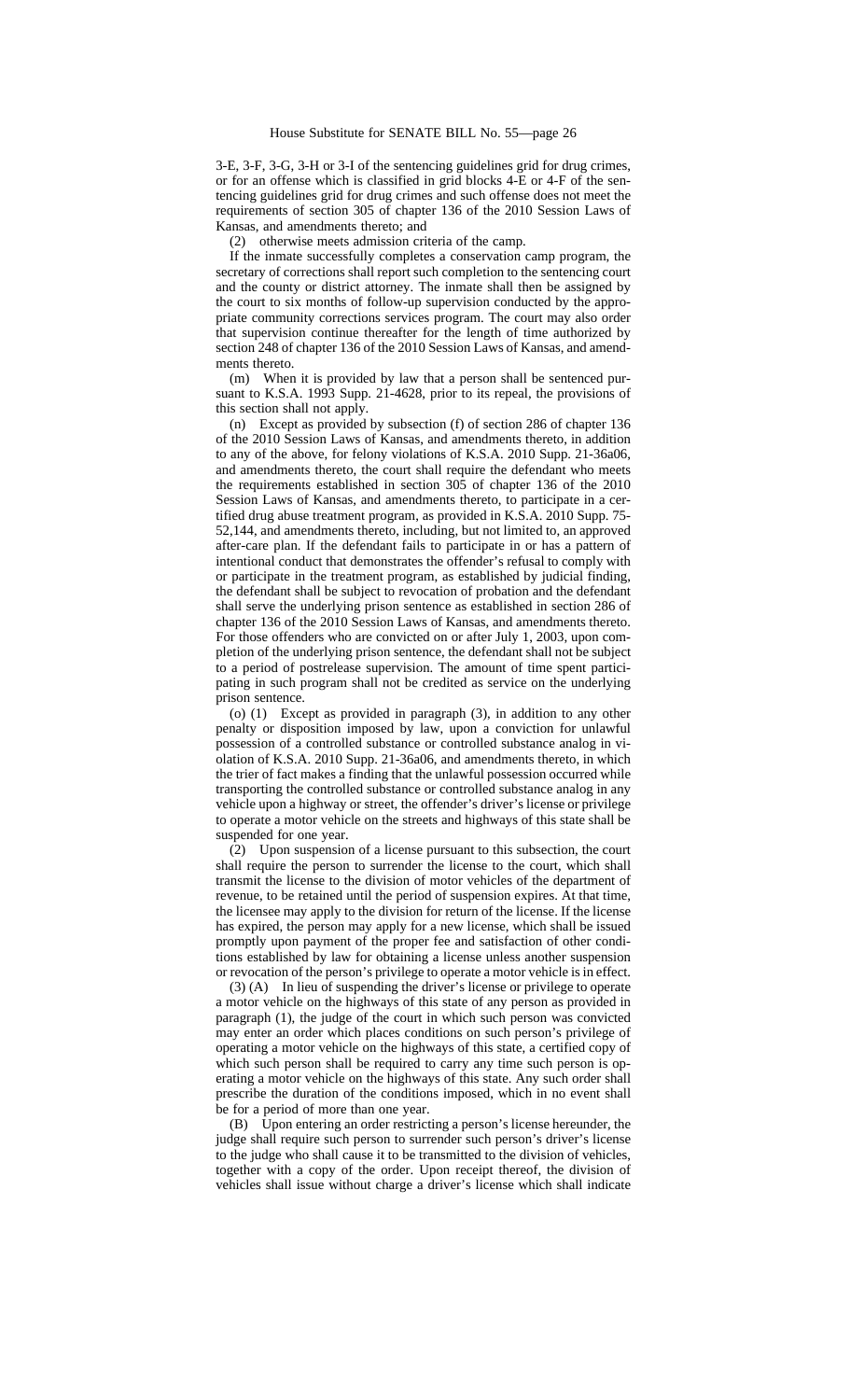on its face that conditions have been imposed on such person's privilege of operating a motor vehicle and that a certified copy of the order imposing such conditions is required to be carried by the person for whom the license was issued any time such person is operating a motor vehicle on the highways of this state. If the person convicted is a nonresident, the judge shall cause a copy of the order to be transmitted to the division and the division shall forward a copy of it to the motor vehicle administrator, of such person's state of residence. Such judge shall furnish to any person whose driver's license has had conditions imposed on it under this paragraph a copy of the order, which shall be recognized as a valid Kansas driver's license until such time as the division shall issue the restricted license provided for in this paragraph.

(C) Upon expiration of the period of time for which conditions are imposed pursuant to this subsection, the licensee may apply to the division for the return of the license previously surrendered by such licensee. In the event such license has expired, such person may apply to the division for a new license, which shall be issued immediately by the division upon payment of the proper fee and satisfaction of the other conditions established by law, unless such person's privilege to operate a motor vehicle on the highways of this state has been suspended or revoked prior thereto. If any person shall violate any of the conditions imposed under this paragraph, such person's driver's license or privilege to operate a motor vehicle on the highways of this state shall be revoked for a period of not less than 60 days nor more than one year by the judge of the court in which such person is convicted of violating such conditions.

(4) As used in this subsection, ''highway'' and ''street'' means the same as in K.S.A. 8-1424 and 8-1473, and amendments thereto.

(p) In addition to any of the above, for any criminal offense that includes the domestic violence designation pursuant to section 1 of chapter 101 of the 2010 Session Laws of Kansas, and amendments thereto, the court shall require the defendant to undergo a domestic violence offender assessment and follow all recommendations unless otherwise ordered by the court or the department of corrections. The court may order a domestic violence offender assessment and any other evaluation prior to sentencing if the assessment or evaluation would assist the court in determining an appropriate sentence. The entity completing the assessment or evaluation shall provide the assessment or evaluation and recommendations to the court and the court shall provide the domestic violence assessment and any other evaluation to any entity responsible for supervising such defendant. A defendant ordered to undergo a domestic violence offender assessment shall be required to pay for the assessment and, unless otherwise ordered by the court or the department of corrections, for completion of all recommendations.

*(q) In imposing a fine, the court may authorize the payment thereof in installments. In lieu of payment of any fine imposed, the court may order that the person perform community service specified by the court. The person shall receive a credit on the fine imposed in an amount equal to \$5 for each full hour spent by the person in the specified community service. The community service ordered by the court shall be required to be performed by the later of one year after the fine is imposed or one year after release from imprisonment or jail, or by an earlier date specified by the court. If by the required date the person performs an insufficient amount of community service to reduce to zero the portion of the fine required to be paid by the person, the remaining balance shall become due on that date. If conditional reduction of any fine is rescinded by the court for any reason, then pursuant to the court's order the person may be ordered to perform community service by one year after the date of such recission or by an earlier date specified by the court. If by the required date the person performs an insufficient amount of community service to reduce to zero the portion of the fine required to be paid by the person, the remaining balance of the fine shall become due on that date. All credits for community service shall be subject to review and approval by the court.*

Sec. 19. Section 249 of chapter 136 of the 2010 Session Laws of Kansas is hereby amended to read as follows: Sec. 249. (a) The court or the secretary of corrections may implement a house arrest program for defendants or inmates being sentenced by the court or in the custody of the secretary of corrections *or as a sanction for offenders who have failed to*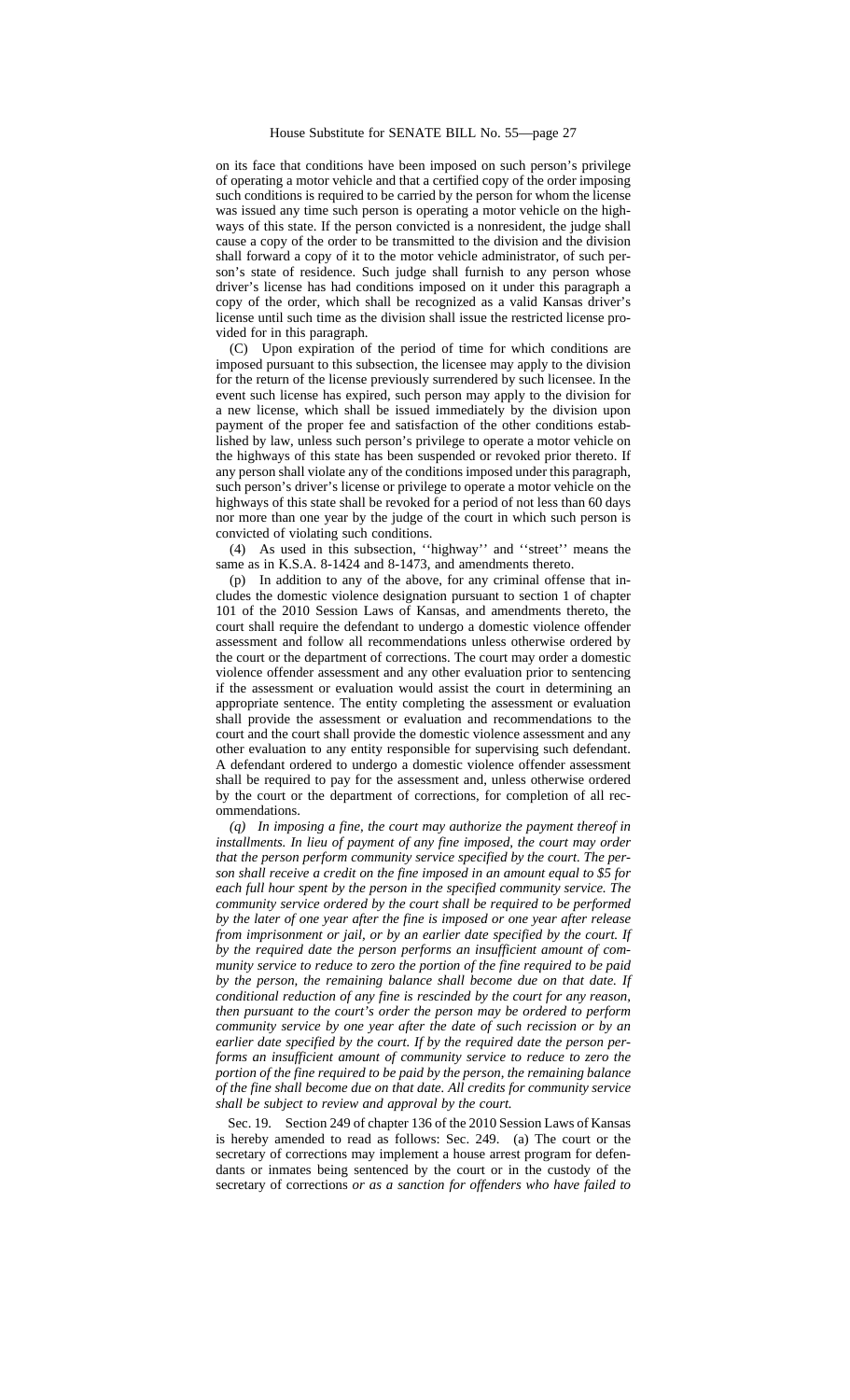*comply with the conditions of probation, parole or postrelease supervision*, except:

(1) No defendant shall be placed by the court under house arrest if found guilty of:

(A) Any crime designated as a class A or B felony in article 34 or 35 of the Kansas Statutes Annotated, prior to their repeal;

(B) subsection (b) of section 81 *of chapter 136 of the 2010 Session* Laws of Kansas, and amendments thereto; or

(C) section 79 *of chapter 136 of the 2010 Session Laws of Kansas*, and amendments thereto;

*(D) any off-grid felony; or*

*(E) any nondrug crime ranked in severity levels 1 through 5 or any felony ranked in severity levels 1 through 3 of the drug grid, unless the offender has been sentenced to probation;*

(2) no inmate shall be placed under house arrest if such inmate's security status is greater than minimum security; or

(3) no inmate shall be placed under house arrest who has been denied parole by the parole board within the last 6 months. Any inmate who, while participating in the house arrest program, is denied parole by the parole board shall be allowed to remain under house arrest until the completion of the sentence or until the inmate is otherwise removed from the program.

(b) Prior to the *At the time of* placement of an inmate under house arrest, the court  $\Theta$ , secretary *or house arrest staff* shall provide written notification to the sheriff and district or county attorney of the county in which any person under house arrest is to be placed and to the chief law enforcement officer of any incorporated city or town in which such person is to be placed of the placement of the person under house arrest within the county or incorporated city or town.

(c) House arrest sanctions shall be administered by the court and the secretary of corrections, respectively, through rules and regulations, and may include, but are not limited to, rehabilitative restitution in money or in kind, curfew, revocation or suspension of the driver's license, community service, deprivation of nonessential activities or privileges, or other appropriate restraints on the inmate's liberty.

*(d) Upon placement in a house arrest program, the court, secretary or house arrest staff shall inform the offender, and any other people residing with such offender, of the nature and extent of such house arrest monitoring, and shall obtain the written agreement of such offender to comply with all requirements of the program.*

*(e) The offender shall remain within the property boundaries of the offender's residence at all times during the term of house arrest, except as provided under the house arrest agreement with such offender.*

*(f) The offender shall allow any law enforcement officer, community corrections officer, court services officer or duly authorized agent of the department of corrections, to enter such offender's residence at any time to verify the offender's compliance with the conditions of the house release.*

*(g) As a condition of house arrest, the court or secretary may require an offender placed under house arrest to pay any supervision costs associated with the house arrest program.*

*(h) The offender shall consent to be monitored by:*

*(1) An electronic monitoring device on such offender's person;*

- *(2) an electronic monitoring device in such offender's home;*
- *(3) a remote blood alcohol monitoring device;*

*(4) a home telephone verification procedure;*

*(5) radio frequency devices; or*

*(6) any combination of monitoring methods as the court, secretary or house arrest staff finds necessary.*

*(i) The secretary or the court may contract for independent monitoring services. Such independent monitoring service shall be able to provide monitoring 24 hours a day, every day of the year, and any other services as determined by the secretary or the court.*

*(j) An offender violating the provisions of K.S.A. 8-1567, and amendments thereto, if placed under house arrest, shall be monitored by an electronic monitoring device, which verifies the offender's location. On a second conviction of K.S.A. 8-1567, and amendments thereto, an offender placed under house arrest shall serve a total of 120 hours of confinement within the boundaries of the offender's residence. Any exceptions to remaining within the boundaries of the offender's residence provided for in*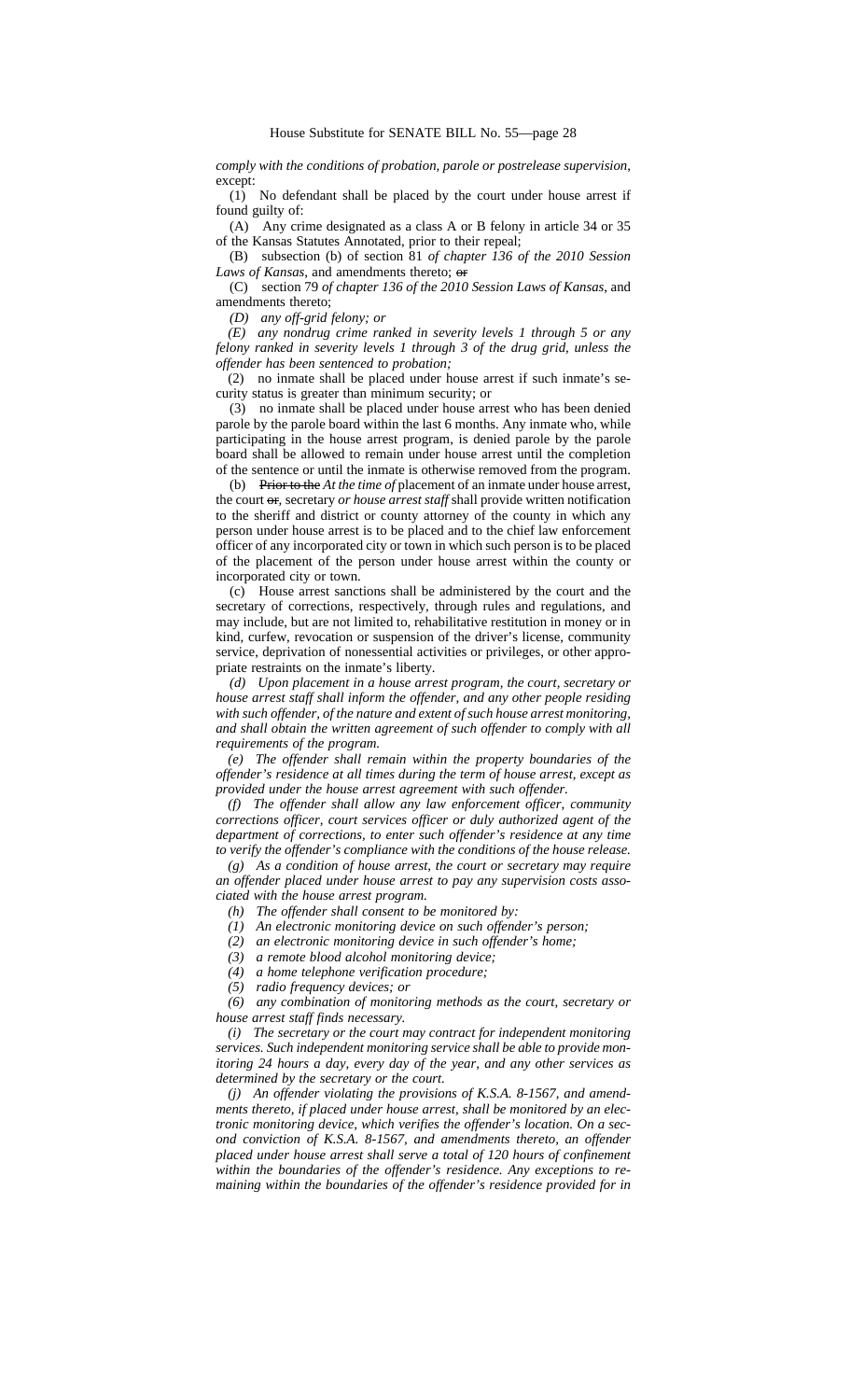*the house arrest agreement shall not be counted as part of the 120 hours. On a third or subsequent conviction of K.S.A. 8-1567, and amendments thereto, an offender placed under house arrest shall serve a total of 240 hours of confinement within the boundaries of the offender's residence. Any exceptions to remaining within the boundaries of the offender's residence provided for in the house arrest agreement shall not be counted as part of the 240 hours.*

*(k) As used in this section:*

*(1) ''House arrest staff'' means an independent contractor or government entity, and agents thereof, utilized by the secretary or court to administer the provisions of a house arrest program;*

*(2) ''electronic monitoring device'' means:*

*(A) An active or passive global positioning system-enabled device capable of recording and transmitting an offender's location at all times or at designated intervals. Such monitoring device may record or transmit sound, visual images or other information regarding such offender's location, via wireless communication; or*

*(B) a radio frequency device capable of monitoring an offender's location; and*

*(3) ''remote alcohol monitoring device'' means a device capable of monitoring an offender's blood alcohol content via micro fuel cell or deep lung tissue sample. Such monitoring devices shall be of comparable accuracy to roadside breath alcohol testing devices utilized by law enforcement, and shall have wireless or landline telephone transmission capabilities. Such device may be used in conjunction with an alcohol and drug-sensing bracelet to monitor such offender's compliance with the terms of house arrest.*

Sec. 20. Section 254 of chapter 136 of the 2010 Session Laws of Kansas, as amended by section 67 of 2011 House Bill No. 2339, is hereby amended to read as follows: Sec. 254. (a) (1) Except as provided in subsections (b) and  $(e)$ ,  $(c)$  *and (d)*, any person convicted in this state of a traffic infraction, cigarette or tobacco infraction, misdemeanor or a class D or E felony, or for crimes committed on or after July 1, 1993, nondrug crimes ranked in severity levels 6 through 10 or any felony ranked in severity level 4 of the drug grid, may petition the convicting court for the expungement of such conviction or related arrest records if three or more years have elapsed since the person: (A) Satisfied the sentence imposed; or (B) was discharged from probation, a community correctional services program, parole, postrelease supervision, conditional release or a suspended sentence.

(2) Except as provided in subsections (b) and (c)*, (c) and (d)*, any person who has fulfilled the terms of a diversion agreement may petition the district court for the expungement of such diversion agreement and related arrest records if three or more years have elapsed since the terms of the diversion agreement were fulfilled.

(b) Except as provided in subsection (c) *and (d)*, no person may petition for expungement until five or more years have elapsed since the person satisfied the sentence imposed, the terms of a diversion agreement or was discharged from probation, a community correctional services program, parole, postrelease supervision, conditional release or a suspended sentence, if such person was convicted of a class A, B or C felony, or for crimes committed on or after July 1, 1993, if convicted of an off-grid felony or any nondrug crime ranked in severity levels 1 through 5 or any felony ranked in severity levels 1 through 3 of the drug grid, or:

(1) Vehicular homicide, as defined in K.S.A. 21-3405, prior to its repeal, or section 41 of chapter 136 of the 2010 Session Laws of Kansas, and amendments thereto, or as prohibited by any law of another state which is in substantial conformity with that statute;

(2) driving while the privilege to operate a motor vehicle on the public highways of this state has been canceled, suspended or revoked, as prohibited by K.S.A. 8-262, and amendments thereto, or as prohibited by any law of another state which is in substantial conformity with that statute;

(3) perjury resulting from a violation of K.S.A. 8-261a, and amendments thereto, or resulting from the violation of a law of another state which is in substantial conformity with that statute;

(4) violating the provisions of the fifth clause of K.S.A. 8-142, and amendments thereto, relating to fraudulent applications or violating the pro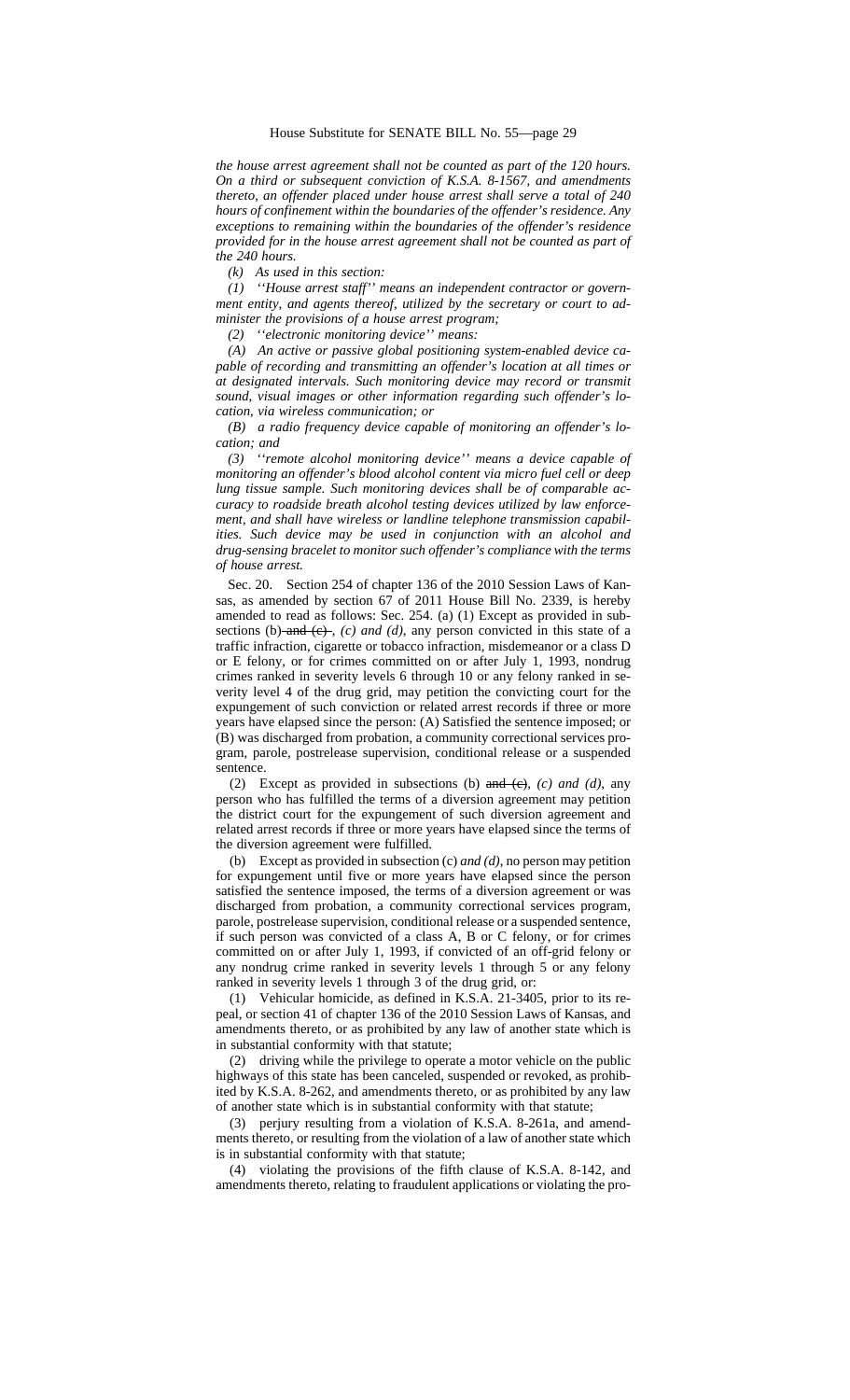visions of a law of another state which is in substantial conformity with that statute;

(5) any crime punishable as a felony wherein a motor vehicle was used in the perpetration of such crime;

(6) failing to stop at the scene of an accident and perform the duties required by K.S.A. 8-1602, 8-1603 or 8-1604, and amendments thereto, or required by a law of another state which is in substantial conformity with those statutes;

(7) violating the provisions of K.S.A. 40-3104, and amendments thereto, relating to motor vehicle liability insurance coverage; or

(8) a violation of K.S.A. 21-3405b, prior to its repeal.

(c) There shall be no expungement of convictions for the following offenses or of convictions for an attempt to commit any of the following offenses:

(1) Rape as defined in K.S.A. 21-3502, prior to its repeal, or section 67 of chapter 136 of the 2010 Session Laws of Kansas, and amendments thereto;

(2) indecent liberties with a child or aggravated indecent liberties with a child as defined in K.S.A. 21-3503 or 21-3504, prior to their repeal, or section 70 of chapter 136 of the 2010 Session Laws of Kansas, and amendments thereto;

(3) criminal sodomy as defined in subsection (a)(2) or (a)(3) of K.S.A. 21-3505, prior to its repeal, or subsection (a)(3) or (a)(4) of section 68 of chapter 136 of the 2010 Session Laws of Kansas, and amendments thereto;

(4) aggravated criminal sodomy as defined in K.S.A. 21-3506, prior to its repeal, or section 68 of chapter 136 of the 2010 Session Laws of Kansas, and amendments thereto;

(5) indecent solicitation of a child or aggravated indecent solicitation of a child as defined in K.S.A. 21-3510 or 21-3511, prior to their repeal, or section 72 of chapter 136 of the 2010 Session Laws of Kansas, and amendments thereto;

(6) sexual exploitation of a child as defined in K.S.A. 21-3516, prior to its repeal, or section 74 of chapter 136 of the 2010 Session Laws of Kansas, and amendments thereto;

(7) aggravated incest as defined in K.S.A. 21-3603, prior to its repeal, or section 81 of chapter 136 of the 2010 Session Laws of Kansas, and amendments thereto;

(8) endangering a child or aggravated endangering a child as defined in K.S.A. 21-3608 or 21-3608a, prior to their repeal, or section 78 of chapter 136 of the 2010 Session Laws of Kansas, and amendments thereto;

(9) abuse of a child as defined in K.S.A. 21-3609, prior to its repeal, or section 79 of chapter 136 of the 2010 Session Laws of Kansas, and amendments thereto;

(10) capital murder as defined in K.S.A. 21-3439, prior to its repeal, or section 36 of chapter 136 of the 2010 Session Laws of Kansas, and amendments thereto;

(11) murder in the first degree as defined in K.S.A. 21-3401, prior to its repeal, or section 37 of chapter 136 of the 2010 Session Laws of Kansas, and amendments thereto;

(12) murder in the second degree as defined in K.S.A. 21-3402, prior to its repeal, or section 38 of chapter 136 of the 2010 Session Laws of Kansas, and amendments thereto;

(13) voluntary manslaughter as defined in K.S.A. 21-3403, prior to its repeal, or section 39 of chapter 136 of the 2010 Session Laws of Kansas, and amendments thereto;

(14) involuntary manslaughter as defined in K.S.A. 21-3404, prior to its repeal, or section 40 of chapter 136 of the 2010 Session Laws of Kansas, and amendments thereto;

(15) sexual battery as defined in K.S.A. 21-3517, prior to its repeal, or section 69 of chapter 136 of the 2010 Session Laws of Kansas, and amendments thereto, when the victim was less than 18 years of age at the time the crime was committed;

(16) aggravated sexual battery as defined in K.S.A. 21-3518, prior to its repeal, or section 69 of chapter 136 of the 2010 Session Laws of Kansas, and amendments thereto;

(17) a violation of K.S.A. 8-1567, and amendments thereto, including any diversion for such violation;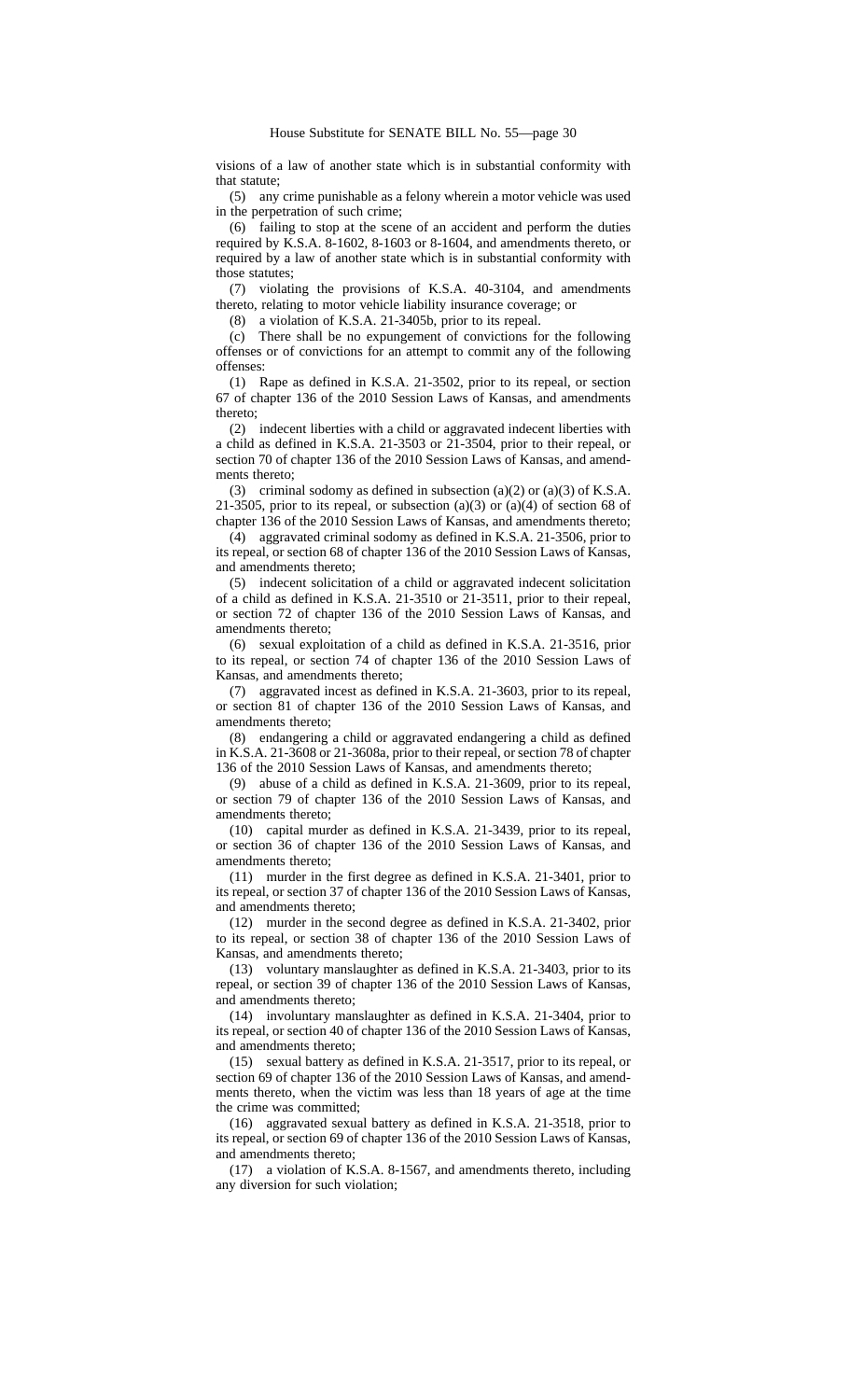(18) a violation of K.S.A. 8-2,144, and amendments thereto, including any diversion for such violation; or

(19) any conviction for any offense in effect at any time prior to July 1, 2011, that is comparable to any offense as provided in this subsection.

*(d) Notwithstanding any other law to the contrary, for any offender who is required to register as provided in the Kansas offender registration act, K.S.A. 22-4901 et seq., and amendments thereto, there shall be no expungement of any conviction or any part of the offender's criminal record while the offender is required to register as provided in the Kansas offender registration act.*

 $(d)$  *(e)* (1) When a petition for expungement is filed, the court shall set a date for a hearing of such petition and shall cause notice of such hearing to be given to the prosecutor and the arresting law enforcement agency. The petition shall state the:

(A) Defendant's full name;

(B) full name of the defendant at the time of arrest, conviction or diversion, if different than the defendant's current name;

(C) defendant's sex, race and date of birth;

(D) crime for which the defendant was arrested, convicted or diverted;

(E) date of the defendant's arrest, conviction or diversion; and (F) identity of the convicting court, arresting law enforcement authority or diverting authority.

(2) Except as otherwise provided by law, a petition for expungement shall be accompanied by a docket fee in the amount of \$100. On and after April 15, 2010 through June 30, 2011, the supreme court may impose a charge, not to exceed \$15 per case, to fund the costs of non-judicial personnel. The charge established in this section shall be the only fee collected or moneys in the nature of a fee collected for the case. Such charge shall only be established by an act of the legislature and no other authority is established by law or otherwise to collect a fee.

(3) All petitions for expungement shall be docketed in the original criminal action. Any person who may have relevant information about the petitioner may testify at the hearing. The court may inquire into the background of the petitioner and shall have access to any reports or records relating to the petitioner that are on file with the secretary of corrections or the Kansas parole board.

(e) *(f)* At the hearing on the petition, the court shall order the petitioner's arrest record, conviction or diversion expunged if the court finds that:

(1) The petitioner has not been convicted of a felony in the past two years and no proceeding involving any such crime is presently pending or being instituted against the petitioner;

(2) the circumstances and behavior of the petitioner warrant the expungement;

(3) the expungement is consistent with the public welfare.

(f) *(g)* When the court has ordered an arrest record, conviction or diversion expunged, the order of expungement shall state the information required to be contained in the petition. The clerk of the court shall send a certified copy of the order of expungement to the Kansas bureau of investigation which shall notify the federal bureau of investigation, the secretary of corrections and any other criminal justice agency which may have a record of the arrest, conviction or diversion. After the order of expungement is entered, the petitioner shall be treated as not having been arrested, convicted or diverted of the crime, except that:

(1) Upon conviction for any subsequent crime, the conviction that was expunged may be considered as a prior conviction in determining the sentence to be imposed;

(2) the petitioner shall disclose that the arrest, conviction or diversion occurred if asked about previous arrests, convictions or diversions:

(A) In any application for licensure as a private detective, private detective agency, certification as a firearms trainer pursuant to K.S.A. 2010 Supp. 75-7b21, and amendments thereto, or employment as a detective with a private detective agency, as defined by K.S.A. 75-7b01, and amendments thereto; as security personnel with a private patrol operator, as defined by K.S.A. 75-7b01, and amendments thereto; or with an institution, as defined in K.S.A. 76-12a01, and amendments thereto, of the department of social and rehabilitation services;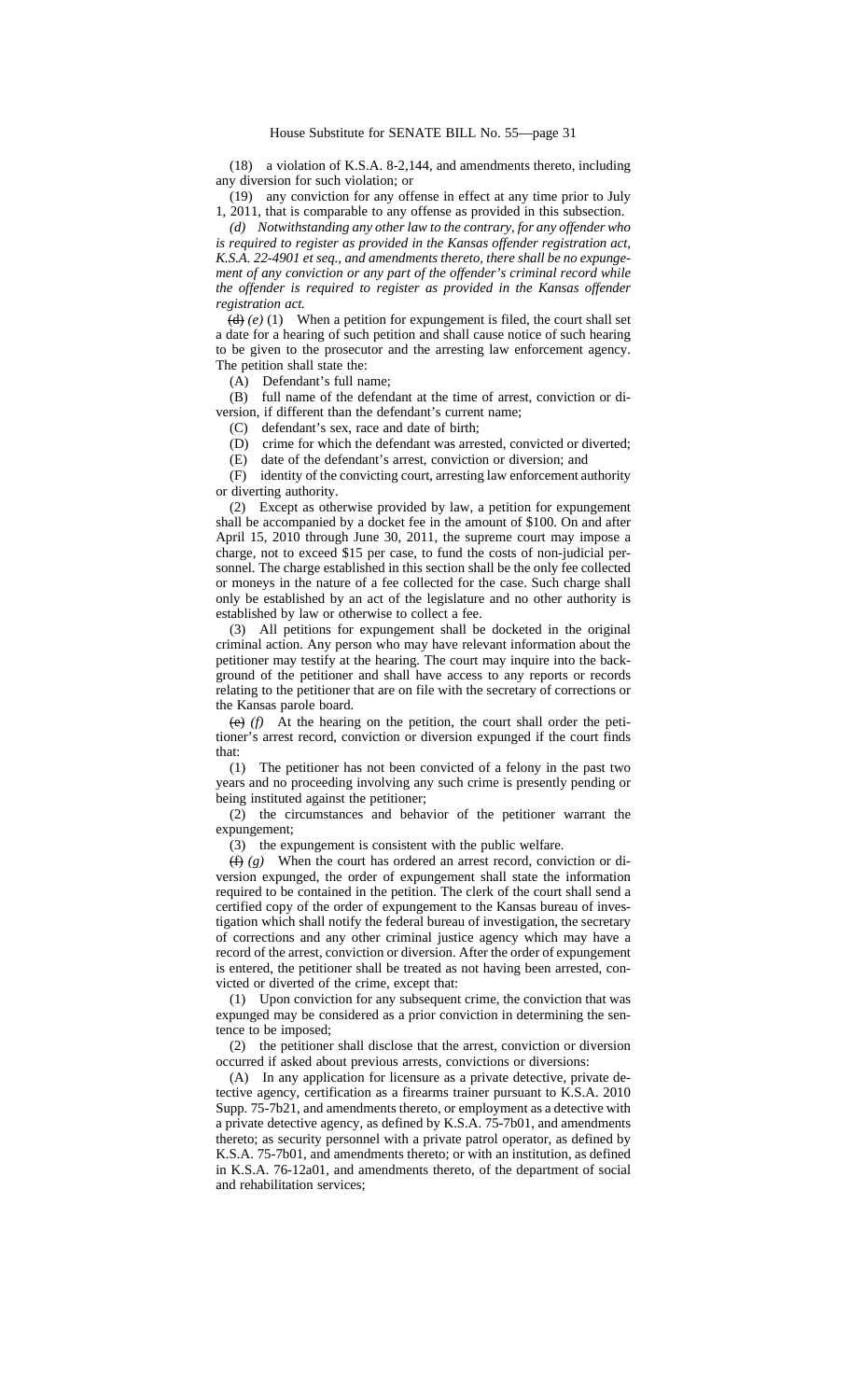(B) in any application for admission, or for an order of reinstatement, to the practice of law in this state;

(C) to aid in determining the petitioner's qualifications for employment with the Kansas lottery or for work in sensitive areas within the Kansas lottery as deemed appropriate by the executive director of the Kansas lottery;  $(D)$ 

to aid in determining the petitioner's qualifications for executive director of the Kansas racing and gaming commission, for employment with the commission or for work in sensitive areas in parimutuel racing as deemed appropriate by the executive director of the commission, or to aid in determining qualifications for licensure or renewal of licensure by the commission;

(E) to aid in determining the petitioner's qualifications for the following under the Kansas expanded lottery act: (i) Lottery gaming facility manager or prospective manager, racetrack gaming facility manager or prospective manager, licensee or certificate holder; or (ii) an officer, director, employee, owner, agent or contractor thereof;

(F) upon application for a commercial driver's license under K.S.A. 8- 2,125 through 8-2,142, and amendments thereto;

(G) to aid in determining the petitioner's qualifications to be an employee of the state gaming agency;

(H) to aid in determining the petitioner's qualifications to be an employee of a tribal gaming commission or to hold a license issued pursuant to a tribal-state gaming compact;

(I) in any application for registration as a broker-dealer, agent, investment adviser or investment adviser representative all as defined in K.S.A. 17-12a102, and amendments thereto;

(J) in any application for employment as a law enforcement officer as defined in K.S.A. 22-2202 or 74-5602, and amendments thereto; or

(K) for applications received on and after July 1, 2006, to aid in determining the petitioner's qualifications for a license to carry a concealed weapon pursuant to the personal and family protection act, K.S.A. 2010 Supp. 75-7c01 et seq., and amendments thereto;

(3) the court, in the order of expungement, may specify other circumstances under which the conviction is to be disclosed;

(4) the conviction may be disclosed in a subsequent prosecution for an offense which requires as an element of such offense a prior conviction of the type expunged; and

(5) upon commitment to the custody of the secretary of corrections, any previously expunged record in the possession of the secretary of corrections may be reinstated and the expungement disregarded, and the record continued for the purpose of the new commitment.

(g) *(h)* Whenever a person is convicted of a crime, pleads guilty and pays a fine for a crime, is placed on parole, postrelease supervision or probation, is assigned to a community correctional services program, is granted a suspended sentence or is released on conditional release, the person shall be informed of the ability to expunge the arrest records or conviction. Whenever a person enters into a diversion agreement, the person shall be informed of the ability to expunge the diversion.

 $\overline{h}(i)$  Subject to the disclosures required pursuant to subsection  $\overline{f}(g)$ , in any application for employment, license or other civil right or privilege, or any appearance as a witness, a person whose arrest records, conviction or diversion of a crime has been expunged under this statute may state that such person has never been arrested, convicted or diverted of such crime, but the expungement of a felony conviction does not relieve an individual of complying with any state or federal law relating to the use or possession of firearms by persons convicted of a felony.

 $(i)$  *(i)* Whenever the record of any arrest, conviction or diversion has been expunged under the provisions of this section or under the provisions of any other existing or former statute, the custodian of the records of arrest, conviction, diversion and incarceration relating to that crime shall not disclose the existence of such records, except when requested by:

(1) The person whose record was expunged;

(2) a private detective agency or a private patrol operator, and the request is accompanied by a statement that the request is being made in conjunction with an application for employment with such agency or operator by the person whose record has been expunged;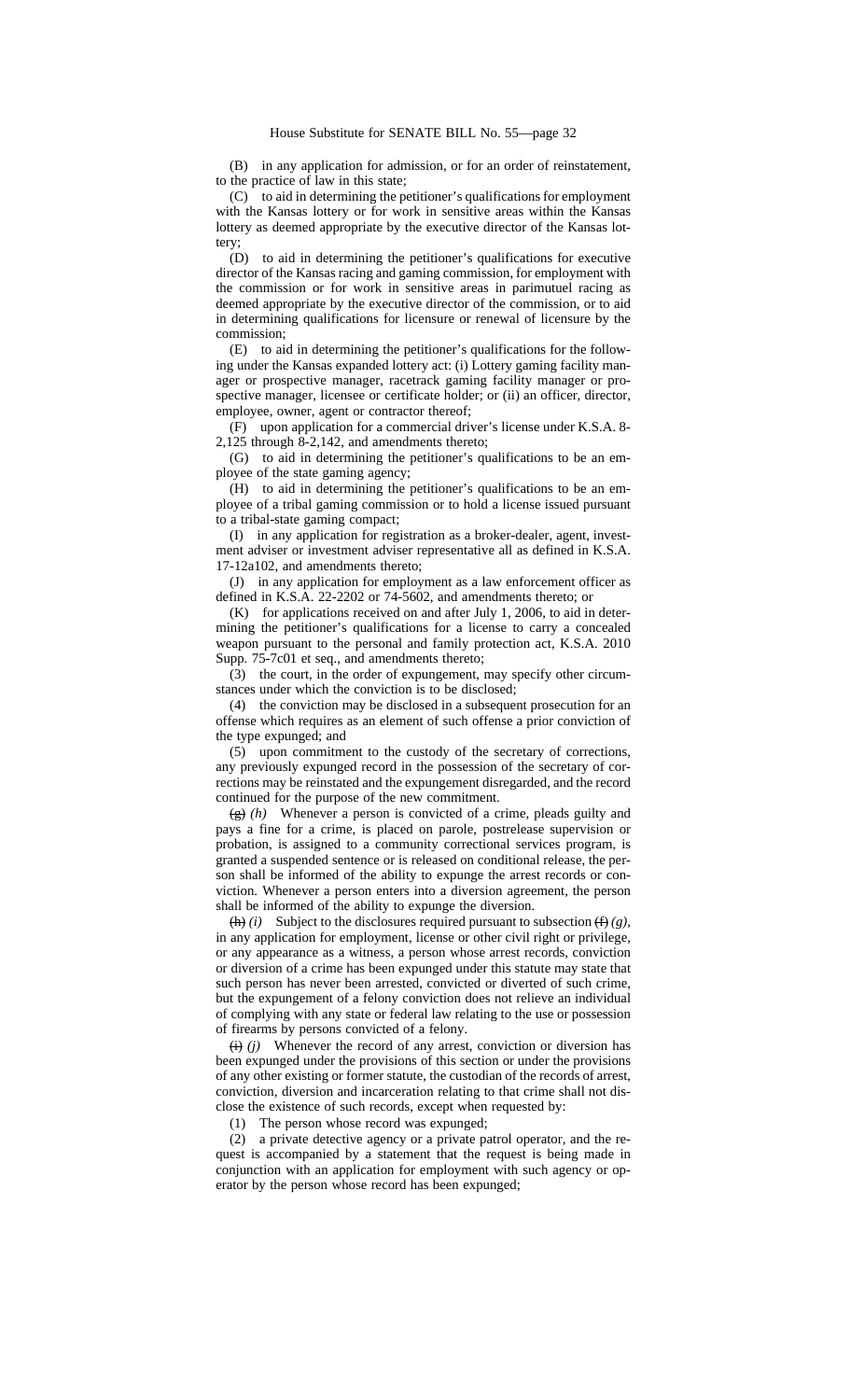(3) a court, upon a showing of a subsequent conviction of the person whose record has been expunged;

(4) the secretary of social and rehabilitation services, or a designee of the secretary, for the purpose of obtaining information relating to employment in an institution, as defined in K.S.A. 76-12a01, and amendments thereto, of the department of social and rehabilitation services of any person whose record has been expunged;

(5) a person entitled to such information pursuant to the terms of the expungement order;

(6) a prosecutor, and such request is accompanied by a statement that the request is being made in conjunction with a prosecution of an offense that requires a prior conviction as one of the elements of such offense;

(7) the supreme court, the clerk or disciplinary administrator thereof, the state board for admission of attorneys or the state board for discipline of attorneys, and the request is accompanied by a statement that the request is being made in conjunction with an application for admission, or for an order of reinstatement, to the practice of law in this state by the person whose record has been expunged;

(8) the Kansas lottery, and the request is accompanied by a statement that the request is being made to aid in determining qualifications for employment with the Kansas lottery or for work in sensitive areas within the Kansas lottery as deemed appropriate by the executive director of the Kansas lottery;

(9) the governor or the Kansas racing and gaming commission, or a designee of the commission, and the request is accompanied by a statement that the request is being made to aid in determining qualifications for executive director of the commission, for employment with the commission, for work in sensitive areas in parimutuel racing as deemed appropriate by the executive director of the commission or for licensure, renewal of licensure or continued licensure by the commission;

(10) the Kansas racing and gaming commission, or a designee of the commission, and the request is accompanied by a statement that the request is being made to aid in determining qualifications of the following under the Kansas expanded lottery act: (A) Lottery gaming facility managers and prospective managers, racetrack gaming facility managers and prospective managers, licensees and certificate holders; and (B) their officers, directors, employees, owners, agents and contractors;

(11) the Kansas sentencing commission;

(12) the state gaming agency, and the request is accompanied by a statement that the request is being made to aid in determining qualifications: (A) To be an employee of the state gaming agency; or (B) to be an employee of a tribal gaming commission or to hold a license issued pursuant to a tribal-gaming compact;

(13) the Kansas securities commissioner or a designee of the commissioner, and the request is accompanied by a statement that the request is being made in conjunction with an application for registration as a brokerdealer, agent, investment adviser or investment adviser representative by such agency and the application was submitted by the person whose record has been expunged;

(14) the Kansas commission on peace officers' standards and training and the request is accompanied by a statement that the request is being made to aid in determining certification eligibility as a law enforcement officer pursuant to K.S.A. 74-5601 et seq., and amendments thereto;

(15) a law enforcement agency and the request is accompanied by a statement that the request is being made to aid in determining eligibility for employment as a law enforcement officer as defined by K.S.A. 22-2202, and amendments thereto; or

(16) the attorney general and the request is accompanied by a statement that the request is being made to aid in determining qualifications for a license to carry a concealed weapon pursuant to the personal and family protection act.*; or*

*(17) the Kansas bureau of investigation for the purposes of:*

*(A) Completing a person's criminal history record information within the central repository, in accordance with K.S.A. 22-4701 et seq., and amendments thereto; or*

*(B) providing information or documentation to the federal bureau of investigation, in connection with the national instant criminal background check system, to determine a person's qualification to possess a firearm.*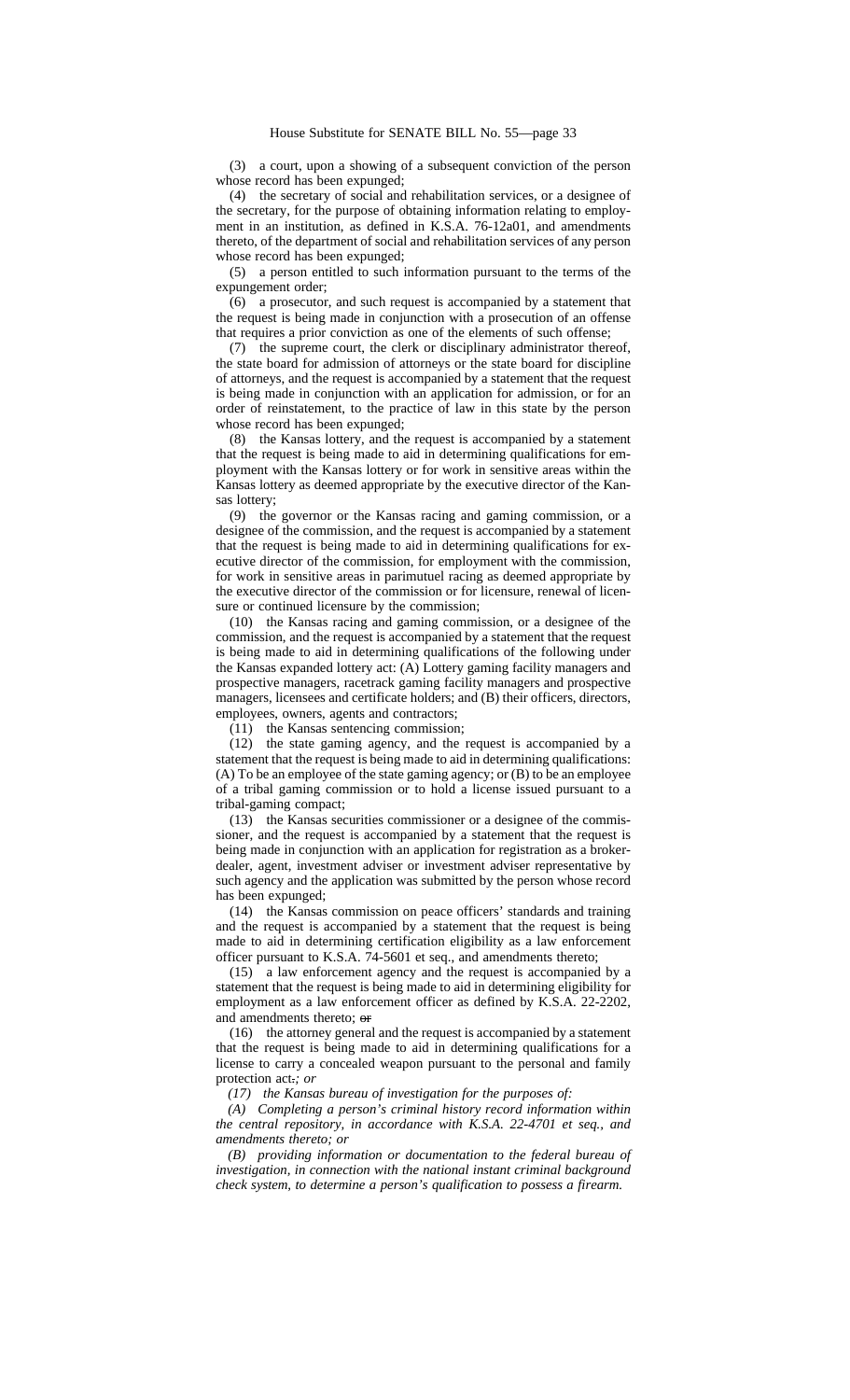*(k) The provisions of subsection (j)(17) shall apply to records created prior to, on and after July 1, 2011.*

Sec. 21. Section 285 of chapter 136 of the 2010 Session Laws of Kansas, as amended by section 1 of 2011 Senate Substitute for House Bill No. 2008, is hereby amended to read as follows: Sec. 285. (a) The provisions of this section shall be applicable to the sentencing guidelines grid for nondrug crimes. The following sentencing guidelines grid shall be applicable to nondrug felony crimes:

| Category          | 4                                                                                     |                 |                | $\mathbf{r}$          |                                   | $\mathsf{C}$                          |                 |                 | $\mathbf{a}$        |                                | $\begin{array}{c} \hline \end{array}$ |                 |                           | $\mathbf{r}$          |                 |          | Ü                                |                | Ξ                |                 |      |                                   |
|-------------------|---------------------------------------------------------------------------------------|-----------------|----------------|-----------------------|-----------------------------------|---------------------------------------|-----------------|-----------------|---------------------|--------------------------------|---------------------------------------|-----------------|---------------------------|-----------------------|-----------------|----------|----------------------------------|----------------|------------------|-----------------|------|-----------------------------------|
| Severity<br>Level | $3 +$<br>Person<br>Felonies                                                           |                 |                | Person<br>Felonies    |                                   | 1 Person &<br>1 Nomperson<br>Felonies |                 |                 | Person<br>Felony    |                                | Nonperson<br>Felonies<br>$\ddot{3}$ + |                 |                           | Nonperson<br>Felonies |                 |          | Nonperson<br>Felony              |                | Misdemeanors     |                 |      | Misdemeanor<br>No Record          |
|                   | 620<br>653                                                                            | 592             | 618            | 554<br>586            | 285                               | 272                                   | 258             | 267             | 240<br>253          | 246                            | 234                                   | 221             | 226                       | 214                   | 203             | 203      | 184<br>195                       | 186            | 176              | 166             | 165  | 147<br>155                        |
| $\blacksquare$    | 467<br>493                                                                            | 42              | 460            | 416<br>438            | 216                               | 205                                   | 194             | 200             | $18\sqrt{1}$<br>190 | 184                            | 174                                   | 165             | 168                       | 160                   | 152             | 154      | 138<br>146                       | 138            | $\overline{131}$ | 123             | 123  | 109<br>$\overline{117}$           |
| Ħ                 | 233<br>247                                                                            | 221             | 228            | 206<br>216            | $107\,$                           | 102                                   | 96              | 100             | 34                  | 85<br>89                       | 88                                    | 82              | $\boldsymbol{\mathbb{S}}$ | 56                    | $\sharp$        | 77       | $\frac{8}{2}$<br>72              | $\overline{z}$ | 66               | $\overline{5}$  | 5    | 55<br>59                          |
| $\mathbf{N}$      | 162<br>172                                                                            | 154             | 162            | $\overline{4}$<br>154 | 75                                | $\overline{r}$                        | 68              | $\mathcal{S}^3$ | 8                   | 2<br>62                        | 8                                     | 57              | 59                        | 56                    | 52              | 25       | 47<br>$\overline{50}$            | 48             | $45 \space$      | 42              | $43$ | 38<br>$\frac{1}{4}$               |
| $\triangleright$  | 130<br>136                                                                            | 122             | 128            | 114<br>120            | $^{\circ}$                        | 57                                    | 53              | 55              | 25                  | 51<br>50                       | $\frac{6}{7}$                         | 46              | $\ddot{t}$                | 4                     | $\frac{1}{4}$   | 43       | 38 <sup>1</sup><br>$\frac{1}{4}$ |                |                  |                 |      |                                   |
| $\nabla$          | 43<br>$\frac{4}{6}$                                                                   | $\overline{a}$  | $\frac{4}{3}$  | $\overline{39}$       | $38\,$<br>37                      | 36                                    | 34              | 96              | $\frac{4}{3}$       | 32<br>32                       | $\boldsymbol{30}$                     | 28              | 29                        | 27                    | 25              |          |                                  |                | 20               | $\overline{19}$ |      | 17<br>$\overline{18}$             |
| Ę                 | $\mathfrak{L}$<br>$\frac{4}{3}$                                                       | $\overline{30}$ | $\Xi$          | 27<br>29              | 67                                | 27                                    | 26<br>25        |                 | $\overline{a}$      | 52<br>22                       | $\overline{21}$                       | $\overline{19}$ | $\overline{6}$            | $^{18}$               | $\overline{17}$ |          | 15<br>$\overline{16}$            | $\overline{4}$ | 13               | $\overline{12}$ | 13   | $\overline{1}$<br>$\overline{12}$ |
| VШ                | $\overline{z}$<br>23                                                                  | $\overline{9}$  | $\approx$      | $\overline{0}$        | $\overline{19}$<br>$\frac{8}{16}$ | $^{18}$                               | $\overline{17}$ | $\overline{17}$ | $\overline{16}$     | $\tilde{5}$<br>$\overline{15}$ | $\overline{14}$                       | $\frac{3}{2}$   | 13                        | 12                    | $\equiv$        | $\equiv$ | $\circ$<br>$\overline{10}$       | $\equiv$       | $\overline{10}$  | $\circ$         |      | $^{\circ}$                        |
| $\mathbb{I}$      | $\tilde{=}$<br>$\overline{1}$                                                         | $\overline{15}$ | $\overline{2}$ | 4                     | $\overline{3}$<br>$\tilde{c}$     | $\overline{2}$                        | $\equiv$        | 13              | $\overline{2}$      | $\equiv$<br>$\equiv$           | $\overline{10}$                       | $\circ$         | $\overline{10}$           | $\circ$               | $\infty$        | ō        | $\overline{C}$<br>$\infty$       | $\infty$       | $\overline{ }$   | $\circ$         |      | 5<br>$\circ$                      |
| ×                 | 12<br>$\mathbf{r}$                                                                    | $\equiv$        | $\overline{c}$ | $\equiv$              | $\supseteq$                       | $\overline{10}$                       | $\circ$         | $\overline{10}$ | $\circ$             | $\circ$<br>$\infty$            | $^{\circ}$                            | $\overline{r}$  | $\infty$                  | è                     | $\circ$         |          | $\overline{5}$<br>$\circ$        |                | $\circ$          | $\tilde{S}$     |      | 5<br>$\circ$                      |
|                   | Presumptive Imprisonment<br>Presumptive Probation<br><b>Roberton</b><br><b>TEGEND</b> |                 |                |                       |                                   |                                       |                 |                 |                     |                                |                                       |                 |                           |                       |                 |          |                                  |                |                  |                 |      |                                   |

SENTENCING RANGE - NONDRUG OFFENSES **SENTENCING RANGE - NONDRUG OFFENSES**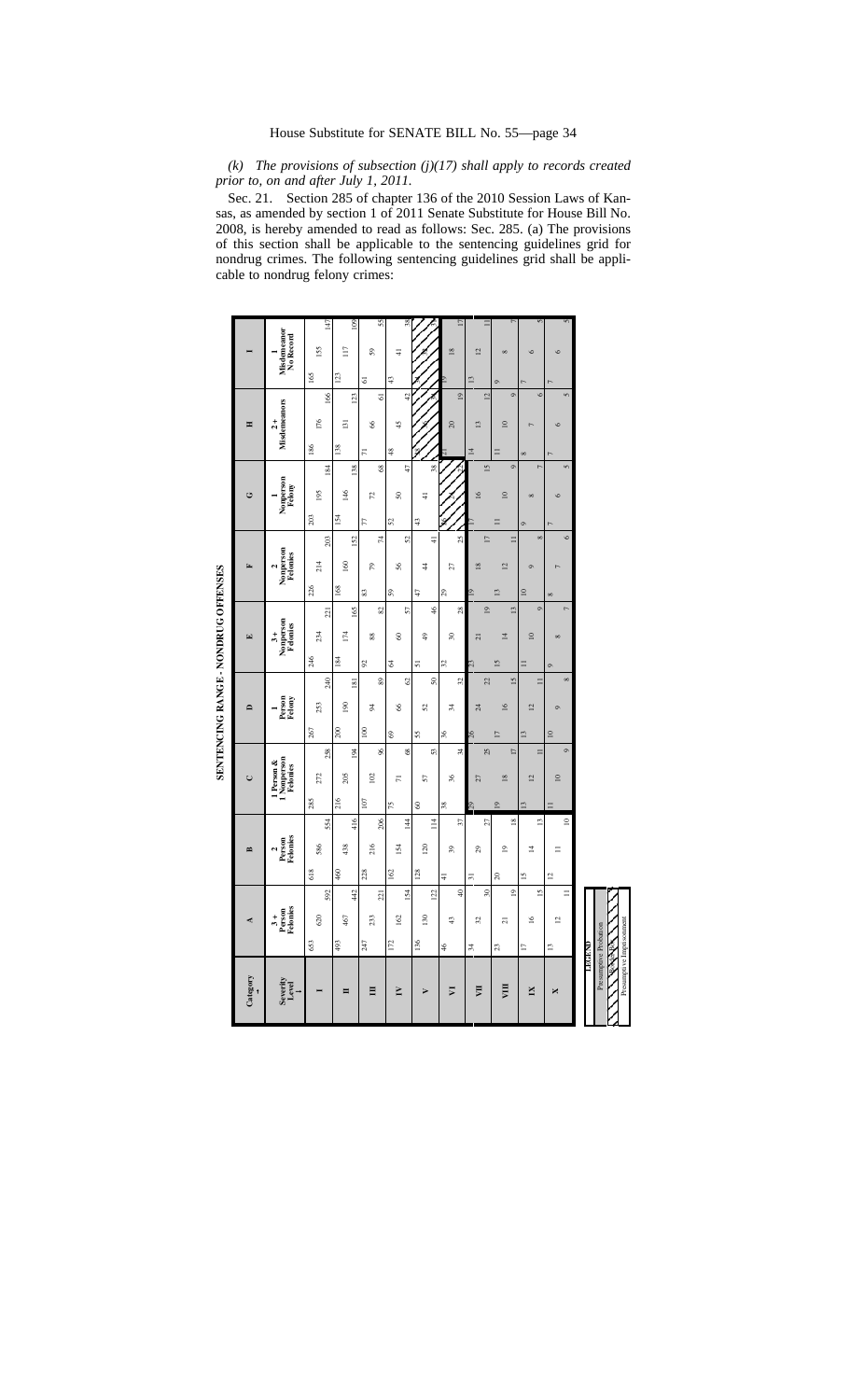(b) Sentences expressed in the sentencing guidelines grid for nondrug crimes represent months of imprisonment.

(c) The sentencing guidelines grid is a two-dimensional crime severity and criminal history classification tool. The grid's vertical axis is the crime severity scale which classifies current crimes of conviction. The grid's horizontal axis is the criminal history scale which classifies criminal histories.

(d) The sentencing guidelines grid for nondrug crimes as provided in this section defines presumptive punishments for felony convictions, subject to the sentencing court's discretion to enter a departure sentence. The appropriate punishment for a felony conviction should depend on the severity of the crime of conviction when compared to all other crimes and the offender's criminal history.

(e) (1) The sentencing court has discretion to sentence at any place within the sentencing range. In the usual case it is recommended that the sentencing judge select the center of the range and reserve the upper and lower limits for aggravating and mitigating factors insufficient to warrant a departure.

(2) In presumptive imprisonment cases, the sentencing court shall pronounce the complete sentence which shall include the:

(A) Prison sentence;

(B) maximum potential reduction to such sentence as a result of good time; and

(C) period of postrelease supervision at the sentencing hearing. Failure to pronounce the period of postrelease supervision shall not negate the existence of such period of postrelease supervision.

(3) In presumptive nonprison cases, the sentencing court shall pronounce the:

(A) Prison sentence; and

(B) duration of the nonprison sanction at the sentencing hearing.

(f) Each grid block states the presumptive sentencing range for an offender whose crime of conviction and criminal history place such offender in that grid block. If an offense is classified in a grid block below the dispositional line, the presumptive disposition shall be nonimprisonment. If an offense is classified in a grid block above the dispositional line, the presumptive disposition shall be imprisonment. If an offense is classified in grid blocks 5-H, 5-I or 6-G, the court may impose an optional nonprison sentence as provided in subsection (q).

(g) The sentence for a violation of K.S.A. 21-3415, prior to its repeal, aggravated battery against a law enforcement officer committed prior to July 1, 2006, or a violation of subsection (d) of section 47 of chapter 136 of the 2010 Session Laws of Kansas, and amendments thereto, aggravated assault against a law enforcement officer, which places the defendant's sentence in grid block 6-H or 6-I shall be presumed imprisonment. The court may impose an optional nonprison sentence as provided in subsection (q).

(h) When a firearm is used to commit any person felony, the offender's sentence shall be presumed imprisonment. The court may impose an optional nonprison sentence as provided in subsection (q).

(i) (l) The sentence for the violation of the felony provision of K.S.A. 8-1567, subsection (b)(3) of section 49 of chapter 136 of the 2010 Session Laws of Kansas, subsections (b)(3) and (b)(4) of section 109 of chapter 136 of the 2010 Session Laws of Kansas, section 223 of chapter 136 of the 2010 Session Laws of Kansas and section 227 of chapter 136 of the 2010 Session Laws of Kansas, and amendments thereto, shall be as provided by the specific mandatory sentencing requirements of that section and shall not be subject to the provisions of this section or section 288 of chapter 136 of the 2010 Session Laws of Kansas, and amendments thereto.

(2) If because of the offender's criminal history classification the offender is subject to presumptive imprisonment or if the judge departs from a presumptive probation sentence and the offender is subject to imprisonment, the provisions of this section and section 288 of chapter 136 of the 2010 Session Laws of Kansas, and amendments thereto, shall apply and the offender shall not be subject to the mandatory sentence as provided in section 109 of chapter 136 of the 2010 Session Laws of Kansas, and amendments thereto.

(3) Notwithstanding the provisions of any other section, the term of imprisonment imposed for the violation of the felony provision of K.S.A. 8-1567, subsection (b)(3) of section 49 of chapter 136 of the 2010 Session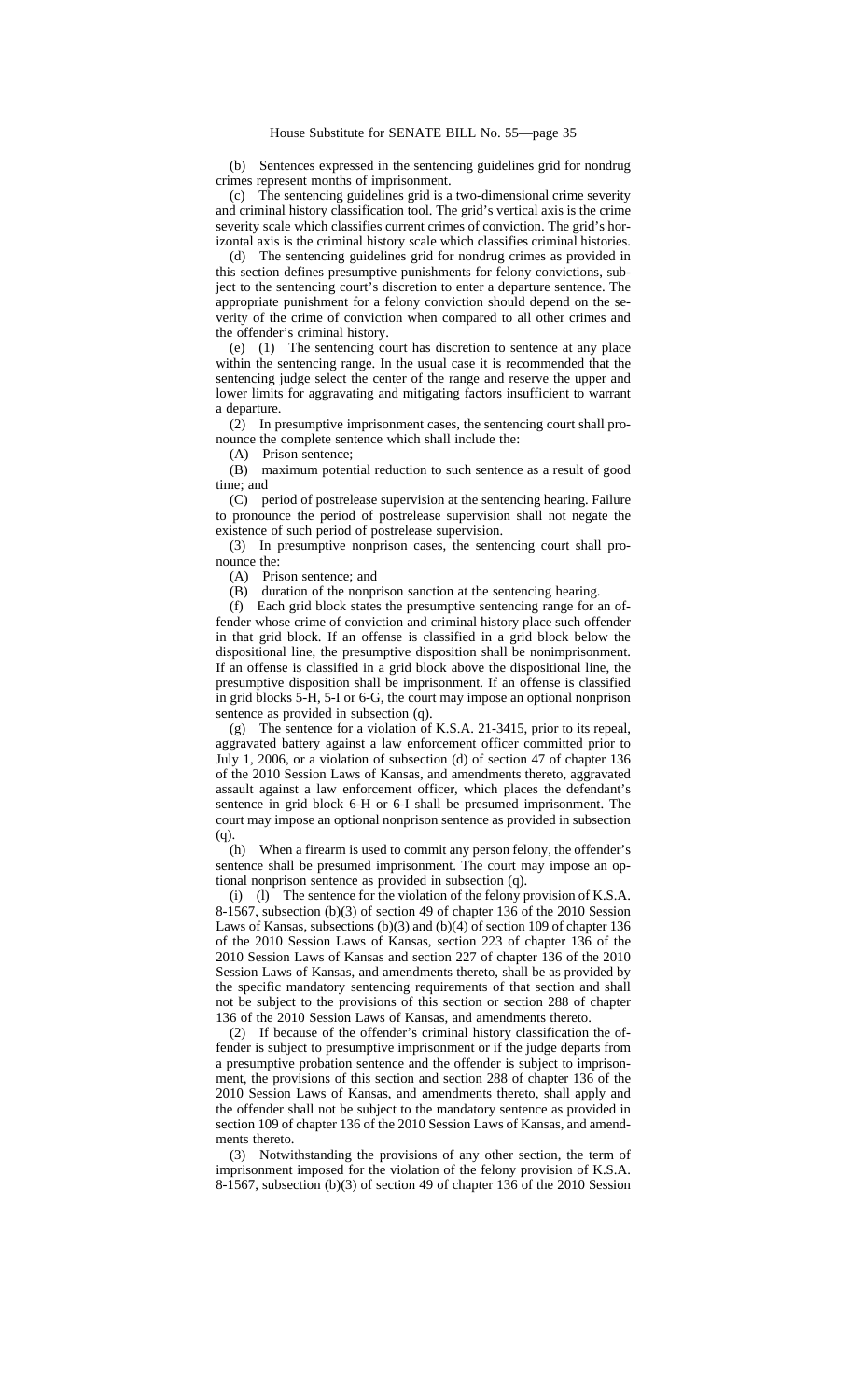Laws of Kansas, subsections (b)(3) and (b)(4) of section 109 of chapter 136 of the 2010 Session Laws of Kansas, section 223 and section 227 of chapter 136 of the 2010 Session Laws of Kansas, and amendments thereto, shall not be served in a state facility in the custody of the secretary of corrections, except that the term of imprisonment for felony violations of K.S.A. 8- 1567, and amendments thereto, may be served in a state correctional facility designated by the secretary of corrections if the secretary determines that substance abuse treatment resources and facility capacity is available. The secretary's determination regarding the availability of treatment resources and facility capacity shall not be subject to review. *Prior to imposing any sentence pursuant to this subsection, the court may consider assigning the defendant to a house arrest program pursuant to section 249 of chapter 136 of the 2010 Session Laws of Kansas, and amendments thereto.*

(j) (1) The sentence for any persistent sex offender whose current convicted crime carries a presumptive term of imprisonment shall be double the maximum duration of the presumptive imprisonment term. The sentence for any persistent sex offender whose current conviction carries a presumptive nonprison term shall be presumed imprisonment and shall be double the maximum duration of the presumptive imprisonment term.

(2) Except as otherwise provided in this subsection, as used in this subsection, ''persistent sex offender'' means a person who:

(A) (i) Has been convicted in this state of a sexually violent crime, as defined in K.S.A. 22-3717, and amendments thereto; and

(ii) at the time of the conviction under subsection  $(j)(2)(A)(i)$  has at least one conviction for a sexually violent crime, as defined in K.S.A. 22- 3717, and amendments thereto, in this state or comparable felony under the laws of another state, the federal government or a foreign government; or

(B) (i) has been convicted of rape, as defined in K.S.A. 21-3502, prior to its repeal, or section 67 of chapter 136 of the 2010 Session Laws of Kansas, and amendments thereto; and

(ii) at the time of the conviction under subsection (i)(2)(B)(i) has at least one conviction for rape in this state or comparable felony under the laws of another state, the federal government or a foreign government.

(3) Except as provided in subsection (j)(2)(B), the provisions of this subsection shall not apply to any person whose current convicted crime is a severity level 1 or 2 felony.

(k) (1) If it is shown at sentencing that the offender committed any felony violation for the benefit of, at the direction of, or in association with any criminal street gang, with the specific intent to promote, further or assist in any criminal conduct by gang members, the offender's sentence shall be presumed imprisonment. The court may impose an optional nonprison sentence as provided in subsection (q).

(2) As used in this subsection, ''criminal street gang'' means any organization, association or group of three or more persons, whether formal or informal, having as one of its primary activities:

(A) The commission of one or more person felonies; or

(B) the commission of felony violations of K.S.A. 2010 Supp. 21- 36a01 through 21-36a17, and amendments thereto*, or any felony violation of any provision of the uniform controlled substances act prior to July 1, 2009*; and

(C) its members have a common name or common identifying sign or symbol; and

(D) its members, individually or collectively, engage in or have engaged in the commission, attempted commission, conspiracy to commit or solicitation of two or more person felonies or felony violations of K.S.A. 2010 Supp. 21-36a01 through 21-36a17, and amendments thereto, *any felony violation of any provision of the uniform controlled substances act prior to July 1, 2009,* or any substantially similar offense from another jurisdiction.

(l) Except as provided in subsection (o), the sentence for a violation of subsection (a)(1) of section 93 of chapter 136 of the 2010 Session Laws of Kansas, and amendments thereto, or any attempt or conspiracy, as defined in sections 33 and 34 of chapter 136 of the 2010 Session Laws of Kansas, and amendments thereto, to commit such offense, when such person being sentenced has a prior conviction for a violation of subsection (a) or (b) of K.S.A. 21-3715, prior to its repeal, 21-3716, prior to its repeal, subsection  $(a)(1)$  or  $(a)(2)$  of section 93 of chapter 136 of the 2010 Session Laws of Kansas, or subsection (b) of section 93 of chapter 136 of the 2010 Session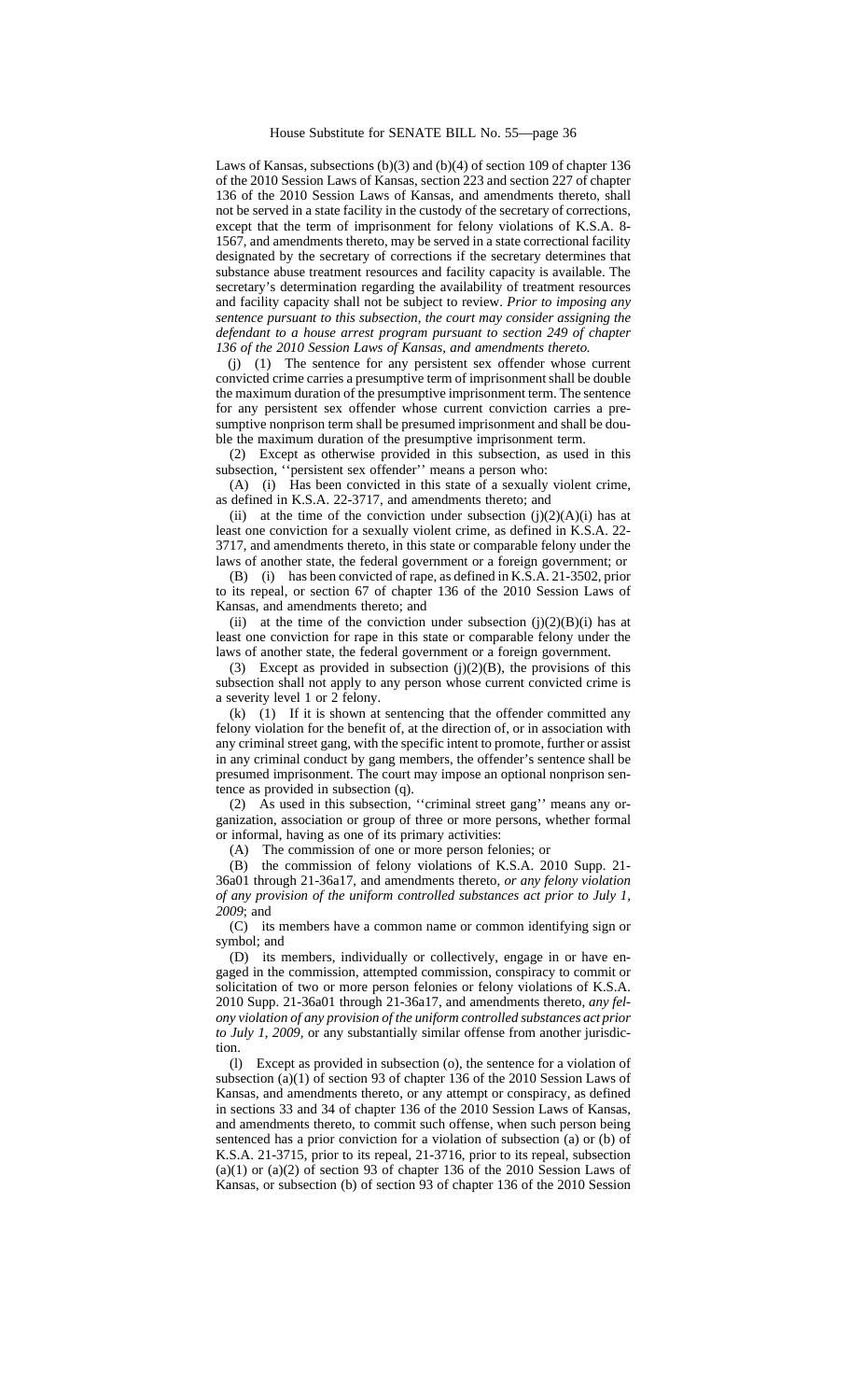Laws of Kansas, and amendments thereto, or any attempt or conspiracy to commit such offense, shall be presumptive imprisonment.

(m) The sentence for a violation of K.S.A 22-4903 or subsection (a)(2) of section 138 of chapter 136 of the 2010 Session Laws of Kansas, and amendments thereto, shall be presumptive imprisonment. If an offense under such sections is classified in grid blocks 5-E, 5-F, 5-G, 5-H or 5-I, the court may impose an optional nonprison sentence as provided in subsection (q).

(n) The sentence for a violation of criminal deprivation of property, as defined in section 89 of chapter 136 of the 2010 Session Laws of Kansas, and amendments thereto, when such property is a motor vehicle, and when such person being sentenced has any combination of two or more prior convictions of subsection (b) of K.S.A. 21-3705, prior to its repeal, or of criminal deprivation of property, as defined in section 89 of chapter 136 of the 2010 Session Laws of Kansas, and amendments thereto, when such property is a motor vehicle, shall be presumptive imprisonment. Such sentence shall not be considered a departure and shall not be subject to appeal.

(o) The sentence for a felony violation of theft of property as defined in section 87 of chapter 136 of the 2010 Session Laws of Kansas, and amendments thereto, or burglary as defined in subsection (a) of section 93 of chapter 136 of the 2010 Session Laws of Kansas, and amendments thereto, when such person being sentenced has no prior convictions for a violation of K.S.A. 21-3701 or 21-3715, prior to their repeal, or theft of property as defined in section 87 of chapter 136 of the 2010 Session Laws of Kansas, and amendments thereto, or burglary as defined in subsection (a) of section 93 of chapter 136 of the 2010 Session Laws of Kansas, and amendments thereto; or the sentence for a felony violation of theft of property as defined in section 87 of chapter 136 of the 2010 Session Laws of Kansas, and amendments thereto, when such person being sentenced has one or two prior felony convictions for a violation of K.S.A. 21-3701, 21- 3715 or 21-3716, prior to their repeal, or theft of property as defined in section 87 of chapter 136 of the 2010 Session Laws of Kansas, and amendments thereto, or burglary or aggravated burglary as defined in section 93 of chapter 136 of the 2010 Session Laws of Kansas, and amendments thereto; or the sentence for a felony violation of burglary as defined in subsection (a) of section 93 of chapter 136 of the 2010 Session Laws of Kansas, and amendments thereto, when such person being sentenced has one prior felony conviction for a violation of K.S.A. 21-3701, 21-3715 or 21-3716, prior to their repeal, or theft of property as defined in section 87 of chapter 136 of the 2010 Session Laws of Kansas, and amendments thereto, or burglary or aggravated burglary as defined in section 93 of chapter 136 of the 2010 Session Laws of Kansas, and amendments thereto, shall be the sentence as provided by this section, except that the court may order an optional nonprison sentence for a defendant to participate in a drug treatment program, including, but not limited to, an approved after-care plan, if the court makes the following findings on the record:

(1) Substance abuse was an underlying factor in the commission of the crime;

(2) substance abuse treatment in the community is likely to be more effective than a prison term in reducing the risk of offender recidivism; and

(3) participation in an intensive substance abuse treatment program will serve community safety interests.

A defendant sentenced to an optional nonprison sentence under this subsection shall be supervised by community correctional services. The provisions of subsection  $(f)(1)$  of section 305 of chapter 136 of the 2010 Session Laws of Kansas, and amendments thereto, shall apply to a defendant sentenced under this subsection. The sentence under this subsection shall not be considered a departure and shall not be subject to appeal.

(p) The sentence for a felony violation of theft of property as defined in section 87 of chapter 136 of the 2010 Session Laws of Kansas, and amendments thereto, when such person being sentenced has any combination of three or more prior felony convictions for violations of K.S.A. 21-3701, 21-3715 or 21-3716, prior to their repeal, or theft of property as defined in section 87 of chapter 136 of the 2010 Session Laws of Kansas, and amendments thereto, or burglary or aggravated burglary as defined in section 93 of chapter 136 of the 2010 Session Laws of Kansas, and amendments thereto; or the sentence for a violation of burglary as defined in subsection (a) of section 93 of chapter 136 of the 2010 Session Laws of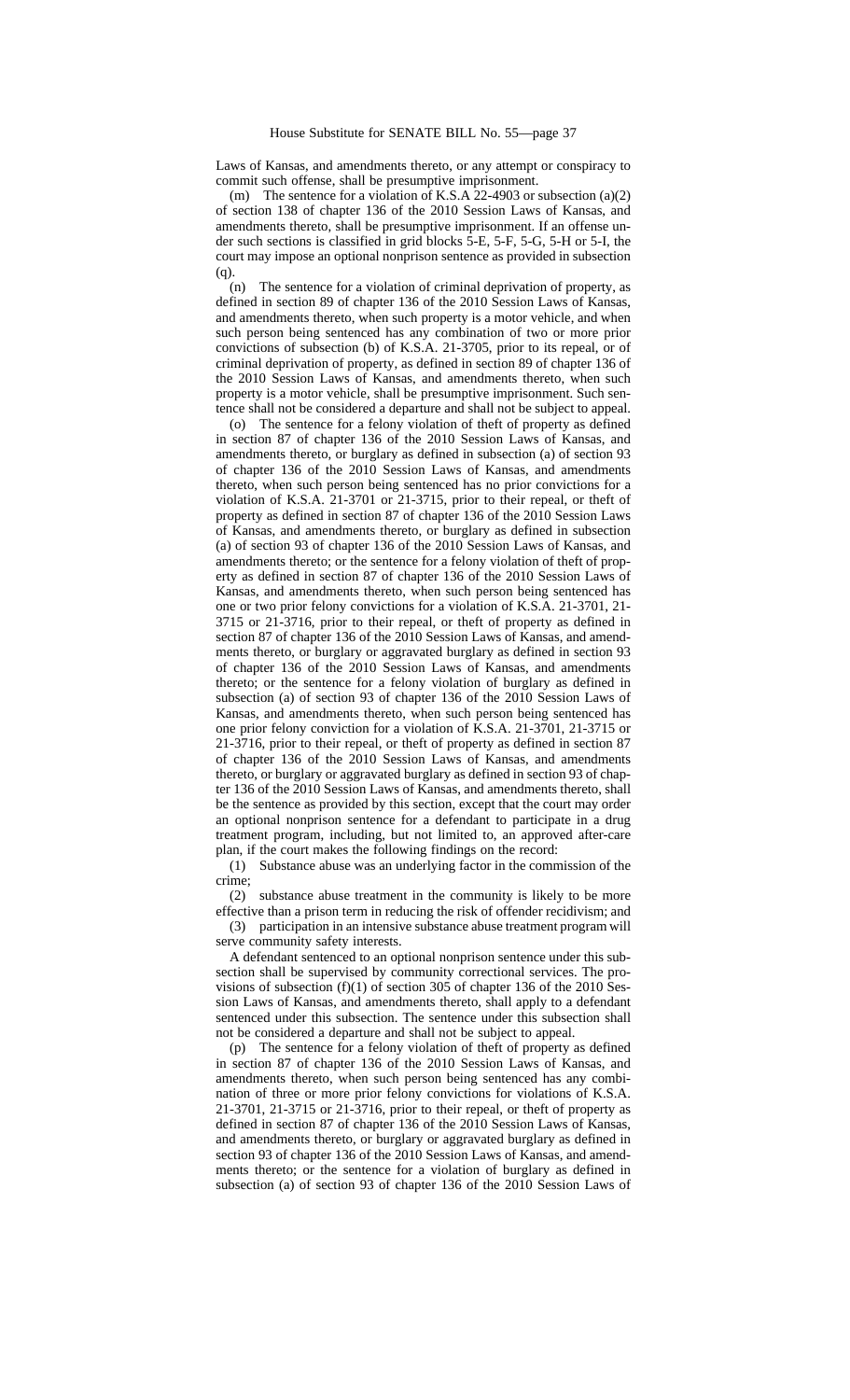Kansas, and amendments thereto, when such person being sentenced has any combination of two or more prior convictions for violations of K.S.A. 21-3701, 21-3715 and 21-3716, prior to their repeal, or theft of property as defined in section 87 of chapter 136 of the 2010 Session Laws of Kansas, and amendments thereto, or burglary or aggravated burglary as defined in section 93 of chapter 136 of the 2010 Session Laws of Kansas, and amendments thereto, shall be presumed imprisonment and the defendant shall be sentenced to prison as provided by this section, except that the court may recommend that an offender be placed in the custody of the secretary of corrections, in a facility designated by the secretary to participate in an intensive substance abuse treatment program, upon making the following findings on the record:

(1) Substance abuse was an underlying factor in the commission of the crime;

(2) substance abuse treatment with a possibility of an early release from imprisonment is likely to be more effective than a prison term in reducing the risk of offender recidivism; and

(3) participation in an intensive substance abuse treatment program with the possibility of an early release from imprisonment will serve community safety interests by promoting offender reformation.

The intensive substance abuse treatment program shall be determined by the secretary of corrections, but shall be for a period of at least four months. Upon the successful completion of such intensive treatment program, the offender shall be returned to the court and the court may modify the sentence by directing that a less severe penalty be imposed in lieu of that originally adjudged within statutory limits. If the offender's term of imprisonment expires, the offender shall be placed under the applicable period of postrelease supervision. The sentence under this subsection shall not be considered a departure and shall not be subject to appeal.

(q) As used in this section, an ''optional nonprison sentence'' is a sentence which the court may impose, in lieu of the presumptive sentence, upon making the following findings on the record:

(1) An appropriate treatment program exists which is likely to be more effective than the presumptive prison term in reducing the risk of offender recidivism; and

(2) the recommended treatment program is available and the offender can be admitted to such program within a reasonable period of time; or

(3) the nonprison sanction will serve community safety interests by promoting offender reformation.

Any decision made by the court regarding the imposition of an optional nonprison sentence shall not be considered a departure and shall not be subject to appeal.

(r) The sentence for a violation of subsection  $(c)(2)$  of section 48 of chapter 136 of the 2010 Session Laws of Kansas, and amendments thereto, shall be presumptive imprisonment and shall be served consecutively to any other term or terms of imprisonment imposed. Such sentence shall not be considered a departure and shall not be subject to appeal.

(s) The sentence for a violation of section 76 of chapter 136 of the 2010 Session Laws of Kansas, and amendments thereto, shall be presumptive imprisonment. Such sentence shall not be considered a departure and shall not be subject to appeal.

(t) (1) If the trier of fact makes a finding that an offender wore or used ballistic resistant material in the commission of, or attempt to commit, or flight from any felony, in addition to the sentence imposed pursuant to the Kansas sentencing guidelines act, the offender shall be sentenced to an additional 30 months' imprisonment.

(2) The sentence imposed pursuant to subsection  $(t)(1)$  shall be presumptive imprisonment and shall be served consecutively to any other term or terms of imprisonment imposed. Such sentence shall not be considered a departure and shall not be subject to appeal.

(3) As used in this subsection, ''ballistic resistant material'' means: (A) Any commercially produced material designed with the purpose of providing ballistic and trauma protection, including, but not limited to, bulletproof vests and kevlar vests; and (B) any homemade or fabricated substance or item designed with the purpose of providing ballistic and trauma protection.

(u) The sentence for a violation of section 177 of chapter 136 of the 2010 Session Laws of Kansas, and amendments thereto, or any attempt or conspiracy, as defined in sections 33 and 34 of chapter 136 of the 2010